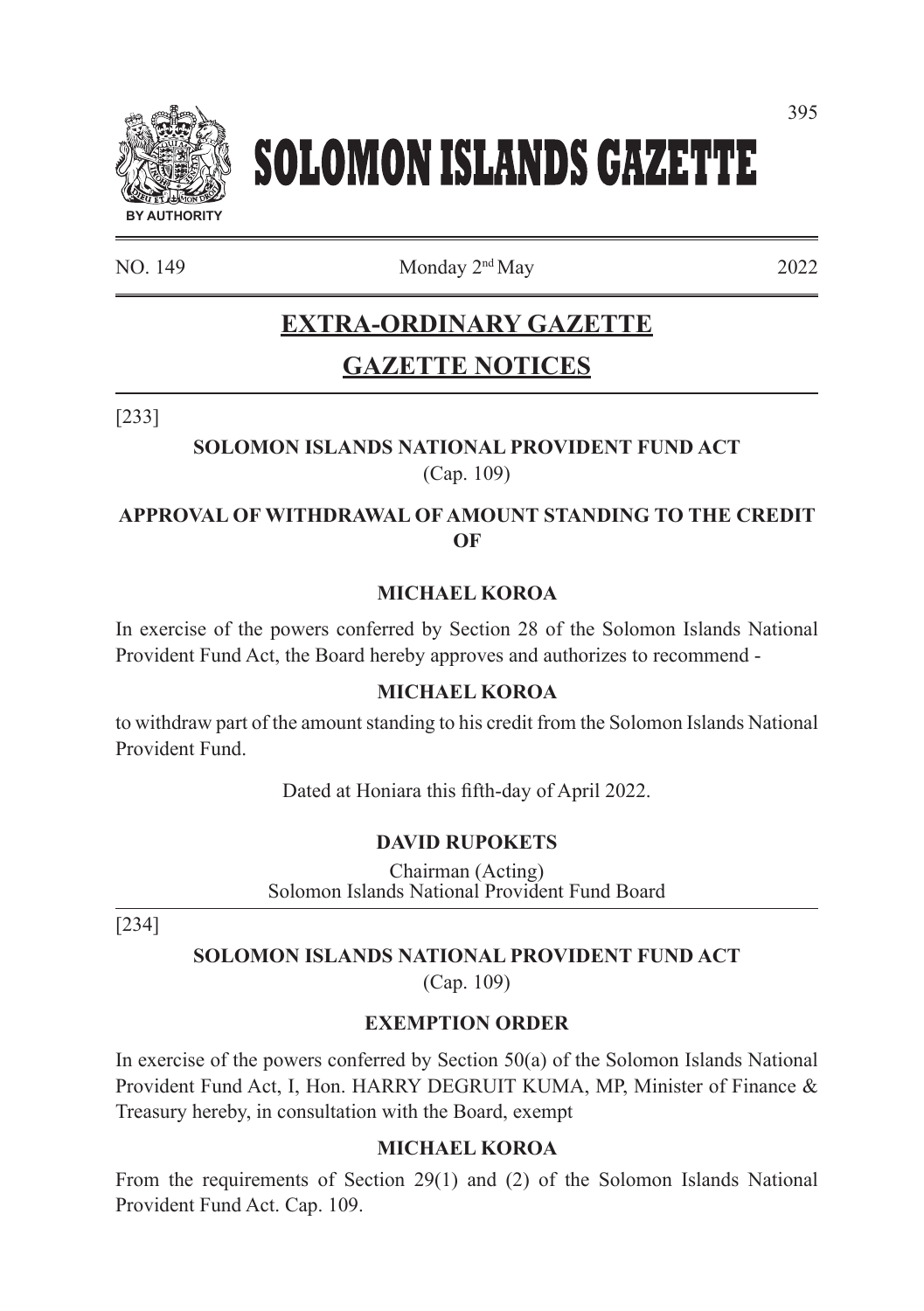## **HON. HARRY D. KUMA, MP**

Minister of Finance & Treasury

[235]

## **SOLOMON ISLANDS NATIONAL PROVIDENT FUND ACT**  (Cap. 109)

## **APPROVAL OF WITHDRAWAL OF AMOUNT STANDING TO THE CREDIT OF**

#### **BUKAH MISIFEA**

In exercise of the powers conferred by Section 28 of the Solomon Islands National Provident Fund Act, the Board hereby approves and authorizes to recommend -

#### **BUKAH MISIFEA**

to withdraw part of the amount standing to his credit from the Solomon Islands National Provident Fund.

Dated at Honiara this fifth-day of April 2022.

#### **DAVID RUPOKETS**

Chairman (Acting) Solomon Islands National Provident Fund Board

[236]

#### **SOLOMON ISLANDS NATIONAL PROVIDENT FUND ACT**

(Cap. 109)

#### **EXEMPTION ORDER**

In exercise of the powers conferred by Section 50(a) of the Solomon Islands National Provident Fund Act, I, Hon. HARRY DEGRUIT KUMA, MP, Minister of Finance & Treasury hereby, in consultation with the Board, exempt -

#### **BUKAH MISIFEA**

From the requirements of Section 29(1) and (2) of the Solomon Islands National Provident Fund Act. Cap. 109.

Dated at Honiara this fifth-day of April 2022.

#### **HON. HARRY D. KUMA, MP**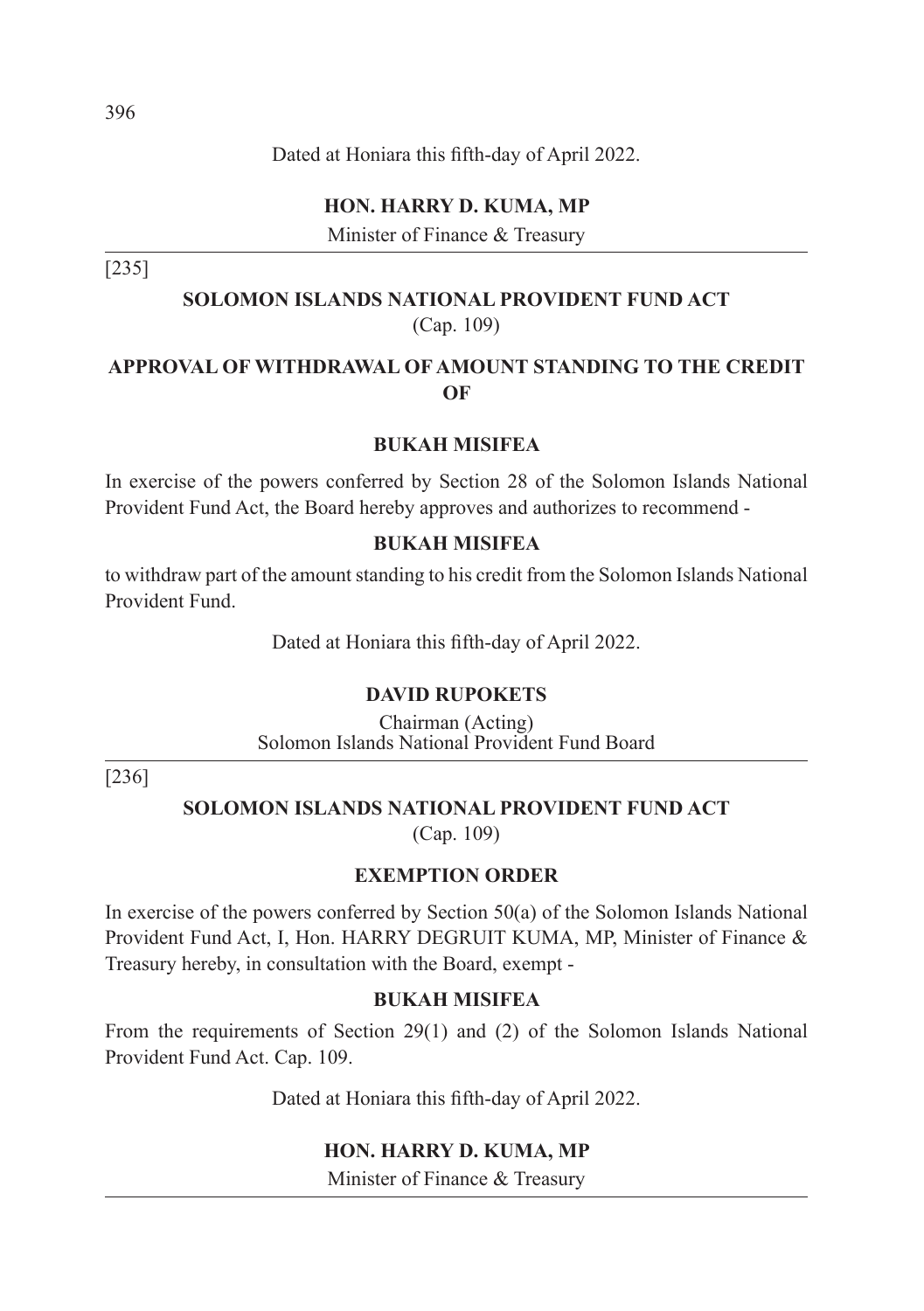[237]

## **SOLOMON ISLANDS NATIONAL PROVIDENT FUND ACT**  (Cap. 109)

## **APPROVAL OF WITHDRAWAL OF AMOUNT STANDING TO THE CREDIT OF**

#### **ROONEY JAGILLY**

In exercise of the powers conferred by Section 28 of the Solomon Islands National Provident Fund Act, the Board hereby approves and authorizes to recommend

#### **ROONEY JAGILLY**

to withdraw part of the amount standing to his credit from the Solomon Islands National Provident Fund -

Dated at Honiara this fifth-day of April 2022.

#### **DAVID RUPOKETS**

Chairman (Acting) Solomon Islands National Provident Fund Board

[238]

#### **SOLOMON ISLANDS NATIONAL PROVIDENT FUND ACT**

(Cap. 109)

#### **EXEMPTION ORDER**

In exercise of the powers conferred by Section 50(a) of the Solomon Islands National Provident Fund Act, I, Hon. HARRY DEGRUIT KUMA, MP, Minister of Finance & Treasury hereby, in consultation with the Board, exempt -

#### **ROONEY JAGILLY**

From the requirements of Section 29(1) and (2) of the Solomon Islands National Provident Fund Act. Cap. 109.

Dated at Honiara this fifth-day of April 2022.

#### **HON. HARRY D. KUMA, MP**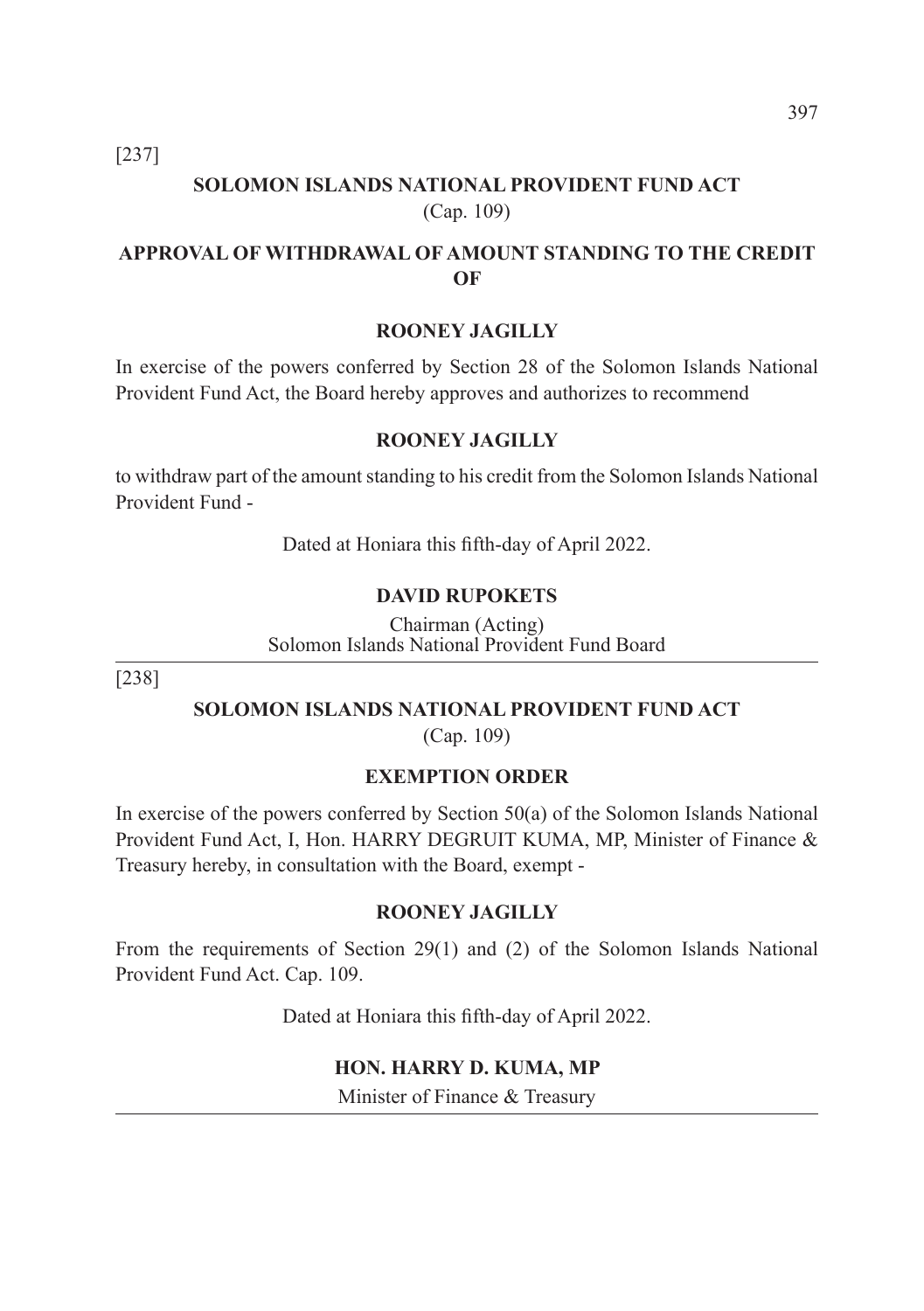398 [239]

## **SOLOMON ISLANDS NATIONAL PROVIDENT FUND ACT**  (Cap. 109)

## **APPROVAL OF WITHDRAWAL OF AMOUNT STANDING TO THE CREDIT OF**

## **TRANSFORM AQORAU**

In exercise of the powers conferred by Section 28 of the Solomon Islands National Provident Fund Act, the Board hereby approves and authorizes to recommend -

#### **TRANSFORM AQORAU**

to withdraw part of the amount standing to his credit from the Solomon Islands National Provident Fund.

Dated at Honiara this fifth-day of April 2022.

#### **DAVID RUPOKETS**

Chairman (Acting) Solomon Islands National Provident Fund Board

[240]

#### **SOLOMON ISLANDS NATIONAL PROVIDENT FUND ACT**

(Cap. 109)

#### **EXEMPTION ORDER**

In exercise of the powers conferred by Section 50(a) of the Solomon Islands National Provident Fund Act, I, Hon. HARRY DEGRUIT KUMA, MP, Minister of Finance & Treasury hereby, in consultation with the Board, exempt -

#### **TRANSFORM AQORAU**

From the requirements of Section 29(1) and (2) of the Solomon Islands National Provident Fund Act. Cap. 109.

Dated at Honiara this fifth-day of April 2022.

#### **HON. HARRY D. KUMA, MP**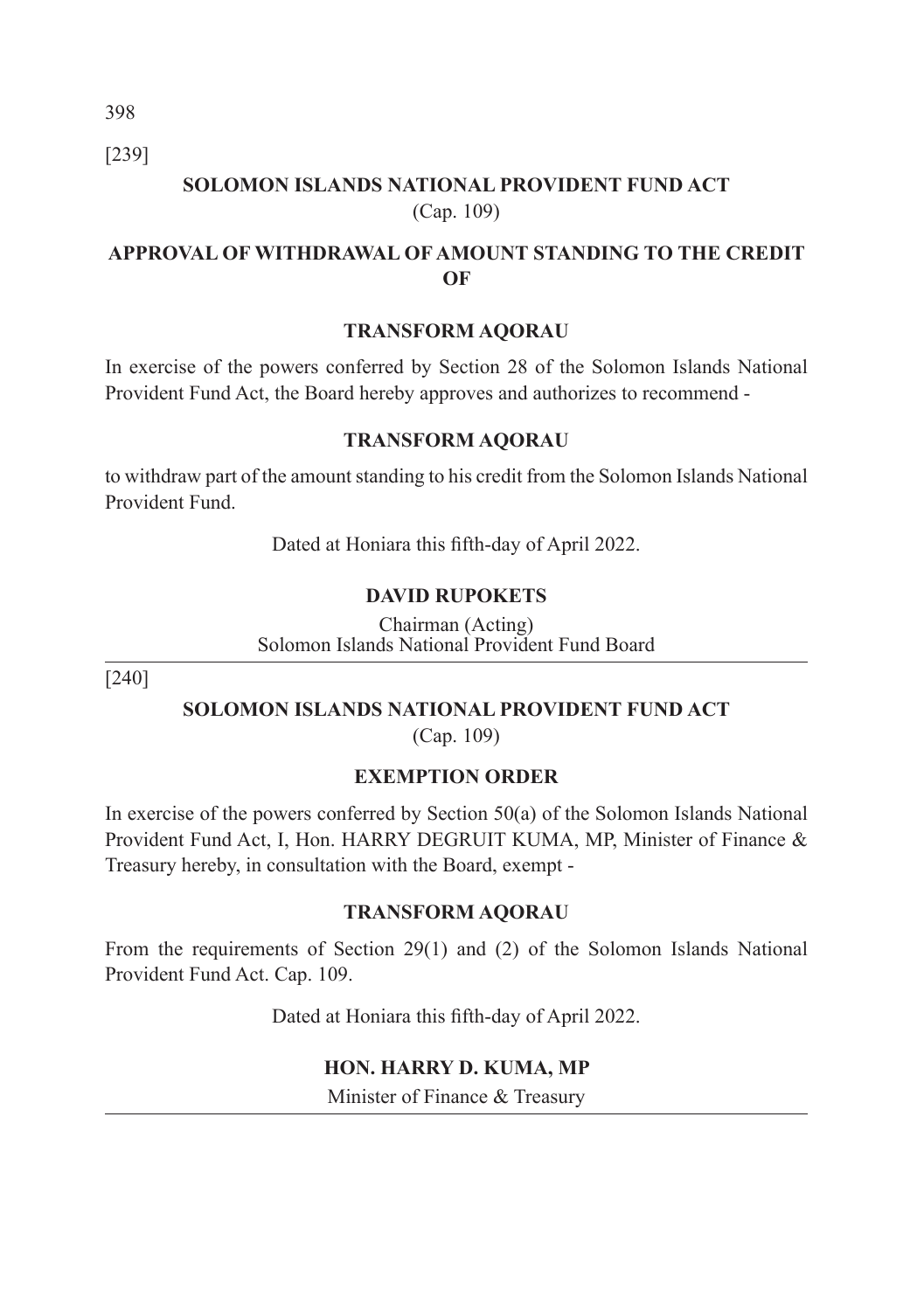[241]

## **SOLOMON ISLANDS NATIONAL PROVIDENT FUND ACT**  (Cap. 109)

## **APPROVAL OF WITHDRAWAL OF AMOUNT STANDING TO THE CREDIT OF**

#### **FRANCIS SIPELE**

In exercise of the powers conferred by Section 28 of the Solomon Islands National Provident Fund Act, the Board hereby approves and authorizes to recommend -

#### **FRANCIS SIPELE**

to withdraw part of the amount standing to his credit from the Solomon Islands National Provident Fund.

Dated at Honiara this fifth-day of April 2022.

#### **DAVID RUPOKETS**

Chairman (Acting) Solomon Islands National Provident Fund Board

[242]

#### **SOLOMON ISLANDS NATIONAL PROVIDENT FUND ACT**

(Cap. 109)

#### **EXEMPTION ORDER**

In exercise of the powers conferred by Section 50(a) of the Solomon Islands National Provident Fund Act, I, Hon. HARRY DEGRUIT KUMA, MP, Minister of Finance & Treasury hereby, in consultation with the Board, exempt -

## **FRANCIS SIPELE**

From the requirements of Section 29(1) and (2) of the Solomon Islands National Provident Fund Act. Cap. 109.

Dated at Honiara this fifth-day of April 2022.

#### **HON. HARRY D. KUMA, MP**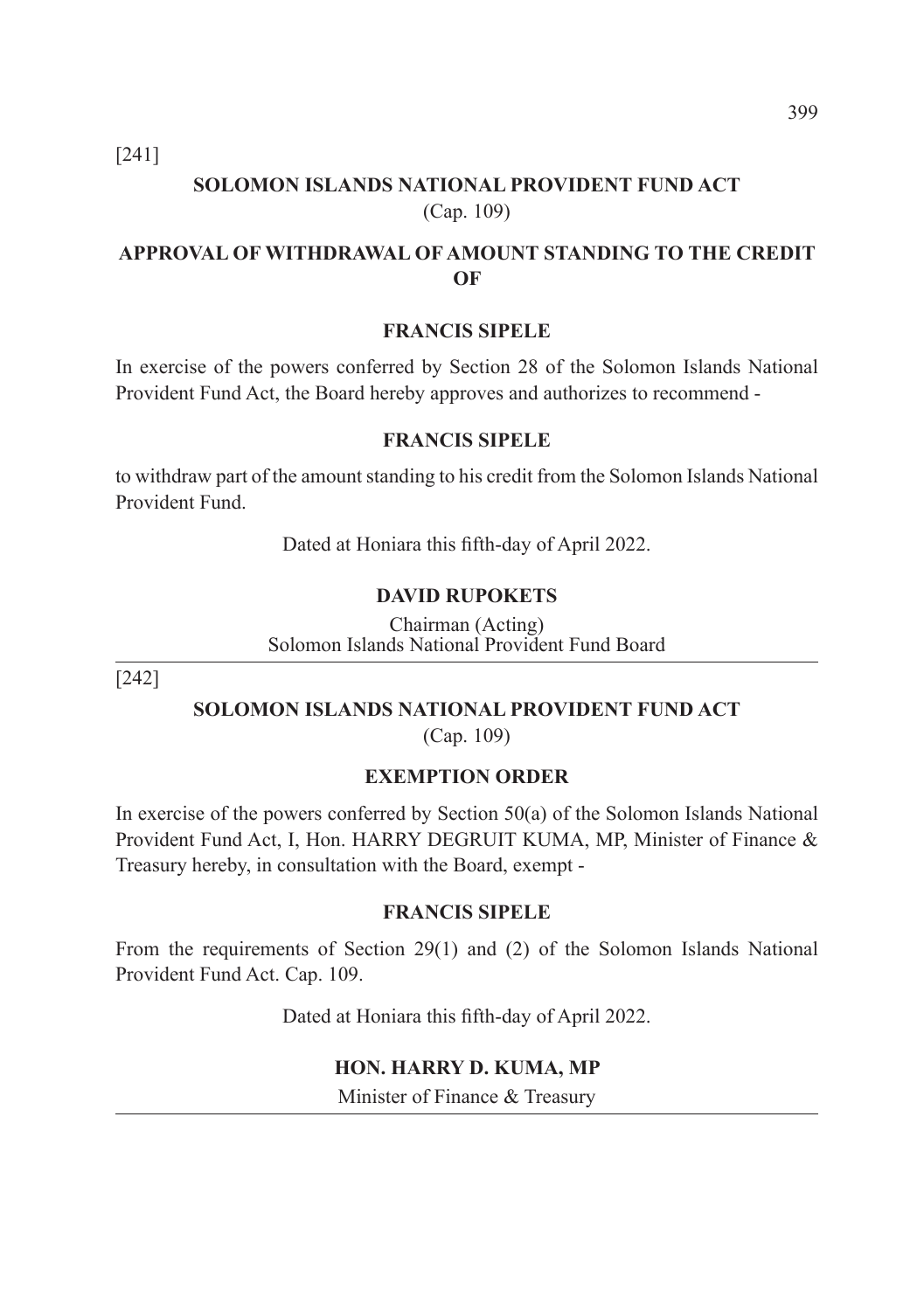400 [243]

## **SOLOMON ISLANDS NATIONAL PROVIDENT FUND ACT** (Cap. 109)

## **APPROVAL OF WITHDRAWAL OF AMOUNT STANDING TO THE CREDIT OF**

## **METCALF PUIA**

In exercise of the powers conferred by Section 28 of the Solomon Islands National Provident Fund Act, the Board hereby approves and authorizes to recommend -

#### **METCALF PUIA**

to withdraw part of the amount standing to his credit from the Solomon Islands National Provident Fund.

Dated at Honiara this fifth-day of April 2022.

#### **DAVID RUPOKETS**

Chairman (Acting) Solomon Islands National Provident Fund Board

[244]

#### **SOLOMON ISLANDS NATIONAL PROVIDENT FUND ACT**

(Cap. 109)

#### **EXEMPTION ORDER**

In exercise of the powers conferred by Section 50(a) of the Solomon Islands National Provident Fund Act, I, Hon. HARRY DEGRUIT KUMA, MP, Minister of Finance & Treasury hereby, in consultation with the Board, exempt -

#### **METCALF PUIA**

From the requirements of Section 29(1) and (2) of the Solomon Islands National Provident Fund Act. Cap. 109.

Dated at Honiara this fifth-day of April 2022.

#### **HON. HARRY D. KUMA, MP**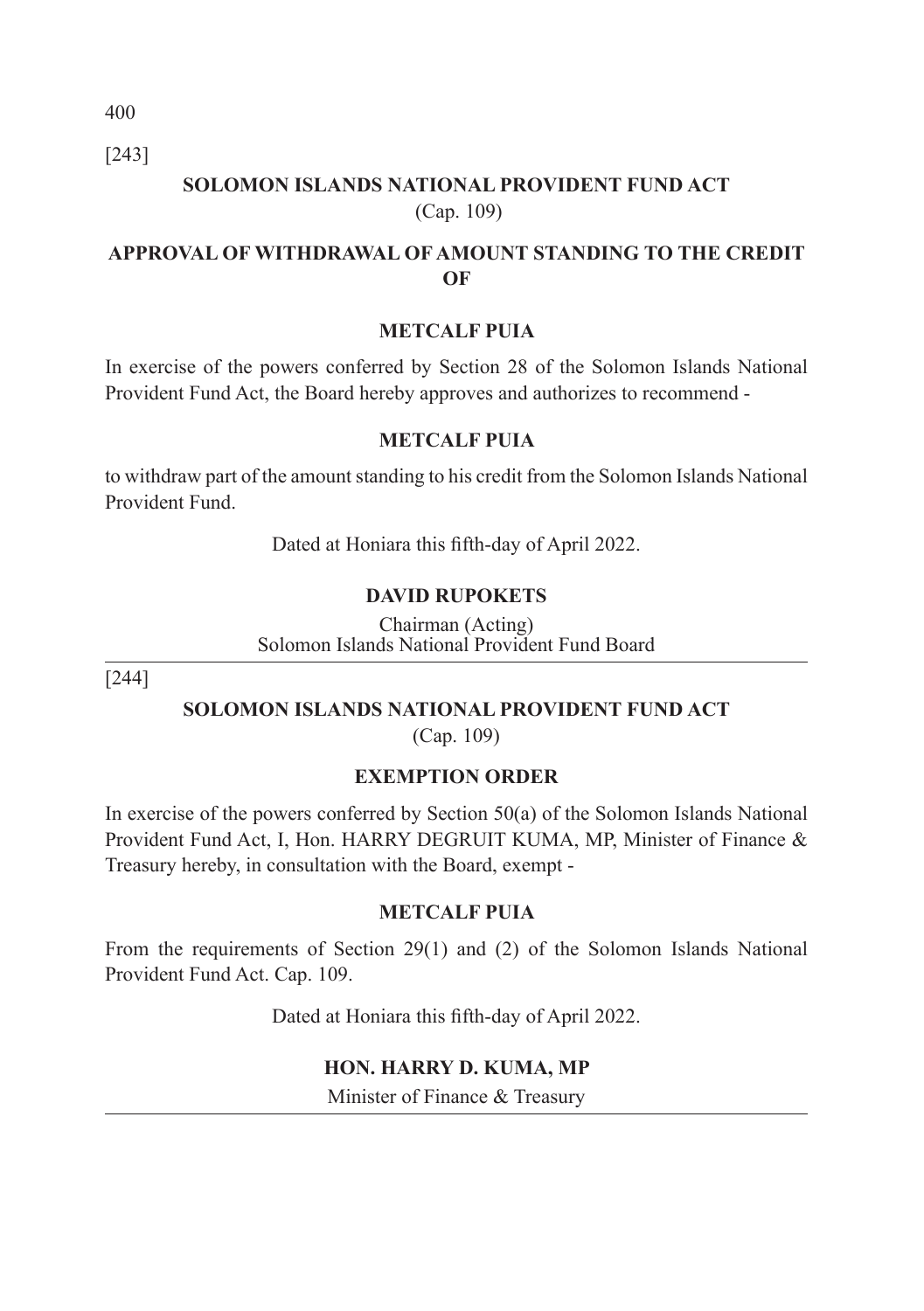[245]

## **SOLOMON ISLANDS NATIONAL PROVIDENT FUND ACT**  (Cap. 109)

## **APPROVAL OF WITHDRAWAL OF AMOUNT STANDING TO THE CREDIT OF**

#### **ELOVA DAGLASS SADE**

In exercise of the powers conferred by Section 28 of the Solomon Islands National Provident Fund Act, the Board hereby approves and authorizes to recommend -

#### **ELOVA DAGLASS SADE**

to withdraw part of the amount standing to his credit from the Solomon Islands National Provident Fund.

Dated at Honiara this fifth-day of April 2022.

#### **DAVID RUPOKETS**

Chairman (Acting) Solomon Islands National Provident Fund Board

[246]

#### **SOLOMON ISLANDS NATIONAL PROVIDENT FUND ACT**

(Cap. 109)

#### **EXEMPTION ORDER**

In exercise of the powers conferred by Section 50(a) of the Solomon Islands National Provident Fund Act, I, Hon. HARRY DEGRUIT KUMA, MP, Minister of Finance & Treasury hereby, in consultation with the Board, exempt -

#### **ELOVA DAGLASS SADE**

From the requirements of Section 29(1) and (2) of the Solomon Islands National Provident Fund Act. Cap. 109.

Dated at Honiara this fifth-day of April 2022.

#### **HON. HARRY D. KUMA, MP**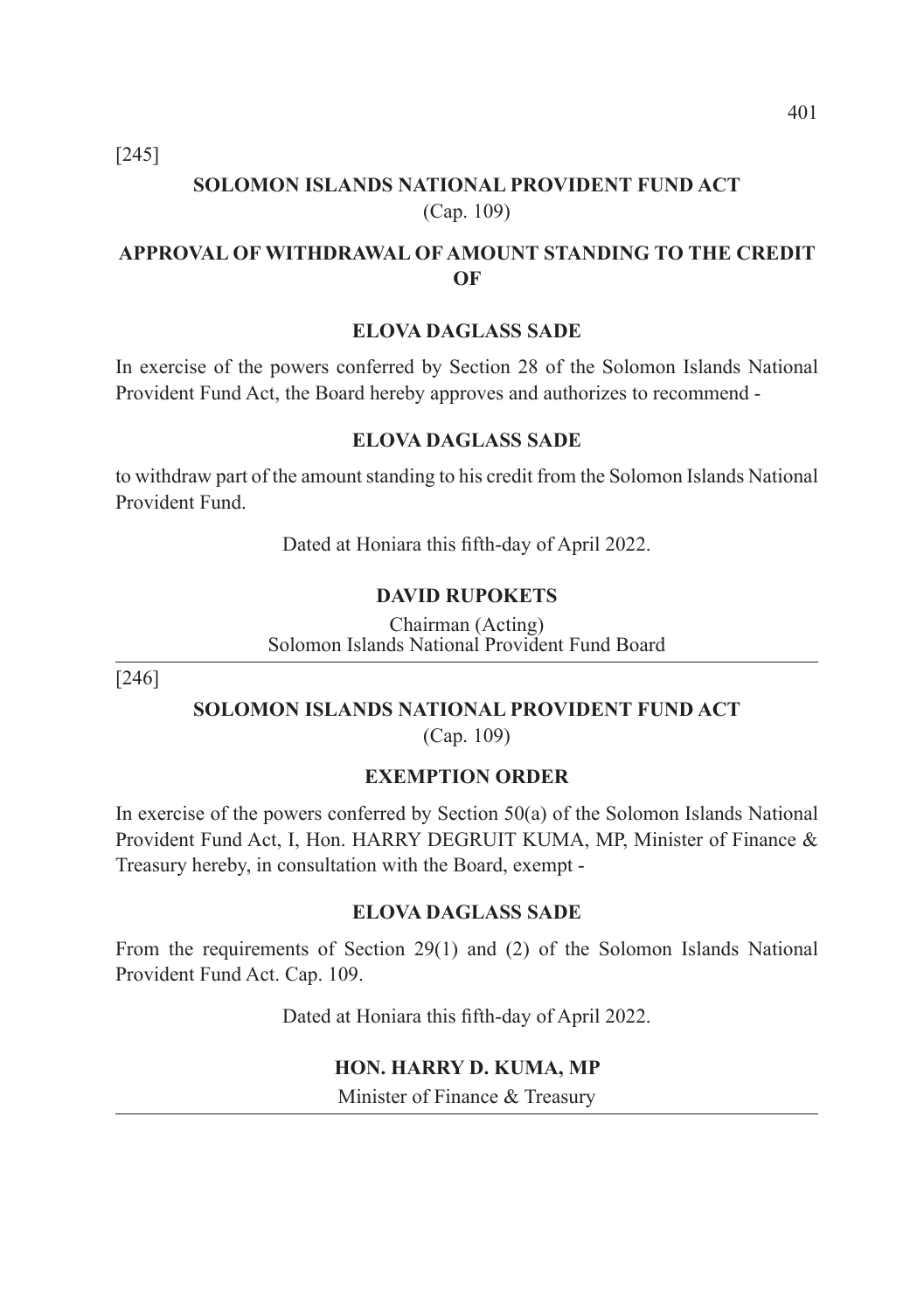[247]

## **SOLOMON ISLANDS NATIONAL PROVIDENT FUND ACT**  (Cap. 109)

## **APPROVAL OF WITHDRAWAL OF AMOUNT STANDING TO THE CREDIT OF**

#### **BADDLEY TABIRU**

In exercise of the powers conferred by Section 28 of the Solomon Islands National Provident Fund Act, the Board hereby approves and authorizes to recommend -

#### **BADDLEY TABIRU**

to withdraw part of the amount standing to his credit from the Solomon Islands National Provident Fund.

Dated at Honiara this fifth-day of April 2022.

#### **DAVID RUPOKETS**

Chairman (Acting) Solomon Islands National Provident Fund Board

[248]

#### **SOLOMON ISLANDS NATIONAL PROVIDENT FUND ACT**

(Cap. 109)

#### **EXEMPTION ORDER**

In exercise of the powers conferred by Section 50(a) of the Solomon Islands National Provident Fund Act, I, Hon. HARRY DEGRUIT KUMA, MP, Minister of Finance & Treasury hereby, in consultation with the Board, exempt -

#### **BADDLEY TABIRU**

From the requirements of Section 29(1) and (2) of the Solomon Islands National Provident Fund Act. Cap. 109.

Dated at Honiara this fifth-day of April 2022.

#### **HON. HARRY D. KUMA, MP**

Minister of Finance & Treasury

402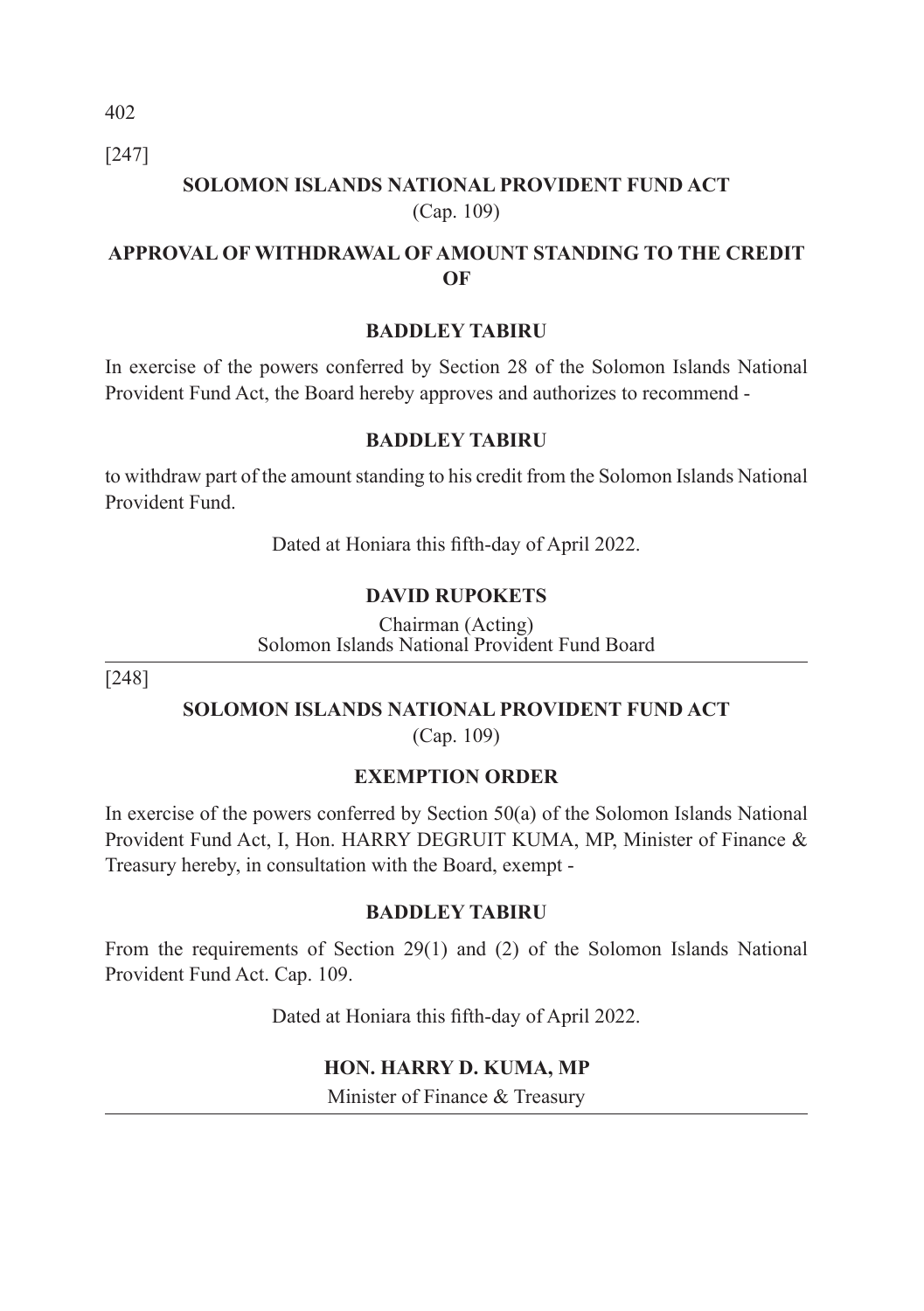[249]

## **SOLOMON ISLANDS NATIONAL PROVIDENT FUND ACT**  (Cap. 109)

## **APPROVAL OF WITHDRAWAL OF AMOUNT STANDING TO THE CREDIT OF**

#### **MELISA MAMIKERA**

In exercise of the powers conferred by Section 28 of the Solomon Islands National Provident Fund Act, the Board hereby approves and authorizes to recommend -

#### **MELISA MAMIKERA**

to withdraw part of the amount standing to his credit from the Solomon Islands National Provident Fund.

Dated at Honiara this fifth-day of April 2022.

#### **DAVID RUPOKETS**

Chairman (Acting) Solomon Islands National Provident Fund Board

[250]

#### **SOLOMON ISLANDS NATIONAL PROVIDENT FUND ACT**

(Cap. 109)

#### **EXEMPTION ORDER**

In exercise of the powers conferred by Section 50(a) of the Solomon Islands National Provident Fund Act, I, Hon. HARRY DEGRUIT KUMA, MP, Minister of Finance & Treasury hereby, in consultation with the Board, exempt -

#### **MELISA MAMIKERA**

From the requirements of Section 29(1) and (2) of the Solomon Islands National Provident Fund Act. Cap. 109.

Dated at Honiara this fifth-day of April 2022.

#### **HON. HARRY D. KUMA, MP**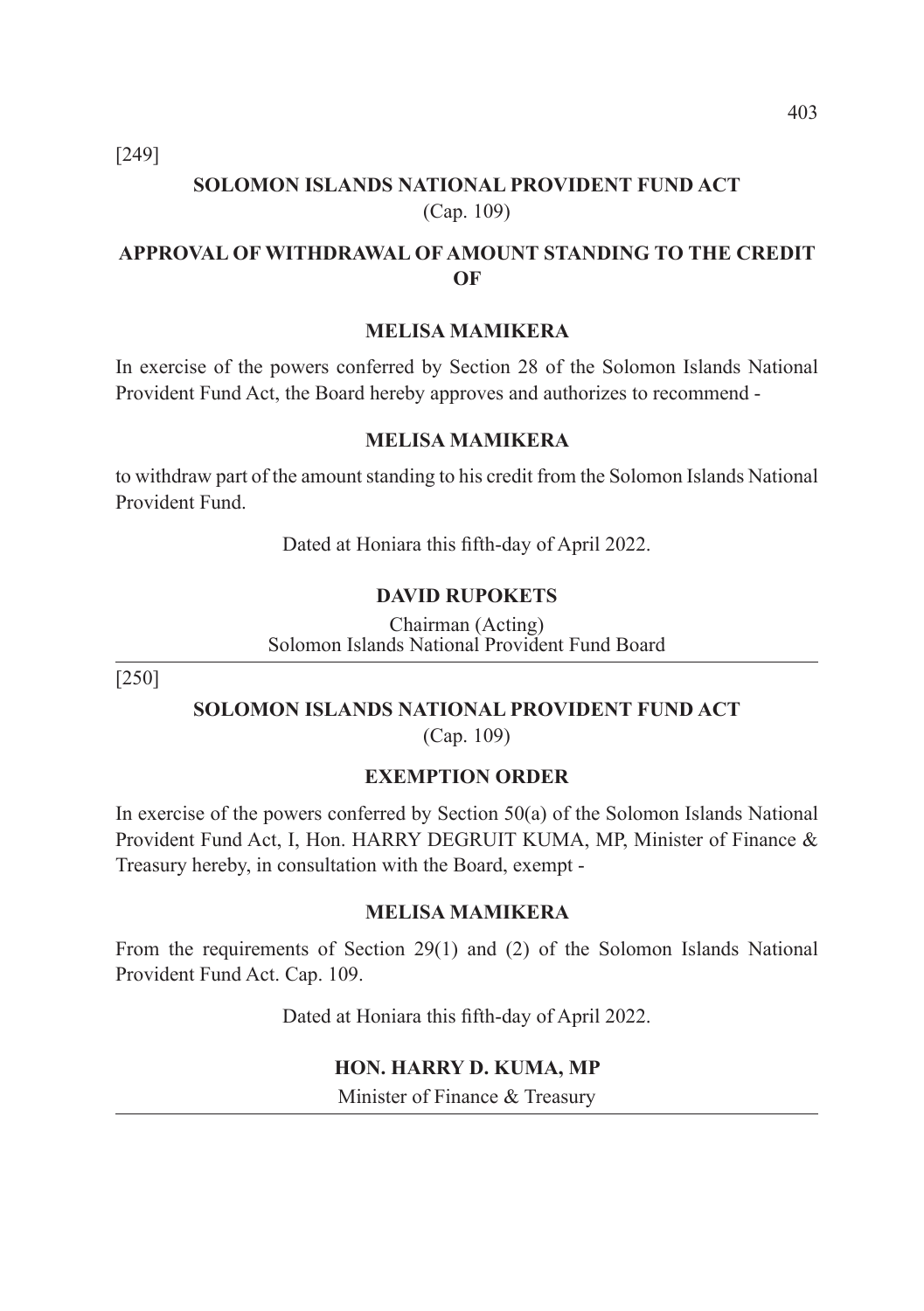404 [251]

## **SOLOMON ISLANDS NATIONAL PROVIDENT FUND ACT**  (Cap. 109)

## **APPROVAL OF WITHDRAWAL OF AMOUNT STANDING TO THE CREDIT OF**

## **MARGALEY GHEMU**

In exercise of the powers conferred by Section 28 of the Solomon Islands National Provident Fund Act, the Board hereby approves and authorizes to recommend -

#### **MARGALEY GHEMU**

to withdraw part of the amount standing to his credit from the Solomon Islands National Provident Fund.

Dated at Honiara this fifth-day of April 2022.

## **DAVID RUPOKETS**

Chairman (Acting) Solomon Islands National Provident Fund Board

[252]

## **SOLOMON ISLANDS NATIONAL PROVIDENT FUND ACT**

(Cap. 109)

## **EXEMPTION ORDER**

In exercise of the powers conferred by Section 50(a) of the Solomon Islands National Provident Fund Act, I, Hon. HARRY DEGRUIT KUMA, MP, Minister of Finance & Treasury hereby, in consultation with the Board, exempt -

#### **MARGALEY GHEMU**

From the requirements of Section 29(1) and (2) of the Solomon Islands National Provident Fund Act. Cap. 109.

Dated at Honiara this fifth-day of April 2022.

## **HON. HARRY D. KUMA, MP**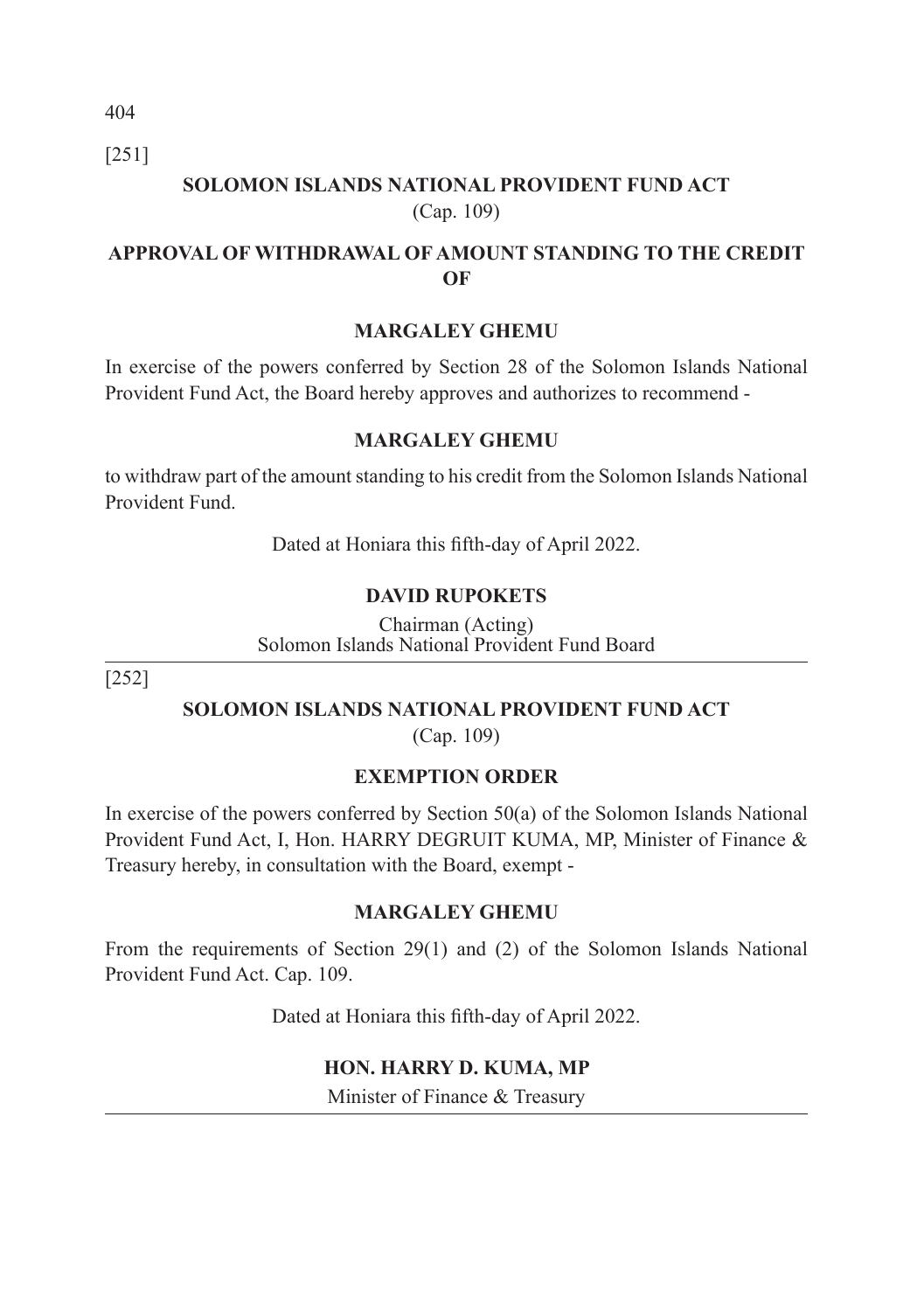[253]

## **SOLOMON ISLANDS NATIONAL PROVIDENT FUND ACT**  (Cap. 109)

## **APPROVAL OF WITHDRAWAL OF AMOUNT STANDING TO THE CREDIT OF**

#### **RHODALYN TANGILE**

In exercise of the powers conferred by Section 28 of the Solomon Islands National Provident Fund Act, the Board hereby approves and authorizes to recommend -

#### **RHODALYN TANGILE**

to withdraw part of the amount standing to his credit from the Solomon Islands National Provident Fund.

Dated at Honiara this fifth-day of April 2022.

#### **DAVID RUPOKETS**

Chairman (Acting) Solomon Islands National Provident Fund Board

[254]

#### **SOLOMON ISLANDS NATIONAL PROVIDENT FUND ACT**

(Cap. 109)

#### **EXEMPTION ORDER**

In exercise of the powers conferred by Section 50(a) of the Solomon Islands National Provident Fund Act, I, Hon. HARRY DEGRUIT KUMA, MP, Minister of Finance & Treasury hereby, in consultation with the Board, exempt -

#### **RHODALYN TANGILE**

From the requirements of Section 29(1) and (2) of the Solomon Islands National Provident Fund Act. Cap. 109.

Dated at Honiara this fifth-day of April 2022.

#### **HON. HARRY D. KUMA, MP**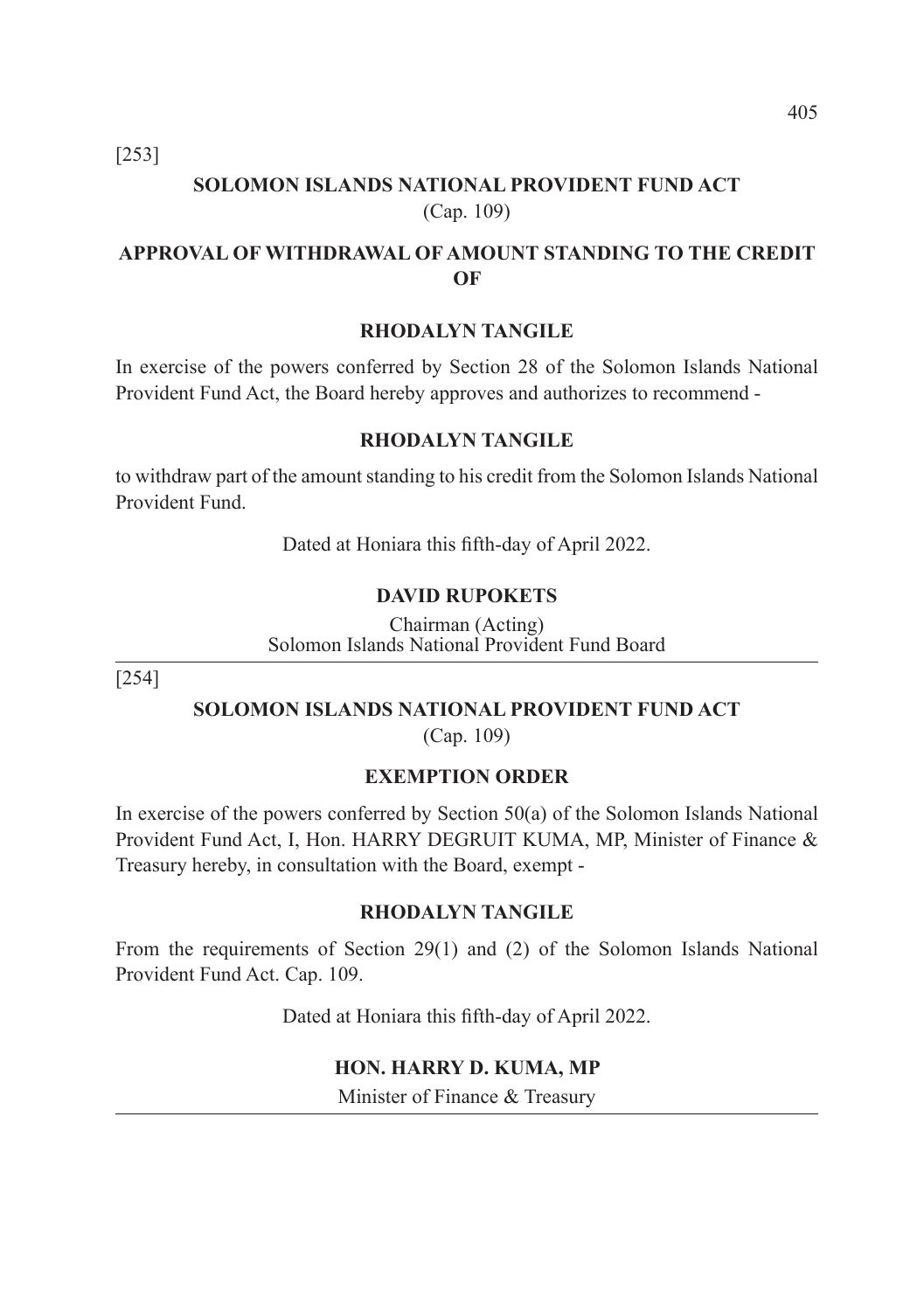406 [255]

## **SOLOMON ISLANDS NATIONAL PROVIDENT FUND ACT**  (Cap. 109)

## **APPROVAL OF WITHDRAWAL OF AMOUNT STANDING TO THE CREDIT OF**

## **ANNA PIGE ALESASA**

In exercise of the powers conferred by Section 28 of the Solomon Islands National Provident Fund Act, the Board hereby approves and authorizes to recommend -

#### **ANNA PIGE ALESASA**

to withdraw part of the amount standing to his credit from the Solomon Islands National Provident Fund.

Dated at Honiara this fifth-day of April 2022.

## **DAVID RUPOKETS**

Chairman (Acting) Solomon Islands National Provident Fund Board

[256]

## **SOLOMON ISLANDS NATIONAL PROVIDENT FUND ACT**

(Cap. 109)

## **EXEMPTION ORDER**

In exercise of the powers conferred by Section 50(a) of the Solomon Islands National Provident Fund Act, I, Hon. HARRY DEGRUIT KUMA, MP, Minister of Finance & Treasury hereby, in consultation with the Board, exempt -

#### **ANNA PIGE ALESASA**

From the requirements of Section 29(1) and (2) of the Solomon Islands National Provident Fund Act. Cap. 109.

Dated at Honiara this fifth-day of April 2022.

## **HON. HARRY D. KUMA, MP**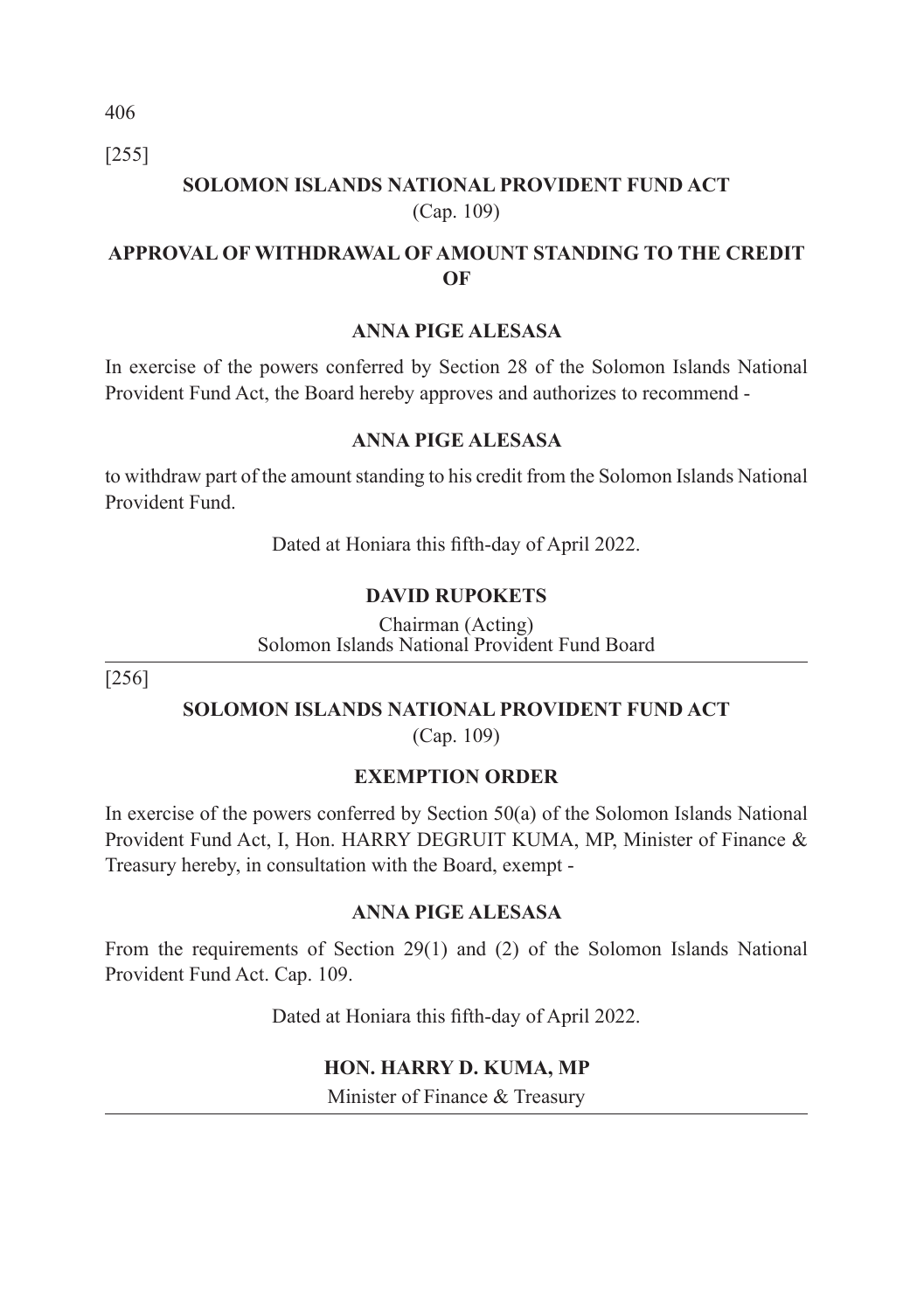[257]

## **SOLOMON ISLANDS NATIONAL PROVIDENT FUND ACT**  (Cap. 109)

## **APPROVAL OF WITHDRAWAL OF AMOUNT STANDING TO THE CREDIT OF**

#### **SIMMIE DAVIS**

In exercise of the powers conferred by Section 28 of the Solomon Islands National Provident Fund Act, the Board hereby approves and authorizes to recommend -

#### **SIMMIE DAVIS**

to withdraw part of the amount standing to his credit from the Solomon Islands National Provident Fund.

Dated at Honiara this fifth-day of April 2022.

#### **DAVID RUPOKETS**

Chairman (Acting) Solomon Islands National Provident Fund Board

[258]

#### **SOLOMON ISLANDS NATIONAL PROVIDENT FUND ACT**

(Cap. 109)

#### **EXEMPTION ORDER**

In exercise of the powers conferred by Section 50(a) of the Solomon Islands National Provident Fund Act, I, Hon. HARRY DEGRUIT KUMA, MP, Minister of Finance & Treasury hereby, in consultation with the Board, exempt -

## **ANNA PIGE ALESASA**

From the requirements of Section 29(1) and (2) of the Solomon Islands National Provident Fund Act. Cap. 109.

Dated at Honiara this fifth-day of April 2022.

#### **HON. HARRY D. KUMA, MP**

Minister of Finance & Treasury

407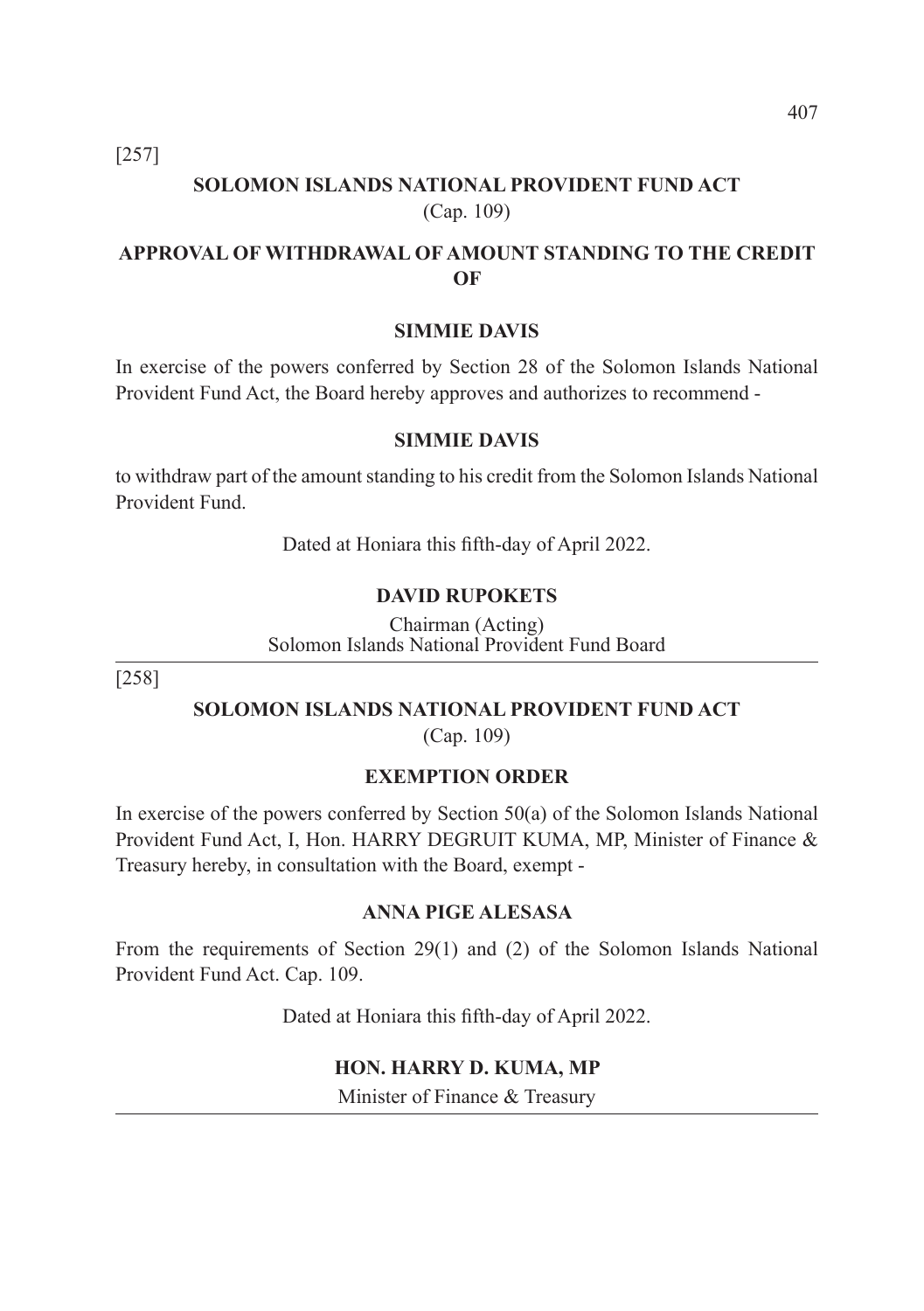408 [259]

## **SOLOMON ISLANDS NATIONAL PROVIDENT FUND ACT**  (Cap. 109)

## **APPROVAL OF WITHDRAWAL OF AMOUNT STANDING TO THE CREDIT OF**

## **IDALE PELOBULE**

In exercise of the powers conferred by Section 28 of the Solomon Islands National Provident Fund Act, the Board hereby approves and authorizes to recommend -

#### **IDALE PELOBULE**

to withdraw part of the amount standing to his credit from the Solomon Islands National Provident Fund.

Dated at Honiara this fifth-day of April 2022.

#### **DAVID RUPOKETS**

Chairman (Acting) Solomon Islands National Provident Fund Board

[260]

#### **SOLOMON ISLANDS NATIONAL PROVIDENT FUND ACT**

(Cap. 109)

#### **EXEMPTION ORDER**

In exercise of the powers conferred by Section 50(a) of the Solomon Islands National Provident Fund Act, I, Hon. HARRY DEGRUIT KUMA, MP, Minister of Finance & Treasury hereby, in consultation with the Board, exempt -

#### **IDALE PELOBULE**

From the requirements of Section 29(1) and (2) of the Solomon Islands National Provident Fund Act. Cap. 109.

Dated at Honiara this fifth-day of April 2022.

#### **HON. HARRY D. KUMA, MP**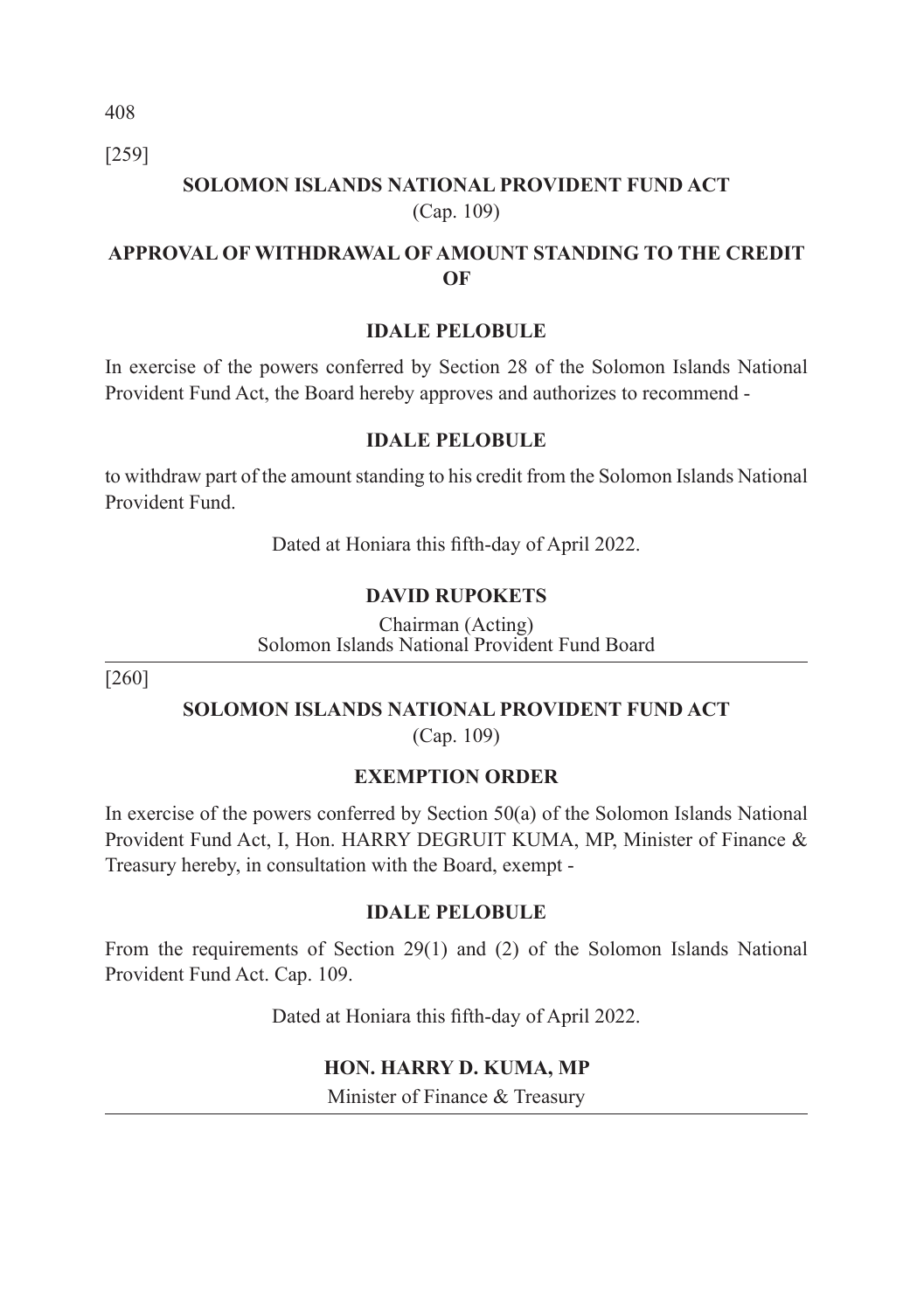[261]

## **SOLOMON ISLANDS NATIONAL PROVIDENT FUND ACT**  (Cap. 109)

## **APPROVAL OF WITHDRAWAL OF AMOUNT STANDING TO THE CREDIT OF**

#### **BETINA GALO HITU**

In exercise of the powers conferred by Section 28 of the Solomon Islands National Provident Fund Act, the Board hereby approves and authorizes to recommend -

#### **BETINA GALO HITU**

to withdraw part of the amount standing to his credit from the Solomon Islands National Provident Fund.

Dated at Honiara this fifth-day of April 2022.

#### **DAVID RUPOKETS**

Chairman (Acting) Solomon Islands National Provident Fund Board

[262]

#### **SOLOMON ISLANDS NATIONAL PROVIDENT FUND ACT**

(Cap. 109)

#### **EXEMPTION ORDER**

In exercise of the powers conferred by Section 50(a) of the Solomon Islands National Provident Fund Act, I, Hon. HARRY DEGRUIT KUMA, MP, Minister of Finance & Treasury hereby, in consultation with the Board, exempt -

#### **BETINA GALO HITU**

From the requirements of Section 29(1) and (2) of the Solomon Islands National Provident Fund Act. Cap. 109.

Dated at Honiara this fifth-day of April 2022.

#### **HON. HARRY D. KUMA, MP**

Minister of Finance & Treasury

409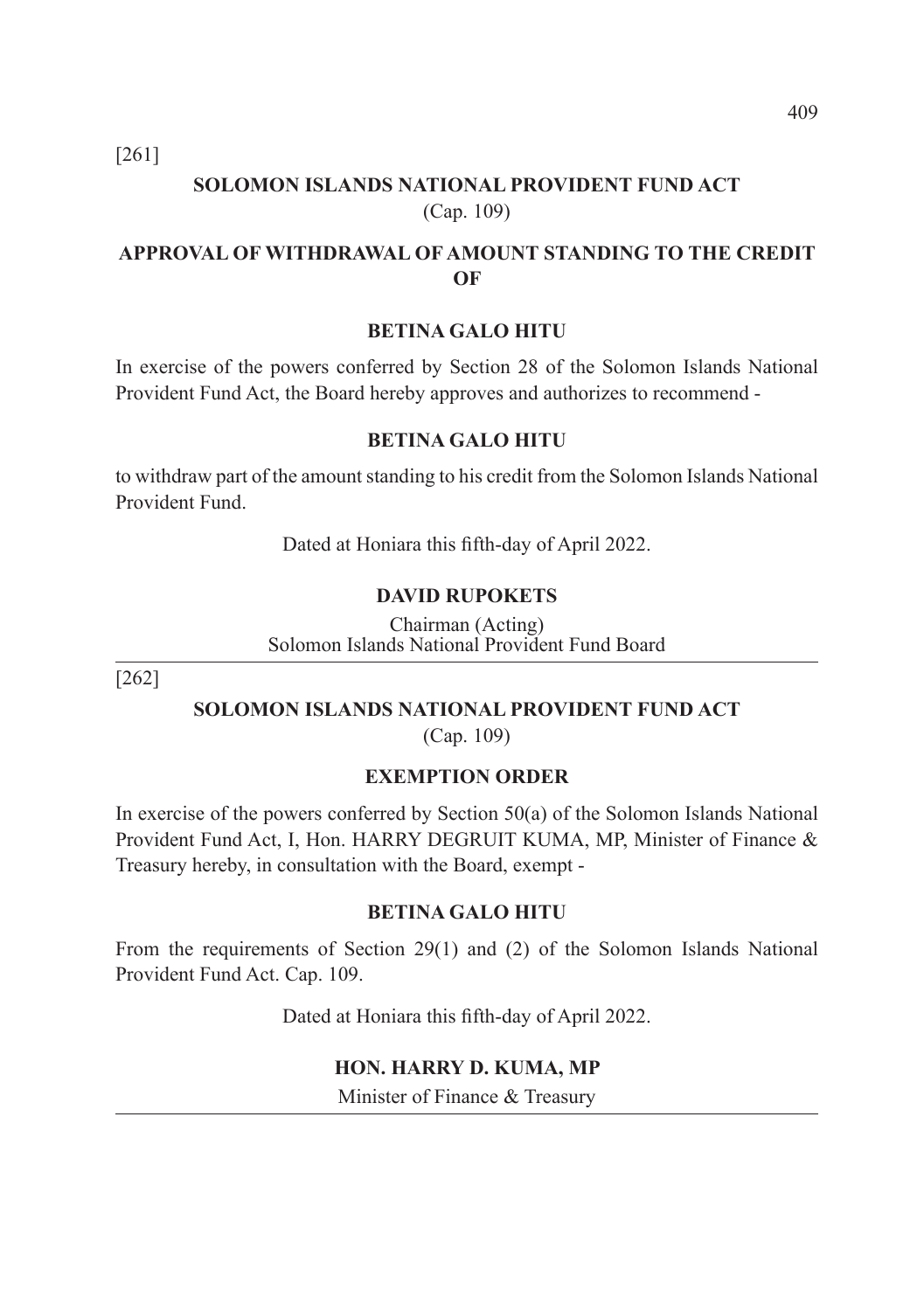410 [263]

## **SOLOMON ISLANDS NATIONAL PROVIDENT FUND ACT**  (Cap. 109)

## **APPROVAL OF WITHDRAWAL OF AMOUNT STANDING TO THE CREDIT OF**

## **RACHEL SILEKESA AFU**

In exercise of the powers conferred by Section 28 of the Solomon Islands National Provident Fund Act, the Board hereby approves and authorizes to recommend -

#### **RACHEL SILEKESA AFU**

to withdraw part of the amount standing to his credit from the Solomon Islands National Provident Fund.

Dated at Honiara this fifth-day of April 2022.

#### **DAVID RUPOKETS**

Chairman (Acting) Solomon Islands National Provident Fund Board

[264]

#### **SOLOMON ISLANDS NATIONAL PROVIDENT FUND ACT**

(Cap. 109)

#### **EXEMPTION ORDER**

In exercise of the powers conferred by Section 50(a) of the Solomon Islands National Provident Fund Act, I, Hon. HARRY DEGRUIT KUMA, MP, Minister of Finance & Treasury hereby, in consultation with the Board, exempt -

## **RACHEL SILEKESA AFU**

From the requirements of Section 29(1) and (2) of the Solomon Islands National Provident Fund Act. Cap. 109.

Dated at Honiara this fifth-day of April 2022.

#### **HON. HARRY D. KUMA, MP**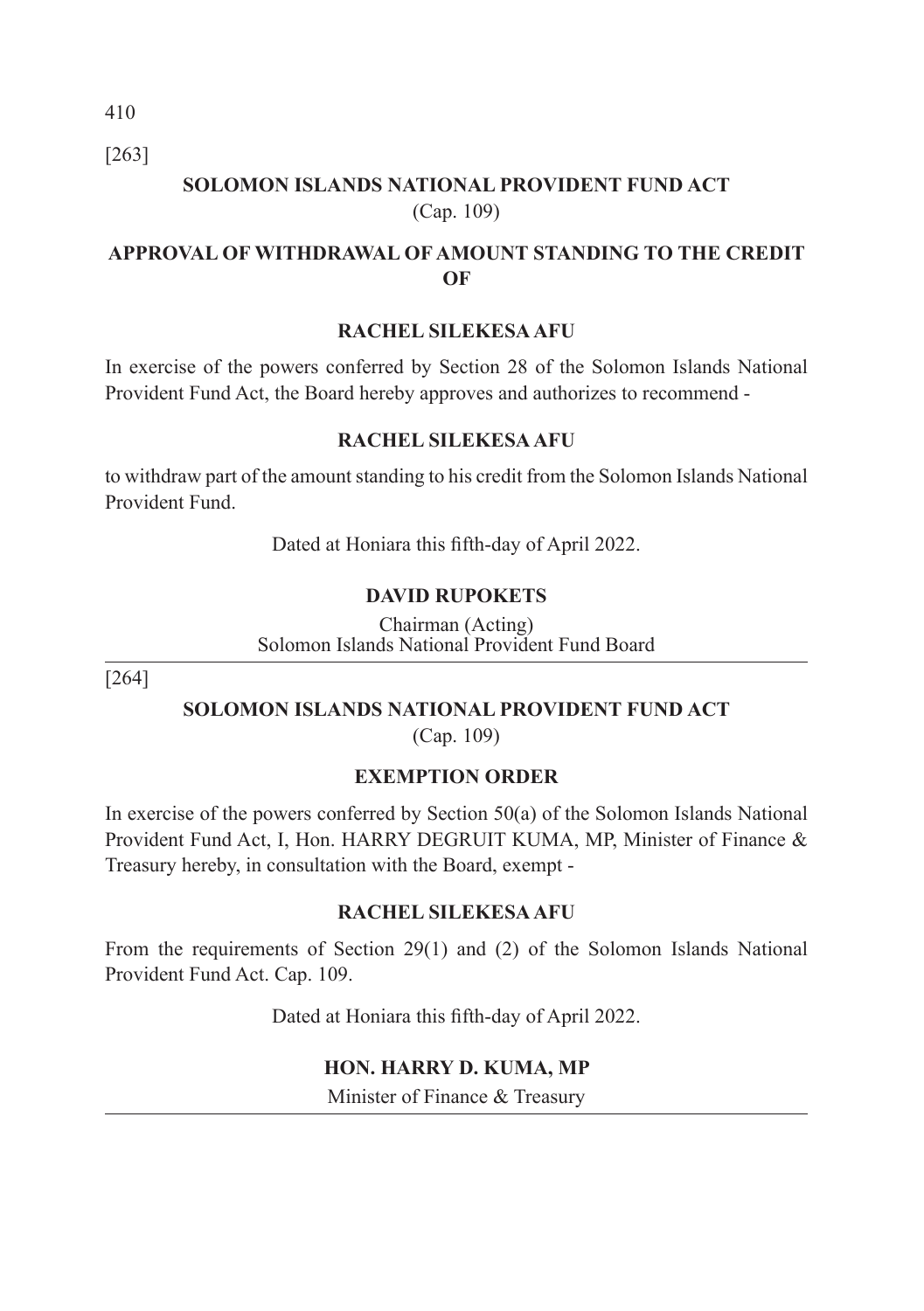[265

## **SOLOMON ISLANDS NATIONAL PROVIDENT FUND ACT**  (Cap. 109)

## **APPROVAL OF WITHDRAWAL OF AMOUNT STANDING TO THE CREDIT OF**

#### **HUDSON AUBAE**

In exercise of the powers conferred by Section 28 of the Solomon Islands National Provident Fund Act, the Board hereby approves and authorizes to recommend -

#### **HUDSON AUBAE**

to withdraw part of the amount standing to his credit from the Solomon Islands National Provident Fund.

Dated at Honiara this fifth-day of April 2022.

#### **DAVID RUPOKETS**

Chairman (Acting) Solomon Islands National Provident Fund Board

[266]

#### **SOLOMON ISLANDS NATIONAL PROVIDENT FUND ACT**

(Cap. 109)

#### **EXEMPTION ORDER**

In exercise of the powers conferred by Section 50(a) of the Solomon Islands National Provident Fund Act, I, Hon. HARRY DEGRUIT KUMA, MP, Minister of Finance & Treasury hereby, in consultation with the Board, exempt -

#### **HUDSON AUBAE**

From the requirements of Section 29(1) and (2) of the Solomon Islands National Provident Fund Act. Cap. 109.

Dated at Honiara this fifth-day of April 2022.

#### **HON. HARRY D. KUMA, MP**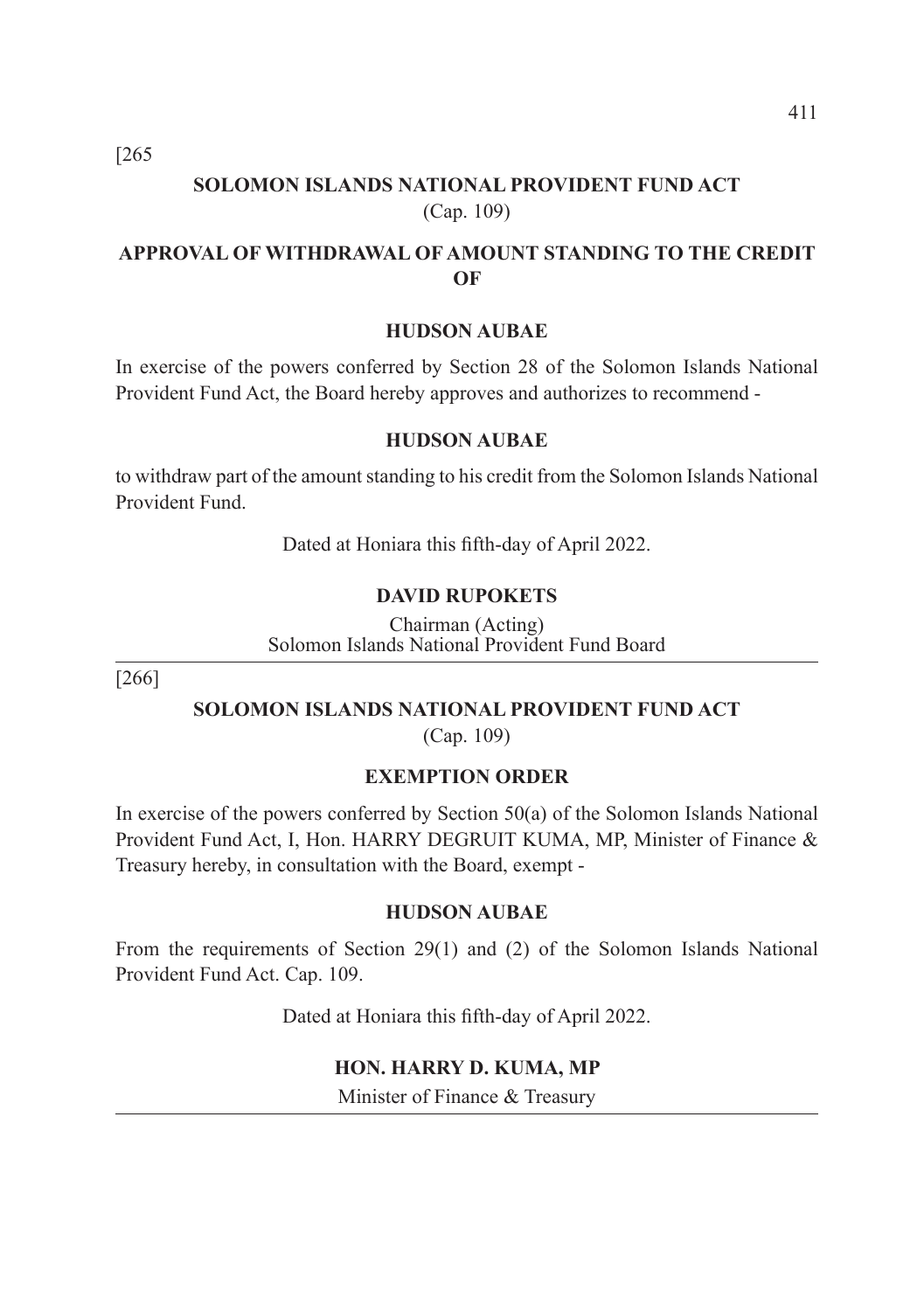[267]

## **SOLOMON ISLANDS NATIONAL PROVIDENT FUND ACT**  (Cap. 109)

## **APPROVAL OF WITHDRAWAL OF AMOUNT STANDING TO THE CREDIT OF**

## **ISHMAEL ITEA OIOMEA**

In exercise of the powers conferred by Section 28 of the Solomon Islands National Provident Fund Act, the Board hereby approves and authorizes to recommend -

#### **ISHMAEL ITEA OIOMEA**

to withdraw part of the amount standing to his credit from the Solomon Islands National Provident Fund.

Dated at Honiara this fifth-day of April 2022.

#### **DAVID RUPOKETS**

Chairman (Acting) Solomon Islands National Provident Fund Board

[268]

#### **SOLOMON ISLANDS NATIONAL PROVIDENT FUND ACT**

(Cap. 109)

#### **EXEMPTION ORDER**

In exercise of the powers conferred by Section 50(a) of the Solomon Islands National Provident Fund Act, I, Hon. HARRY DEGRUIT KUMA, MP, Minister of Finance & Treasury hereby, in consultation with the Board, exempt -

## **ISHMAEL ITEA OIOMEA**

From the requirements of Section 29(1) and (2) of the Solomon Islands National Provident Fund Act. Cap. 109.

Dated at Honiara this fifth-day of April 2022.

#### **HON. HARRY D. KUMA, MP**

Minister of Finance & Treasury

412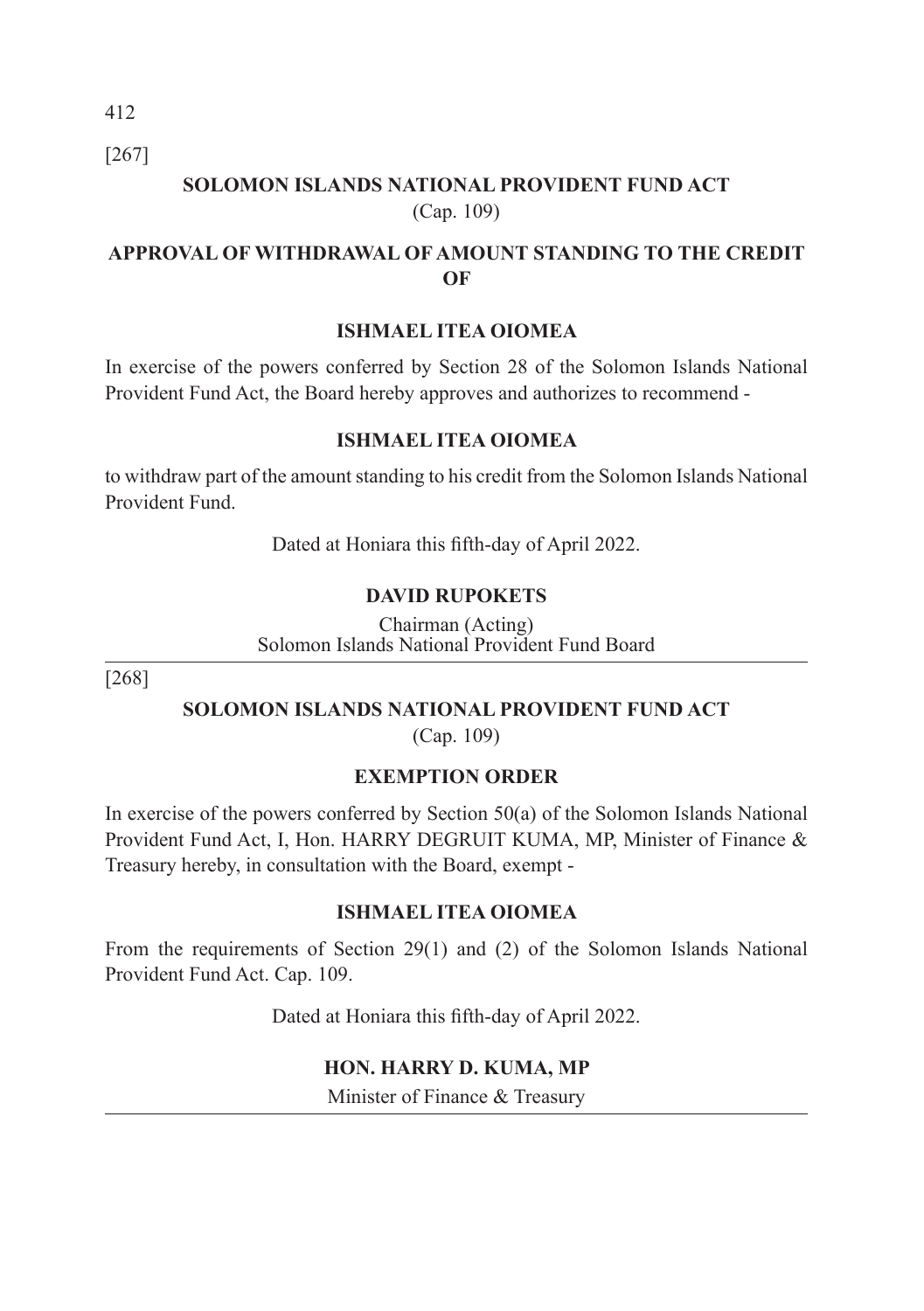[269]

## **SOLOMON ISLANDS NATIONAL PROVIDENT FUND ACT**  (Cap. 109)

## **APPROVAL OF WITHDRAWAL OF AMOUNT STANDING TO THE CREDIT OF**

#### **MAY OIOMEA PAKOSI**

In exercise of the powers conferred by Section 28 of the Solomon Islands National Provident Fund Act, the Board hereby approves and authorizes to recommend -

#### **MAY OIOMEA PAKOSI**

to withdraw part of the amount standing to his credit from the Solomon Islands National Provident Fund.

Dated at Honiara this fifth-day of April 2022.

#### **DAVID RUPOKETS**

Chairman (Acting) Solomon Islands National Provident Fund Board

[270]

#### **SOLOMON ISLANDS NATIONAL PROVIDENT FUND ACT**

(Cap. 109)

#### **EXEMPTION ORDER**

In exercise of the powers conferred by Section 50(a) of the Solomon Islands National Provident Fund Act, I, Hon. HARRY DEGRUIT KUMA, MP, Minister of Finance & Treasury hereby, in consultation with the Board, exempt -

## **MAY OIOMEA PAKOSI**

From the requirements of Section 29(1) and (2) of the Solomon Islands National Provident Fund Act. Cap. 109.

Dated at Honiara this fifth-day of April 2022.

#### **HON. HARRY D. KUMA, MP**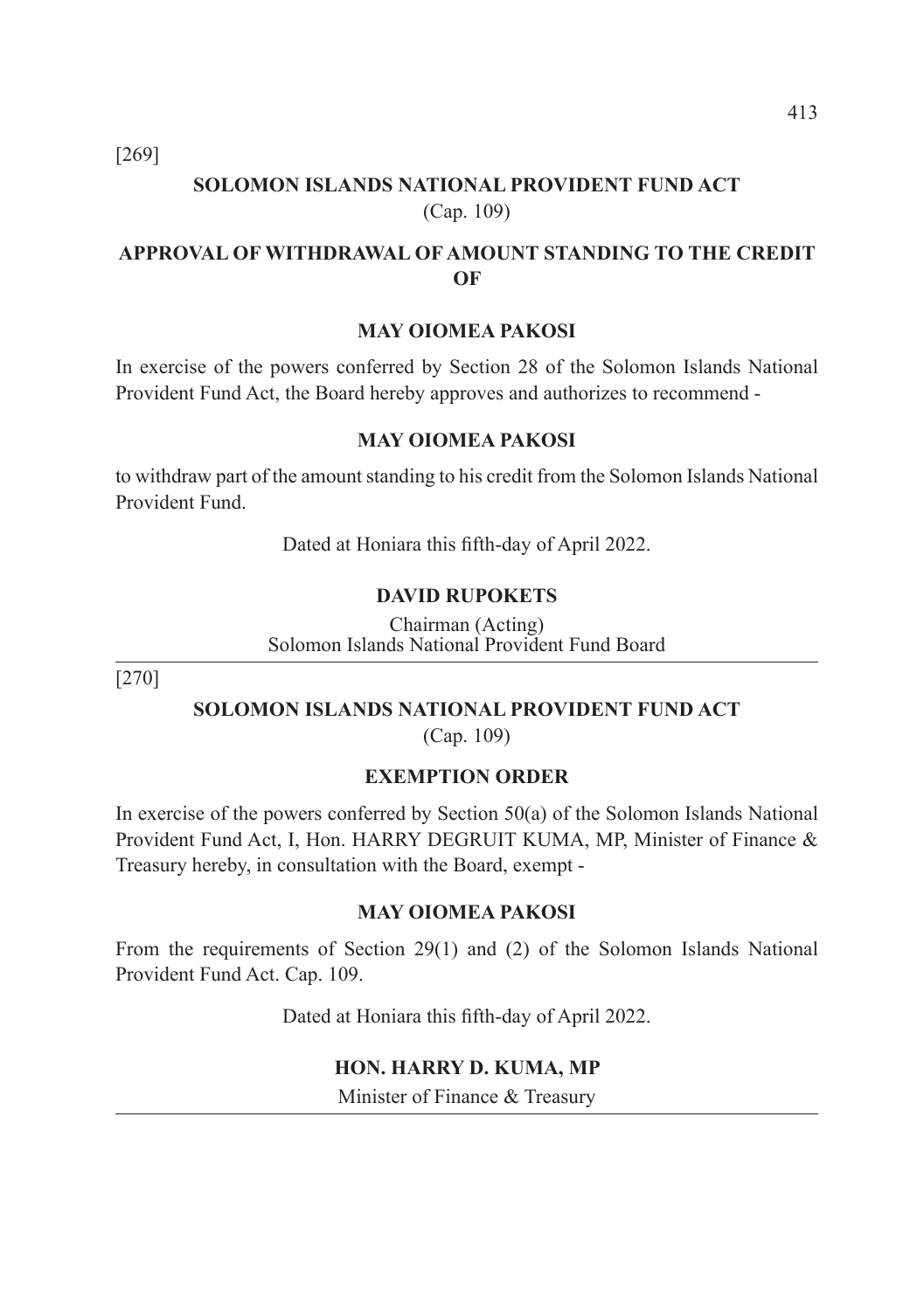414 [271]

> **SOLOMON ISLANDS NATIONAL PROVIDENT FUND ACT**  (Cap. 109)

## **APPROVAL OF WITHDRAWAL OF AMOUNT STANDING TO THE CREDIT OF**

## **NATACIA LILO**

In exercise of the powers conferred by Section 28 of the Solomon Islands National Provident Fund Act, the Board hereby approves and authorizes to recommend -

#### **NATACIA LILO**

to withdraw part of the amount standing to his credit from the Solomon Islands National Provident Fund.

Dated at Honiara this fifth-day of April 2022.

#### **DAVID RUPOKETS**

Chairman (Acting) Solomon Islands National Provident Fund Board

[272]

#### **SOLOMON ISLANDS NATIONAL PROVIDENT FUND ACT**

(Cap. 109)

#### **EXEMPTION ORDER**

In exercise of the powers conferred by Section 50(a) of the Solomon Islands National Provident Fund Act, I, Hon. HARRY DEGRUIT KUMA, MP, Minister of Finance & Treasury hereby, in consultation with the Board, exempt -

## **NATACIA LILO**

From the requirements of Section 29(1) and (2) of the Solomon Islands National Provident Fund Act. Cap. 109.

Dated at Honiara this fifth-day of April 2022.

#### **HON. HARRY D. KUMA, MP**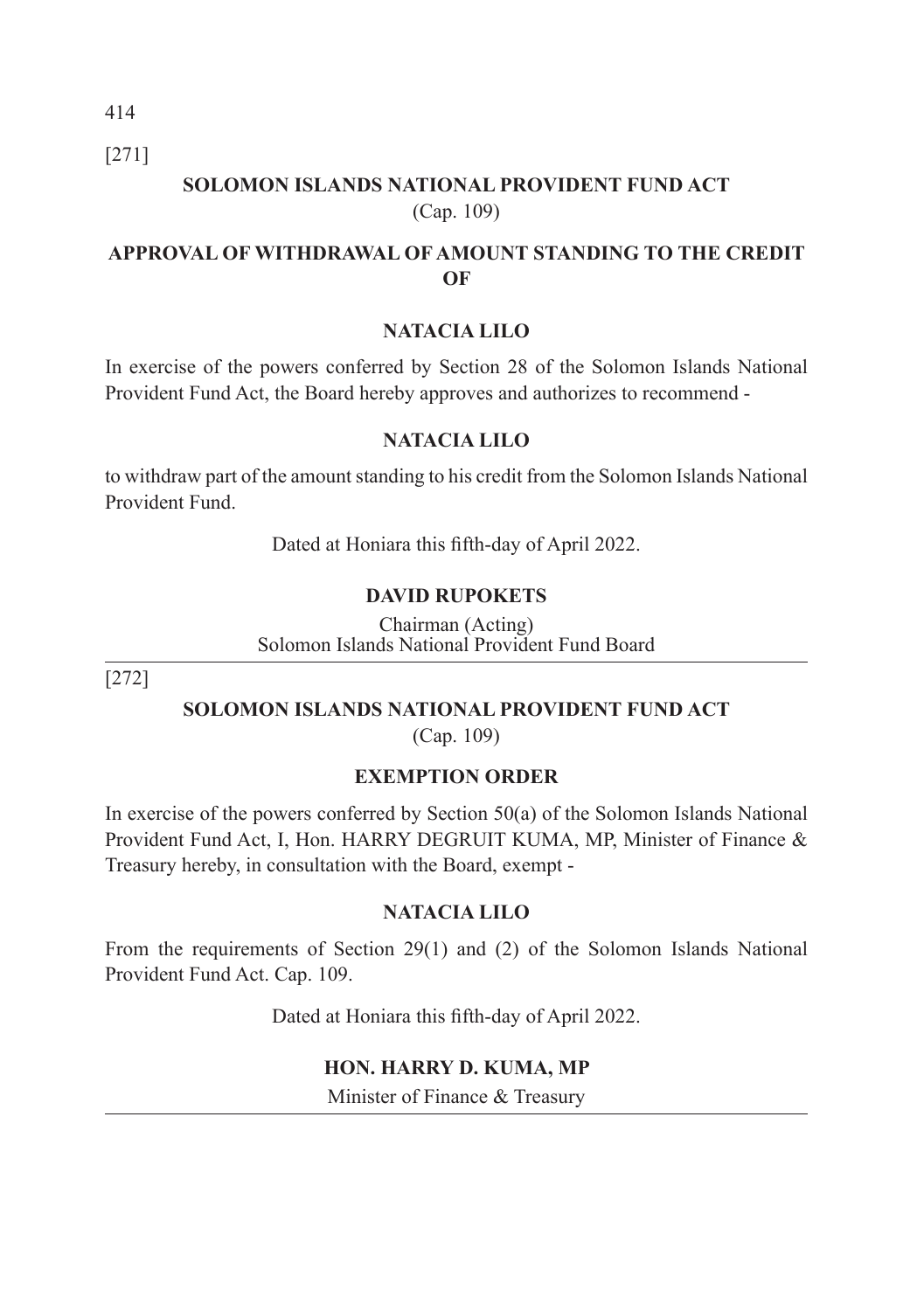[273]

## **SOLOMON ISLANDS NATIONAL PROVIDENT FUND ACT**  (Cap. 109)

## **APPROVAL OF WITHDRAWAL OF AMOUNT STANDING TO THE CREDIT OF**

#### **MASHELA NOEPAGO VAVOZO**

In exercise of the powers conferred by Section 28 of the Solomon Islands National Provident Fund Act, the Board hereby approves and authorizes to recommend -

#### **MASHELA NOEPAGO VAVOZO**

to withdraw part of the amount standing to his credit from the Solomon Islands National Provident Fund.

Dated at Honiara this fifth-day of April 2022.

#### **DAVID RUPOKETS**

Chairman (Acting) Solomon Islands National Provident Fund Board

[274]

## **SOLOMON ISLANDS NATIONAL PROVIDENT FUND ACT**

(Cap. 109)

#### **EXEMPTION ORDER**

In exercise of the powers conferred by Section 50(a) of the Solomon Islands National Provident Fund Act, I, Hon. HARRY DEGRUIT KUMA, MP, Minister of Finance & Treasury hereby, in consultation with the Board, exempt -

#### **MASHELA NOEPAGO VAVOZO**

From the requirements of Section 29(1) and (2) of the Solomon Islands National Provident Fund Act. Cap. 109.

Dated at Honiara this fifth-day of April 2022.

#### **HON. HARRY D. KUMA, MP**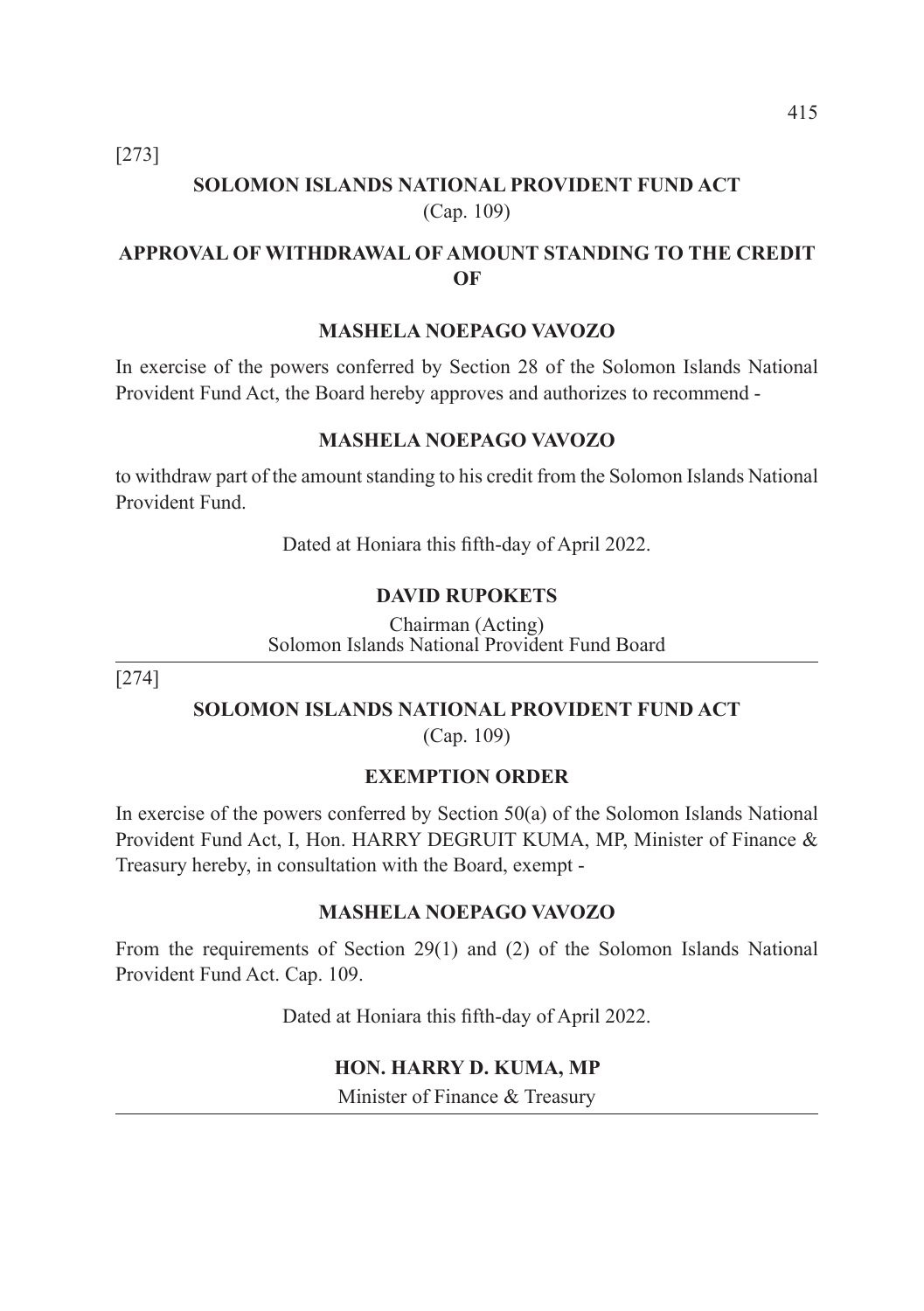416 [275]

## **SOLOMON ISLANDS NATIONAL PROVIDENT FUND ACT**  (Cap. 109)

## **APPROVAL OF WITHDRAWAL OF AMOUNT STANDING TO THE CREDIT OF**

## **CHELSIA RAYMOND**

In exercise of the powers conferred by Section 28 of the Solomon Islands National Provident Fund Act, the Board hereby approves and authorizes to recommend -

#### **CHELSIA RAYMOND**

to withdraw part of the amount standing to his credit from the Solomon Islands National Provident Fund.

Dated at Honiara this fifth-day of April 2022.

## **DAVID RUPOKETS**

Chairman (Acting) Solomon Islands National Provident Fund Board

[276]

## **SOLOMON ISLANDS NATIONAL PROVIDENT FUND ACT**

(Cap. 109)

## **EXEMPTION ORDER**

In exercise of the powers conferred by Section 50(a) of the Solomon Islands National Provident Fund Act, I, Hon. HARRY DEGRUIT KUMA, MP, Minister of Finance & Treasury hereby, in consultation with the Board, exempt -

## **CHELSIA RAYMOND**

From the requirements of Section 29(1) and (2) of the Solomon Islands National Provident Fund Act. Cap. 109.

Dated at Honiara this fifth-day of April 2022.

## **HON. HARRY D. KUMA, MP**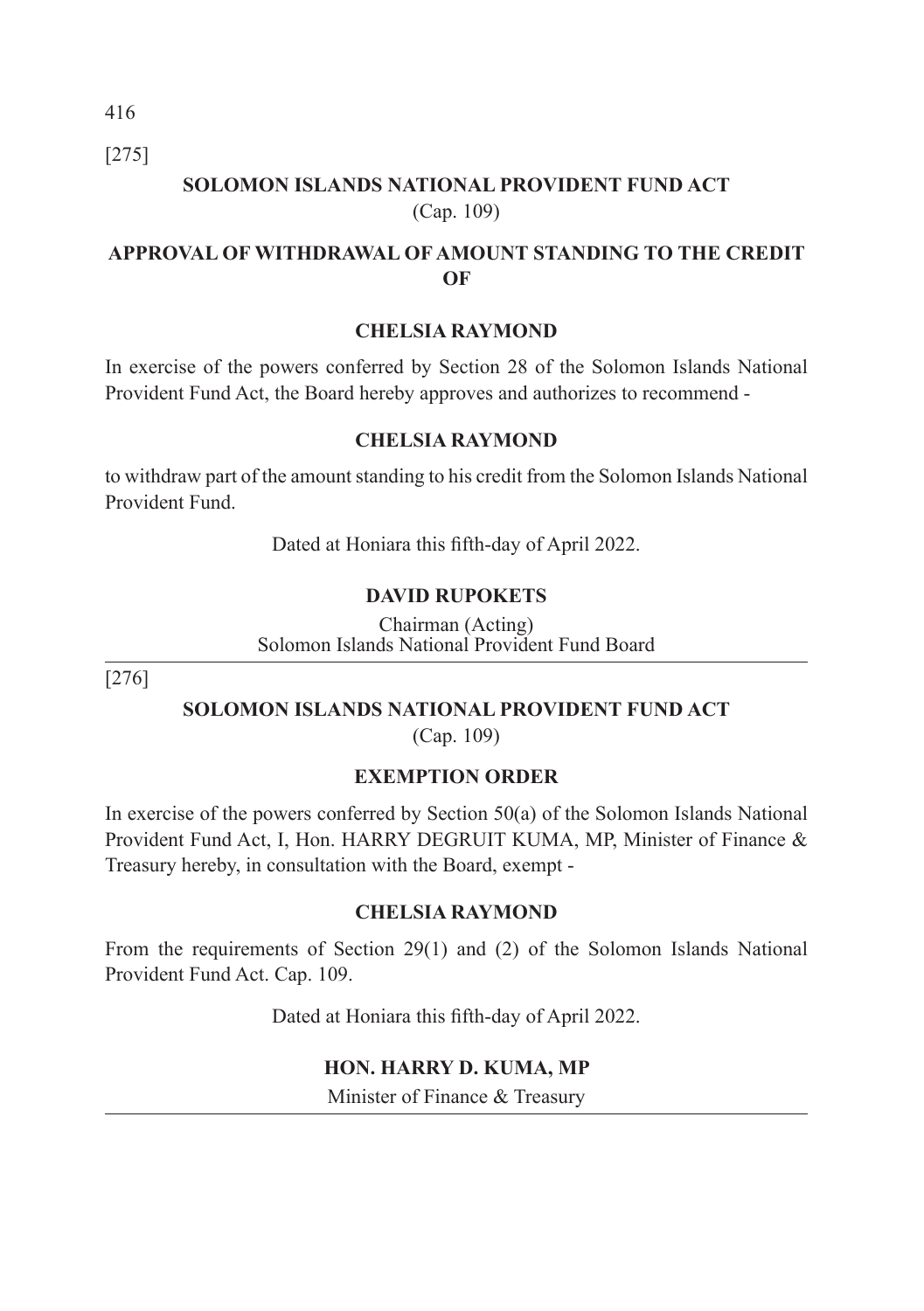[277]

## **SOLOMON ISLANDS NATIONAL PROVIDENT FUND ACT**  (Cap. 109)

## **APPROVAL OF WITHDRAWAL OF AMOUNT STANDING TO THE CREDIT OF**

#### **ODYLIA OLOVAE**

In exercise of the powers conferred by Section 28 of the Solomon Islands National Provident Fund Act, the Board hereby approves and authorizes to recommend -

#### **ODYLIA OLOVAE**

to withdraw part of the amount standing to his credit from the Solomon Islands National Provident Fund.

Dated at Honiara this fifth-day of April 2022.

#### **DAVID RUPOKETS**

Chairman (Acting) Solomon Islands National Provident Fund Board

[278]

#### **SOLOMON ISLANDS NATIONAL PROVIDENT FUND ACT**

(Cap. 109)

#### **EXEMPTION ORDER**

In exercise of the powers conferred by Section 50(a) of the Solomon Islands National Provident Fund Act, I, Hon. HARRY DEGRUIT KUMA, MP, Minister of Finance & Treasury hereby, in consultation with the Board, exempt -

#### **ODYLIA OLOVAE**

From the requirements of Section 29(1) and (2) of the Solomon Islands National Provident Fund Act. Cap. 109.

Dated at Honiara this fifth-day of April 2022.

#### **HON. HARRY D. KUMA, MP**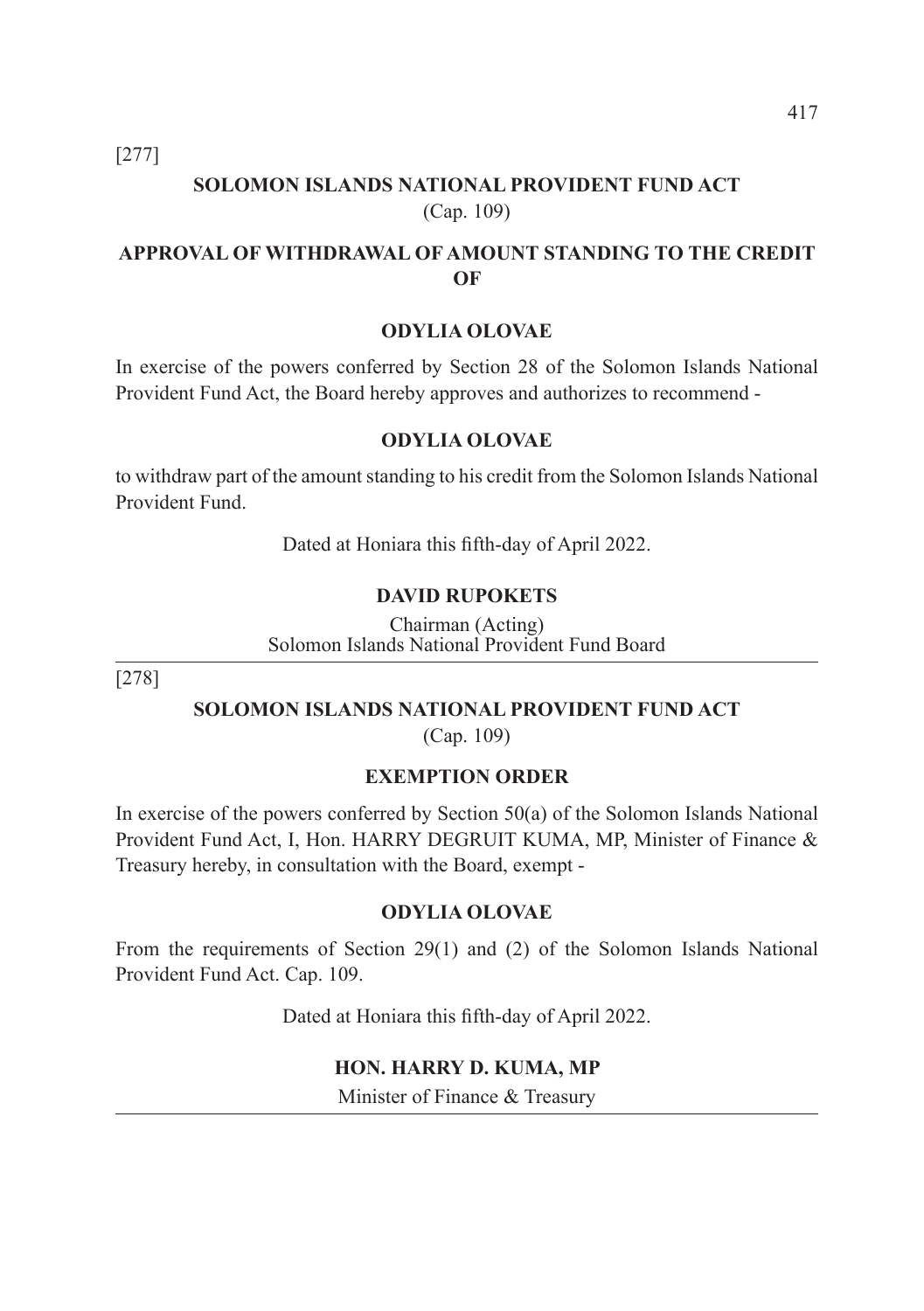418 [279]

## **SOLOMON ISLANDS NATIONAL PROVIDENT FUND ACT**  (Cap. 109)

## **APPROVAL OF WITHDRAWAL OF AMOUNT STANDING TO THE CREDIT OF**

## **ROLEX TOLIPIO**

In exercise of the powers conferred by Section 28 of the Solomon Islands National Provident Fund Act, the Board hereby approves and authorizes to recommend -

#### **ROLEX TOLIPIO**

to withdraw part of the amount standing to his credit from the Solomon Islands National Provident Fund.

Dated at Honiara this fifth-day of April 2022.

#### **DAVID RUPOKETS**

Chairman (Acting) Solomon Islands National Provident Fund Board

[280]

#### **SOLOMON ISLANDS NATIONAL PROVIDENT FUND ACT**

(Cap. 109)

#### **EXEMPTION ORDER**

In exercise of the powers conferred by Section 50(a) of the Solomon Islands National Provident Fund Act, I, Hon. HARRY DEGRUIT KUMA, MP, Minister of Finance & Treasury hereby, in consultation with the Board, exempt -

#### **ROLEX TOLIPIO**

From the requirements of Section 29(1) and (2) of the Solomon Islands National Provident Fund Act. Cap. 109.

Dated at Honiara this fifth-day of April 2022.

#### **HON. HARRY D. KUMA, MP**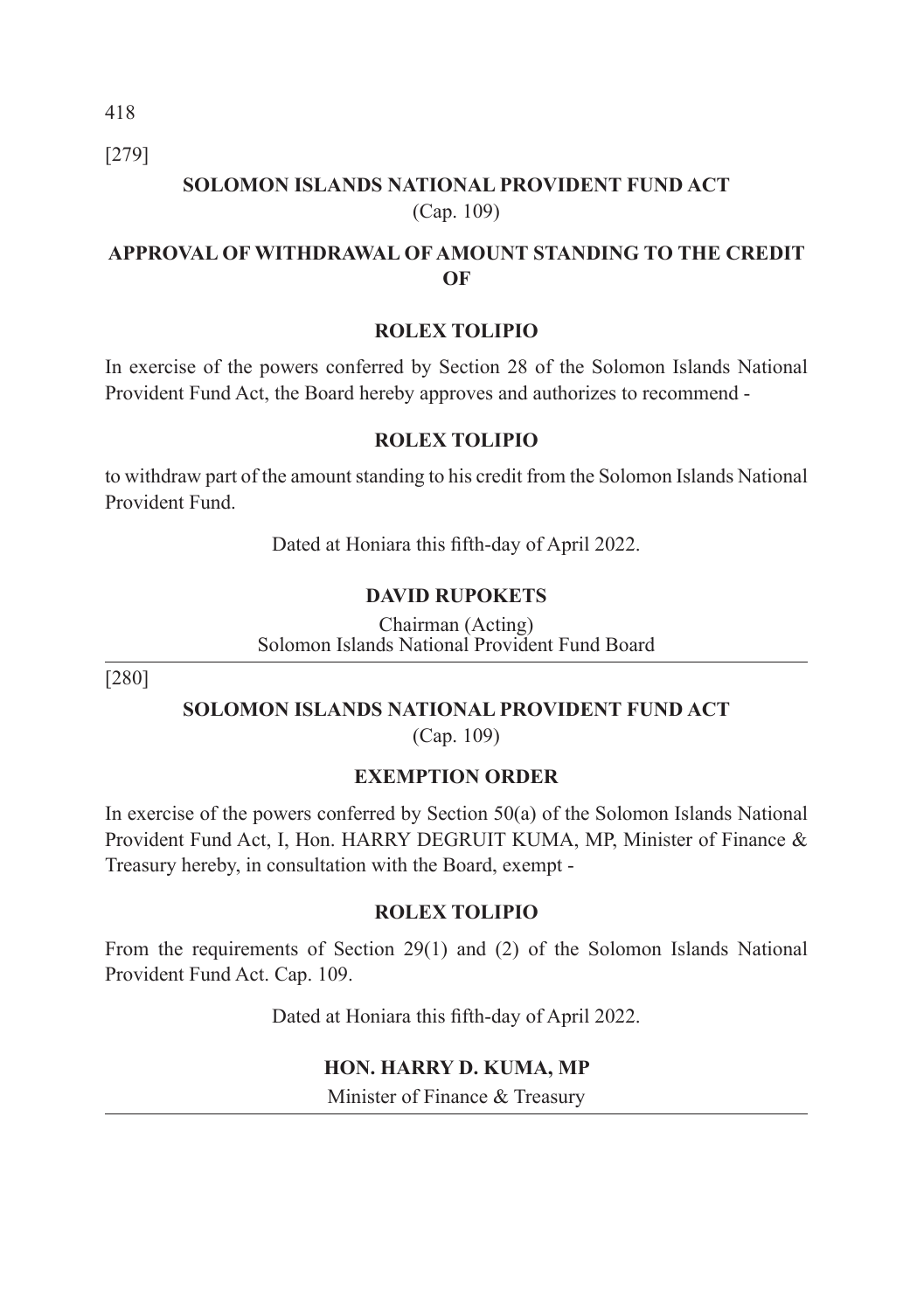[281]

## **SOLOMON ISLANDS NATIONAL PROVIDENT FUND ACT**  (Cap. 109)

## **APPROVAL OF WITHDRAWAL OF AMOUNT STANDING TO THE CREDIT OF**

#### **LEVI SANAU**

In exercise of the powers conferred by Section 28 of the Solomon Islands National Provident Fund Act, the Board hereby approves and authorizes to recommend -

#### **LEVI SANAU**

to withdraw part of the amount standing to his credit from the Solomon Islands National Provident Fund.

Dated at Honiara this fifth-day of April 2022.

#### **DAVID RUPOKETS**

Chairman (Acting) Solomon Islands National Provident Fund Board

[282]

#### **SOLOMON ISLANDS NATIONAL PROVIDENT FUND ACT**

(Cap. 109)

#### **EXEMPTION ORDER**

In exercise of the powers conferred by Section 50(a) of the Solomon Islands National Provident Fund Act, I, Hon. HARRY DEGRUIT KUMA, MP, Minister of Finance & Treasury hereby, in consultation with the Board, exempt -

#### **LEVI SANAU**

From the requirements of Section 29(1) and (2) of the Solomon Islands National Provident Fund Act. Cap. 109.

Dated at Honiara this fifth-day of April 2022.

#### **HON. HARRY D. KUMA, MP**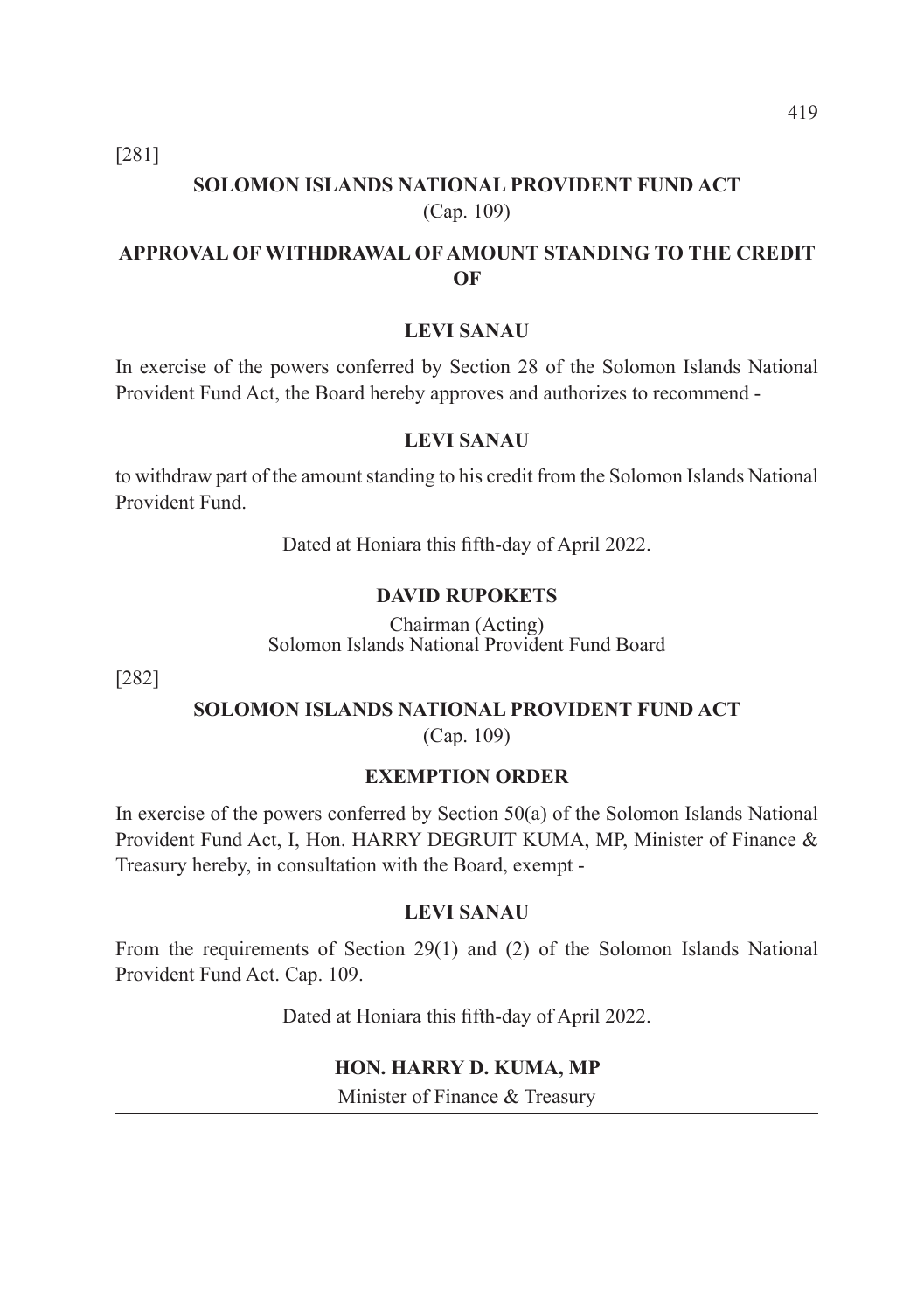[283]

## **SOLOMON ISLANDS NATIONAL PROVIDENT FUND ACT**  (Cap. 109)

## **APPROVAL OF WITHDRAWAL OF AMOUNT STANDING TO THE CREDIT OF**

## **FRED JASTA TASI**

In exercise of the powers conferred by Section 28 of the Solomon Islands National Provident Fund Act, the Board hereby approves and authorizes to recommend -

#### **FRED JASTA TASI**

to withdraw part of the amount standing to his credit from the Solomon Islands National Provident Fund.

Dated at Honiara this fifth-day of April 2022.

#### **DAVID RUPOKETS**

Chairman (Acting) Solomon Islands National Provident Fund Board

[284]

#### **SOLOMON ISLANDS NATIONAL PROVIDENT FUND ACT**

(Cap. 109)

#### **EXEMPTION ORDER**

In exercise of the powers conferred by Section 50(a) of the Solomon Islands National Provident Fund Act, I, Hon. HARRY DEGRUIT KUMA, MP, Minister of Finance & Treasury hereby, in consultation with the Board, exempt -

#### **FRED JASTA TASI**

From the requirements of Section 29(1) and (2) of the Solomon Islands National Provident Fund Act. Cap. 109.

Dated at Honiara this fifth-day of April 2022.

#### **HON. HARRY D. KUMA, MP**

Minister of Finance & Treasury

420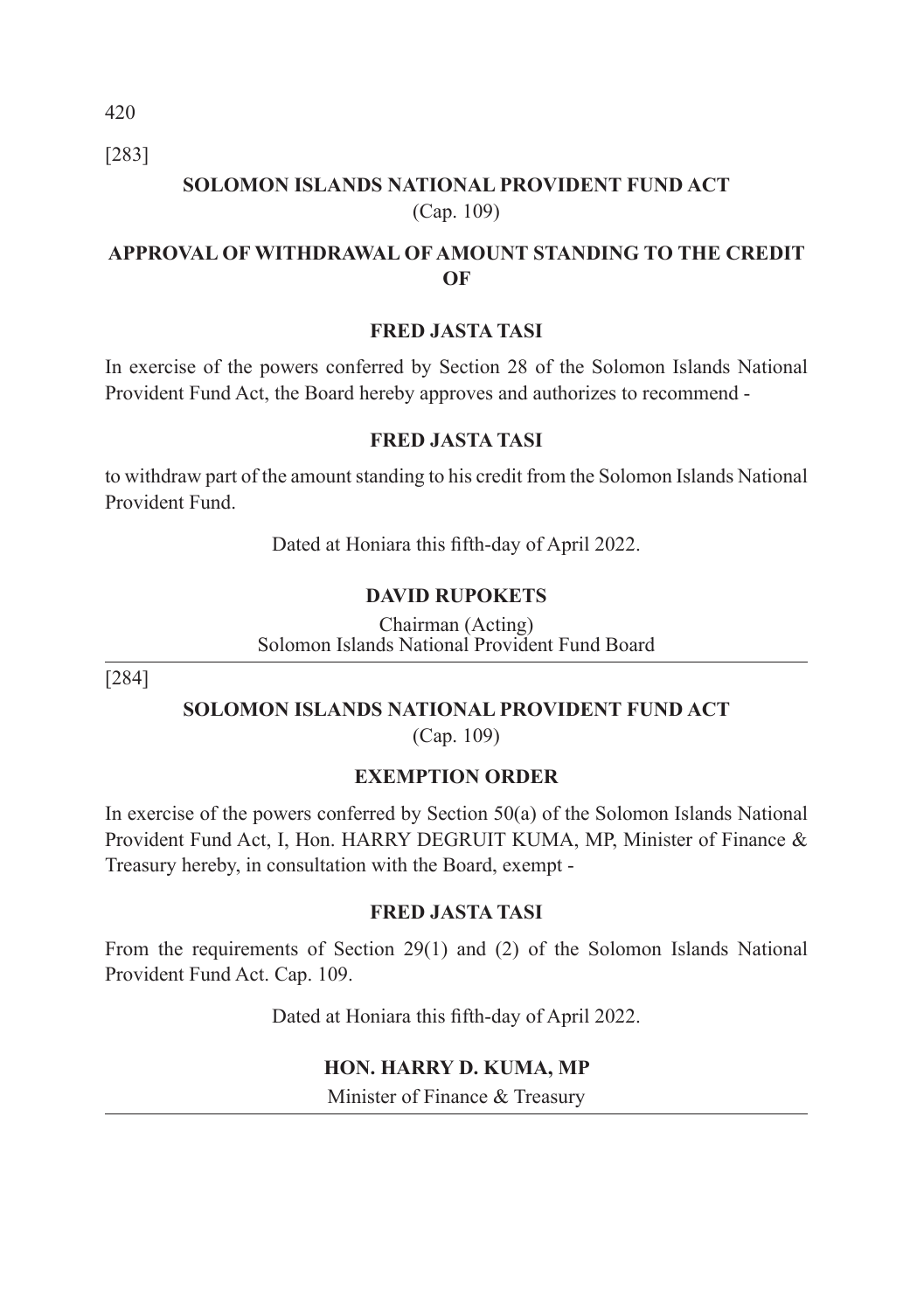[285]

## **SOLOMON ISLANDS NATIONAL PROVIDENT FUND ACT**  (Cap. 109)

## **APPROVAL OF WITHDRAWAL OF AMOUNT STANDING TO THE CREDIT OF**

#### **LINDA RAWANAASI**

In exercise of the powers conferred by Section 28 of the Solomon Islands National Provident Fund Act, the Board hereby approves and authorizes to recommend -

#### **LINDA RAWANAASI**

to withdraw part of the amount standing to his credit from the Solomon Islands National Provident Fund.

Dated at Honiara this fifth-day of April 2022.

#### **DAVID RUPOKETS**

Chairman (Acting) Solomon Islands National Provident Fund Board

[286]

#### **SOLOMON ISLANDS NATIONAL PROVIDENT FUND ACT**

(Cap. 109)

#### **EXEMPTION ORDER**

In exercise of the powers conferred by Section 50(a) of the Solomon Islands National Provident Fund Act, I, Hon. HARRY DEGRUIT KUMA, MP, Minister of Finance & Treasury hereby, in consultation with the Board, exempt -

#### **LINDA RAWANAASI**

From the requirements of Section 29(1) and (2) of the Solomon Islands National Provident Fund Act. Cap. 109.

Dated at Honiara this fifth-day of April 2022.

#### **HON. HARRY D. KUMA, MP**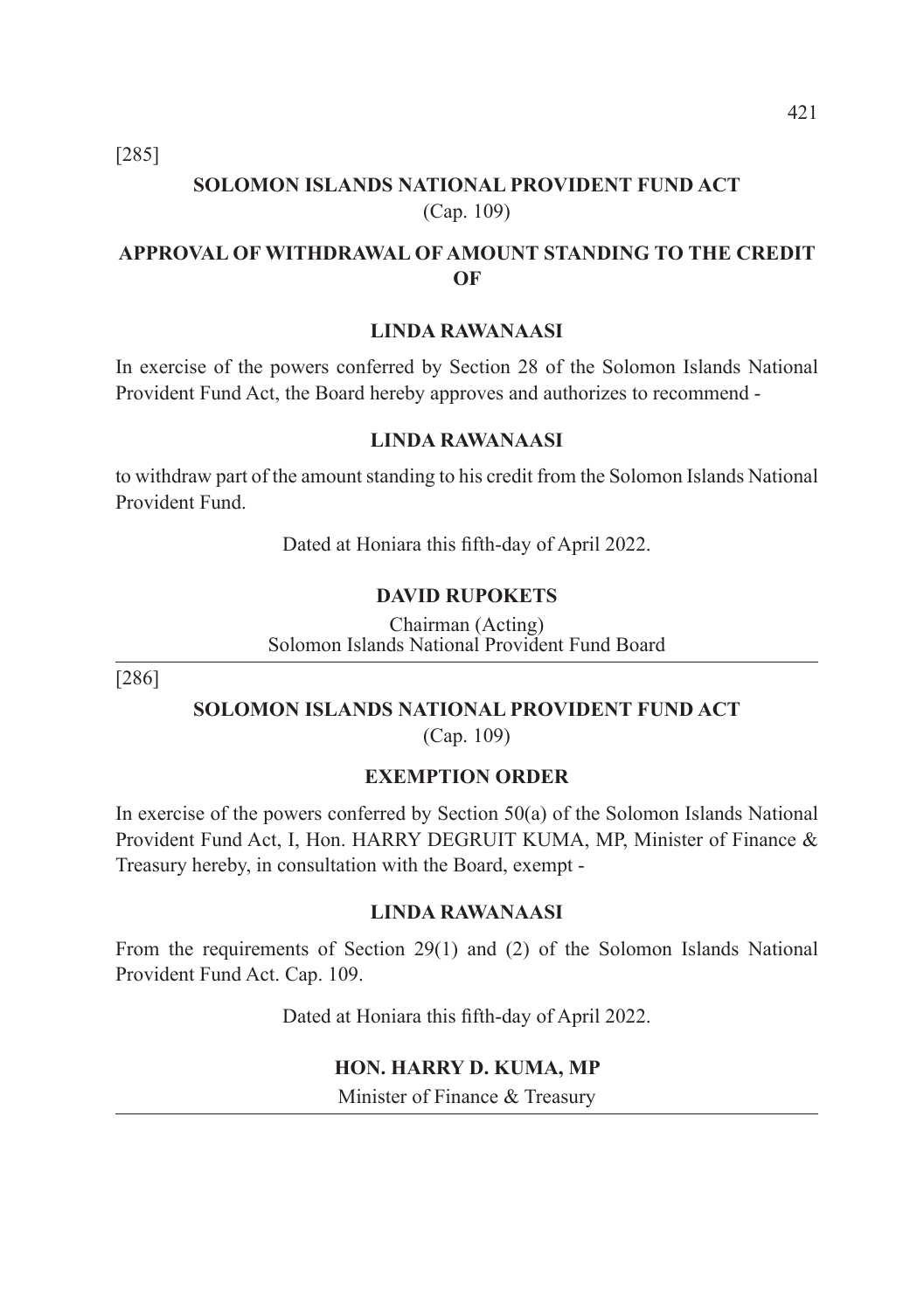422 [287]

## **SOLOMON ISLANDS NATIONAL PROVIDENT FUND ACT**  (Cap. 109)

## **APPROVAL OF WITHDRAWAL OF AMOUNT STANDING TO THE CREDIT OF**

#### **GRACE ZIMATEKO ROHOANA**

In exercise of the powers conferred by Section 28 of the Solomon Islands National Provident Fund Act, the Board hereby approves and authorizes to recommend -

#### **GRACE ZIMATEKO ROHOANA**

to withdraw part of the amount standing to his credit from the Solomon Islands National Provident Fund.

Dated at Honiara this fifth-day of April 2022.

## **DAVID RUPOKETS**

Chairman (Acting) Solomon Islands National Provident Fund Board

[288]

## **SOLOMON ISLANDS NATIONAL PROVIDENT FUND ACT**

(Cap. 109)

## **EXEMPTION ORDER**

In exercise of the powers conferred by Section 50(a) of the Solomon Islands National Provident Fund Act, I, Hon. HARRY DEGRUIT KUMA, MP, Minister of Finance & Treasury hereby, in consultation with the Board, exempt -

## **GRACE ZIMATEKO ROHOANA**

From the requirements of Section 29(1) and (2) of the Solomon Islands National Provident Fund Act. Cap. 109.

Dated at Honiara this fifth-day of April 2022.

#### **HON. HARRY D. KUMA, MP**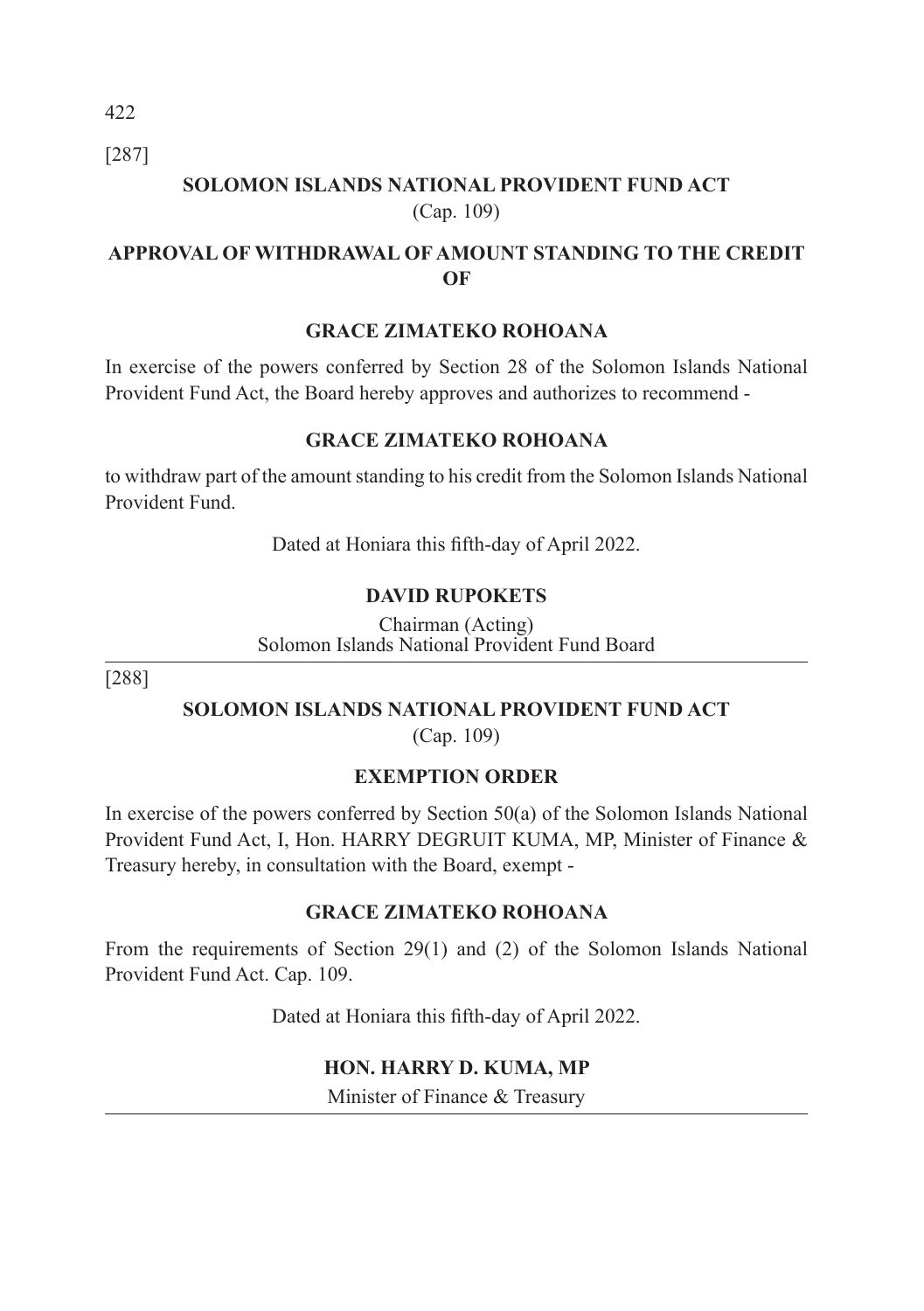[289]

## **SOLOMON ISLANDS NATIONAL PROVIDENT FUND ACT**  (Cap. 109)

## **APPROVAL OF WITHDRAWAL OF AMOUNT STANDING TO THE CREDIT OF**

#### **GORDON ALOLO**

In exercise of the powers conferred by Section 28 of the Solomon Islands National Provident Fund Act, the Board hereby approves and authorizes to recommend -

#### **GORDON ALOLO**

to withdraw part of the amount standing to his credit from the Solomon Islands National Provident Fund.

Dated at Honiara this fifth-day of April 2022.

#### **DAVID RUPOKETS**

Chairman (Acting) Solomon Islands National Provident Fund Board

[290]

#### **SOLOMON ISLANDS NATIONAL PROVIDENT FUND ACT**

(Cap. 109)

#### **EXEMPTION ORDER**

In exercise of the powers conferred by Section 50(a) of the Solomon Islands National Provident Fund Act, I, Hon. HARRY DEGRUIT KUMA, MP, Minister of Finance & Treasury hereby, in consultation with the Board, exempt -

#### **GORDON ALOLO**

From the requirements of Section 29(1) and (2) of the Solomon Islands National Provident Fund Act. Cap. 109.

Dated at Honiara this fifth-day of April 2022.

#### **HON. HARRY D. KUMA, MP**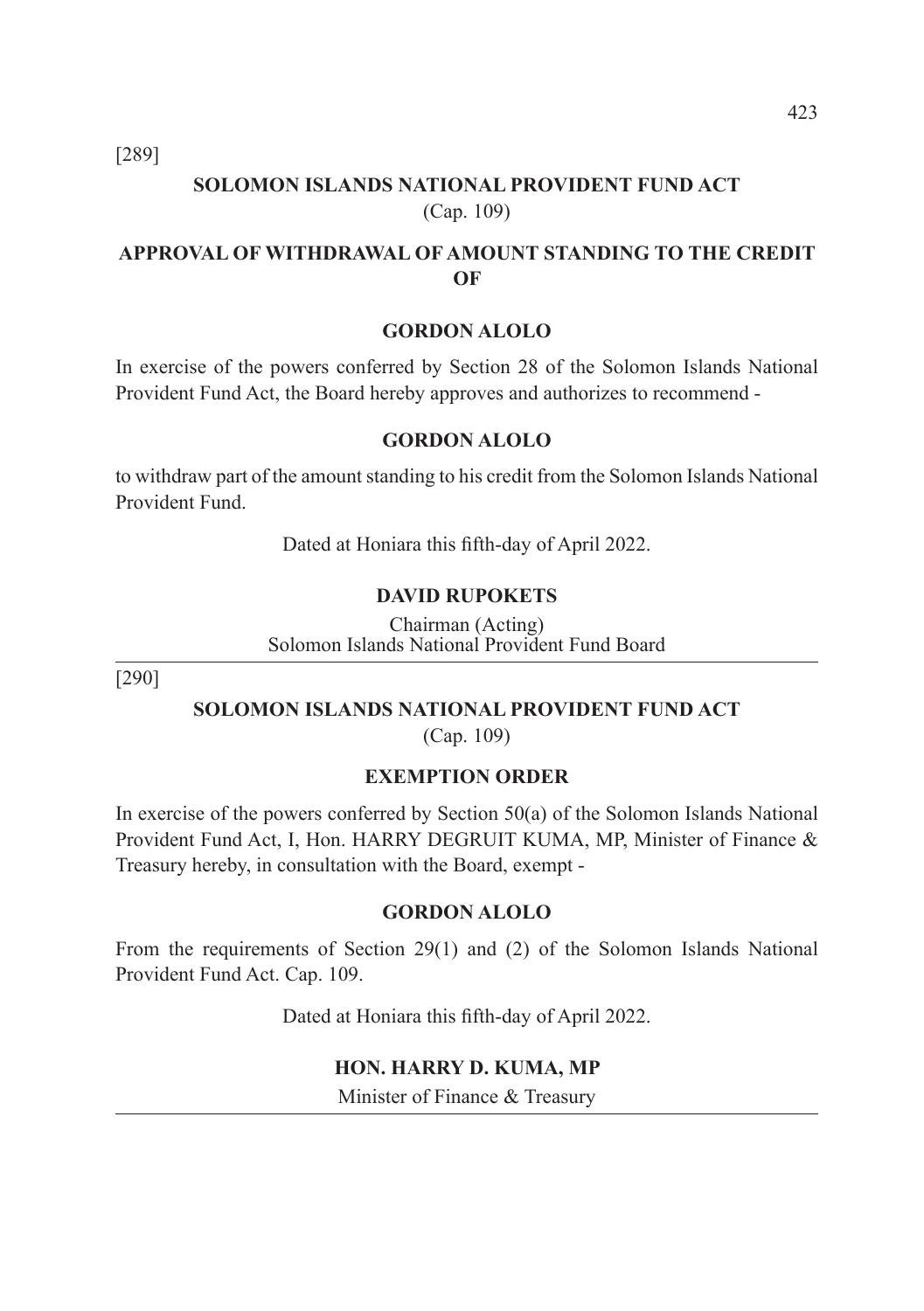[291]

## **SOLOMON ISLANDS NATIONAL PROVIDENT FUND ACT**  (Cap. 109)

## **APPROVAL OF WITHDRAWAL OF AMOUNT STANDING TO THE CREDIT OF**

## **STEPHEN ARAITEWA**

In exercise of the powers conferred by Section 28 of the Solomon Islands National Provident Fund Act, the Board hereby approves and authorizes to recommend -

#### **STEPHEN ARAITEWA**

to withdraw part of the amount standing to his credit from the Solomon Islands National Provident Fund.

Dated at Honiara this fifth-day of April 2022.

#### **DAVID RUPOKETS**

Chairman (Acting) Solomon Islands National Provident Fund Board

[292]

#### **SOLOMON ISLANDS NATIONAL PROVIDENT FUND ACT**

(Cap. 109)

#### **EXEMPTION ORDER**

In exercise of the powers conferred by Section 50(a) of the Solomon Islands National Provident Fund Act, I, Hon. HARRY DEGRUIT KUMA, MP, Minister of Finance & Treasury hereby, in consultation with the Board, exempt -

#### **STEPHEN ARAITEWA**

From the requirements of Section 29(1) and (2) of the Solomon Islands National Provident Fund Act. Cap. 109.

Dated at Honiara this fifth-day of April 2022.

#### **HON. HARRY D. KUMA, MP**

Minister of Finance & Treasury

424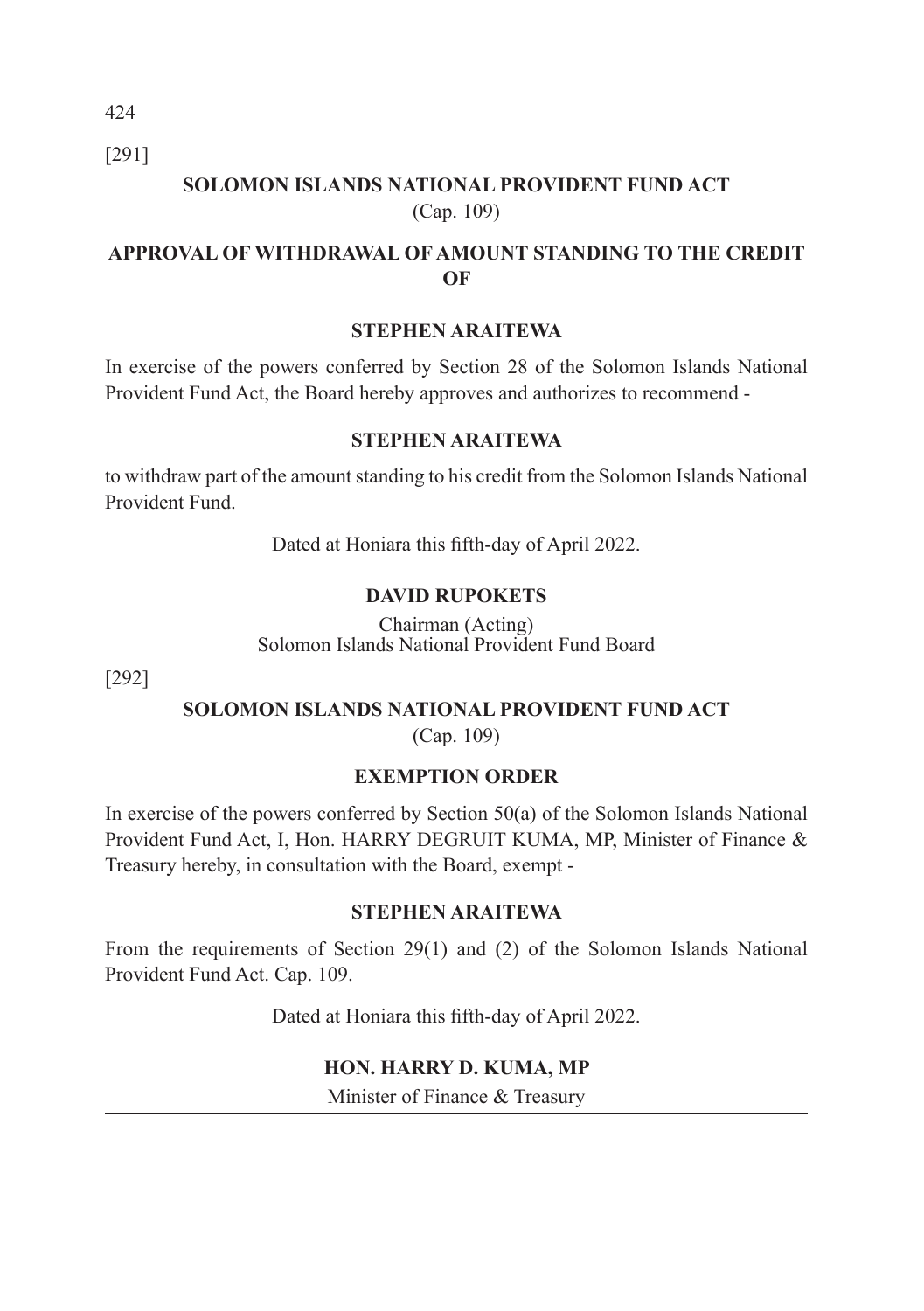[293]

## **SOLOMON ISLANDS NATIONAL PROVIDENT FUND ACT**  (Cap. 109)

## **APPROVAL OF WITHDRAWAL OF AMOUNT STANDING TO THE CREDIT OF**

#### **AMBROSE ORIANIHA'A**

In exercise of the powers conferred by Section 28 of the Solomon Islands National Provident Fund Act, the Board hereby approves and authorizes to recommend -

#### **AMBROSE ORIANIHA'A**

to withdraw part of the amount standing to his credit from the Solomon Islands National Provident Fund.

Dated at Honiara this fifth-day of April 2022.

#### **DAVID RUPOKETS**

Chairman (Acting) Solomon Islands National Provident Fund Board

[294]

## **SOLOMON ISLANDS NATIONAL PROVIDENT FUND ACT**

(Cap. 109)

#### **EXEMPTION ORDER**

In exercise of the powers conferred by Section 50(a) of the Solomon Islands National Provident Fund Act, I, Hon. HARRY DEGRUIT KUMA, MP, Minister of Finance & Treasury hereby, in consultation with the Board, exempt -

#### **AMBROSE ORIANIHA'A**

From the requirements of Section 29(1) and (2) of the Solomon Islands National Provident Fund Act. Cap. 109.

Dated at Honiara this fifth-day of April 2022.

#### **HON. HARRY D. KUMA, MP**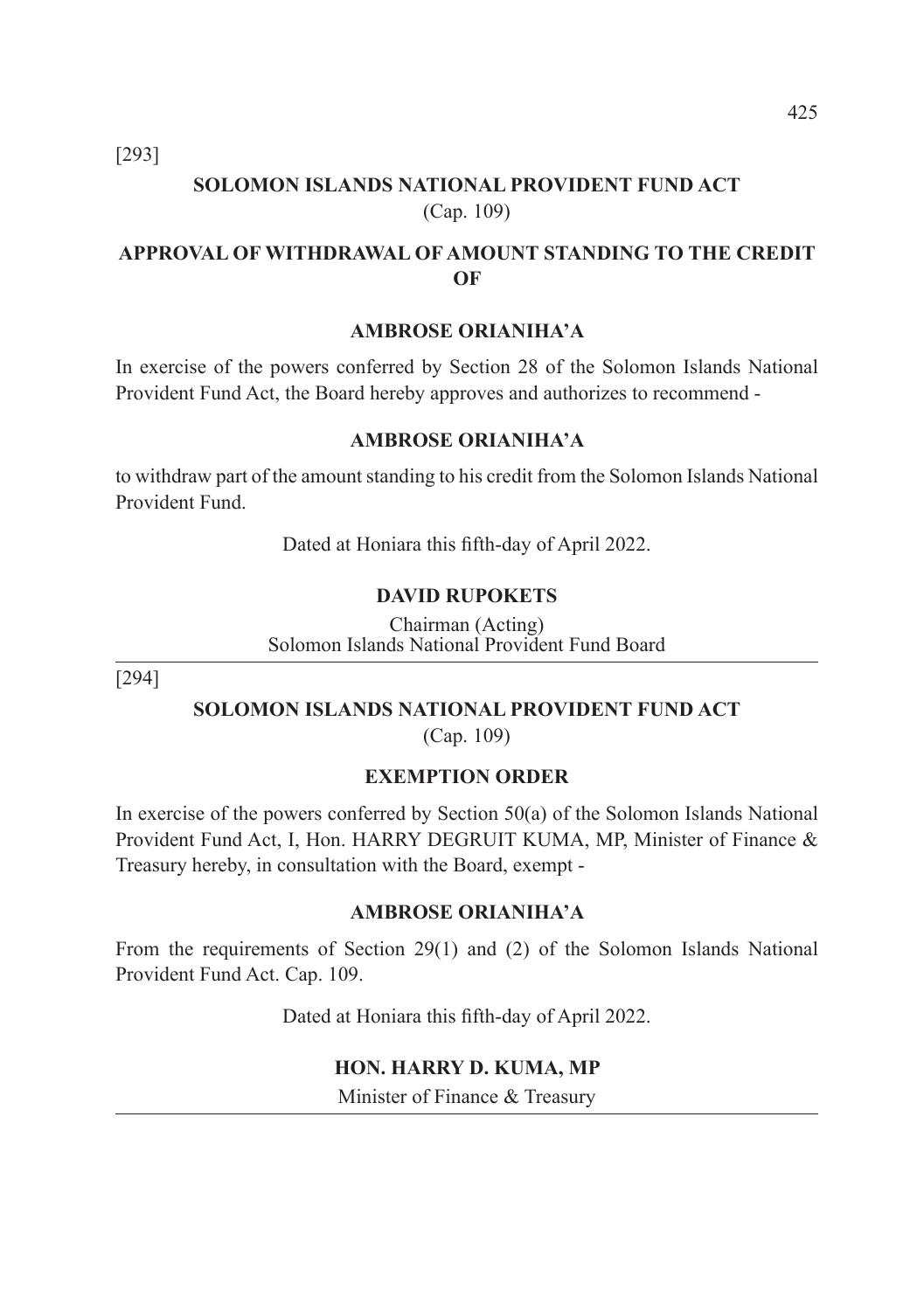[295]

## **SOLOMON ISLANDS NATIONAL PROVIDENT FUND ACT**  (Cap. 109)

## **APPROVAL OF WITHDRAWAL OF AMOUNT STANDING TO THE CREDIT OF**

## **SILIFA PAUL TALOTA**

In exercise of the powers conferred by Section 28 of the Solomon Islands National Provident Fund Act, the Board hereby approves and authorizes to recommend -

#### **SILIFA PAUL TALOTA**

to withdraw part of the amount standing to his credit from the Solomon Islands National Provident Fund.

Dated at Honiara this fifth-day of April 2022.

#### **DAVID RUPOKETS**

Chairman (Acting) Solomon Islands National Provident Fund Board

[296]

#### **SOLOMON ISLANDS NATIONAL PROVIDENT FUND ACT**

(Cap. 109)

#### **EXEMPTION ORDER**

In exercise of the powers conferred by Section 50(a) of the Solomon Islands National Provident Fund Act, I, Hon. HARRY DEGRUIT KUMA, MP, Minister of Finance & Treasury hereby, in consultation with the Board, exempt -

#### **SILIFA PAUL TALOTA**

From the requirements of Section 29(1) and (2) of the Solomon Islands National Provident Fund Act. Cap. 109.

Dated at Honiara this fifth-day of April 2022.

#### **HON. HARRY D. KUMA, MP**

Minister of Finance & Treasury

426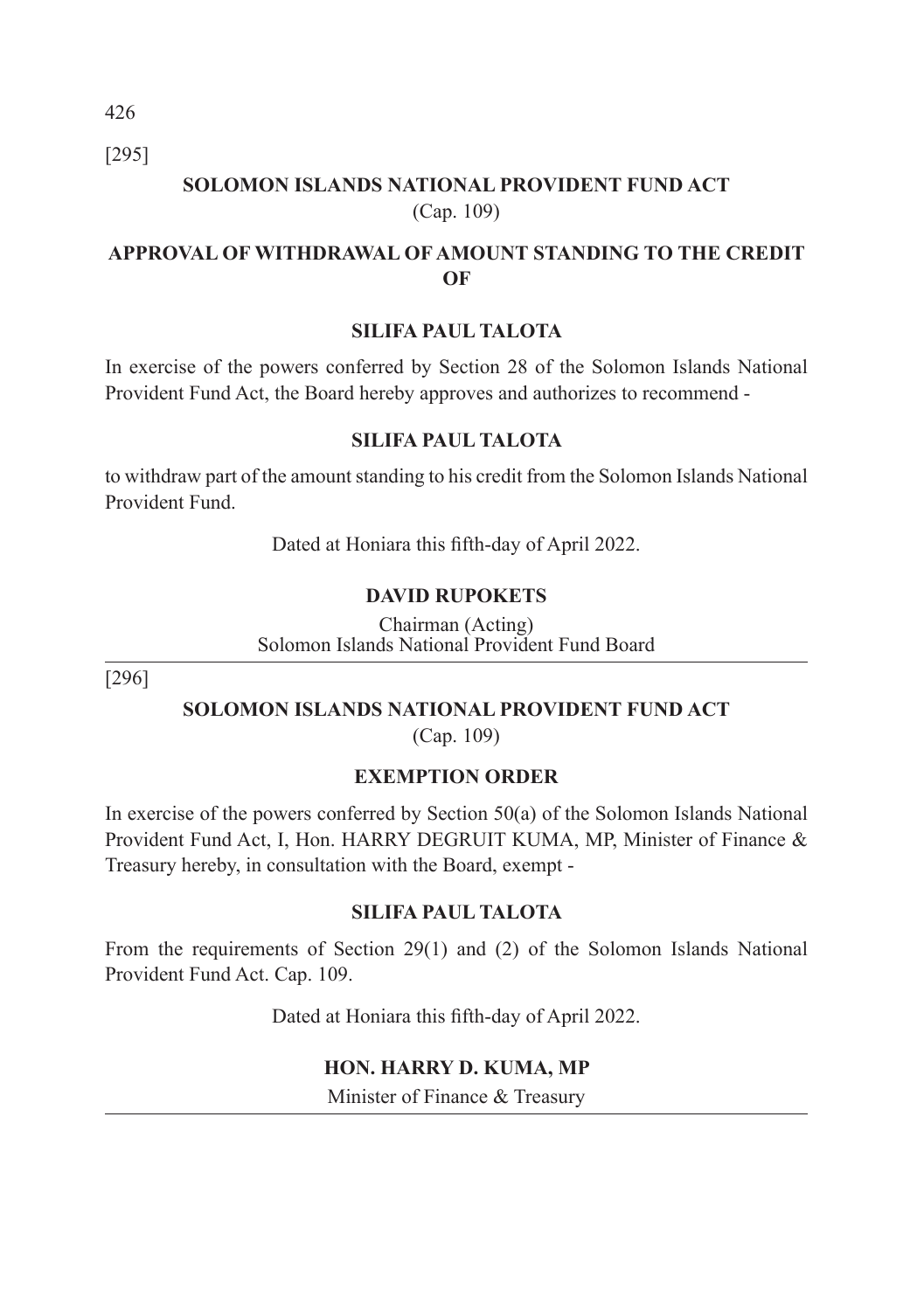[297]

## **SOLOMON ISLANDS NATIONAL PROVIDENT FUND ACT**  (Cap. 109)

## **APPROVAL OF WITHDRAWAL OF AMOUNT STANDING TO THE CREDIT OF**

#### **CHARLIE IVAN GHAMBU**

In exercise of the powers conferred by Section 28 of the Solomon Islands National Provident Fund Act, the Board hereby approves and authorizes to recommend -

#### **CHARLIE IVAN GHAMBU**

to withdraw part of the amount standing to his credit from the Solomon Islands National Provident Fund.

Dated at Honiara this fifth-day of April 2022.

#### **DAVID RUPOKETS**

Chairman (Acting) Solomon Islands National Provident Fund Board

[298]

#### **SOLOMON ISLANDS NATIONAL PROVIDENT FUND ACT**

(Cap. 109)

#### **EXEMPTION ORDER**

In exercise of the powers conferred by Section 50(a) of the Solomon Islands National Provident Fund Act, I, Hon. HARRY DEGRUIT KUMA, MP, Minister of Finance & Treasury hereby, in consultation with the Board, exempt -

#### **CHARLIE IVAN GHAMBU**

From the requirements of Section 29(1) and (2) of the Solomon Islands National Provident Fund Act. Cap. 109.

Dated at Honiara this fifth-day of April 2022.

#### **HON. HARRY D. KUMA, MP**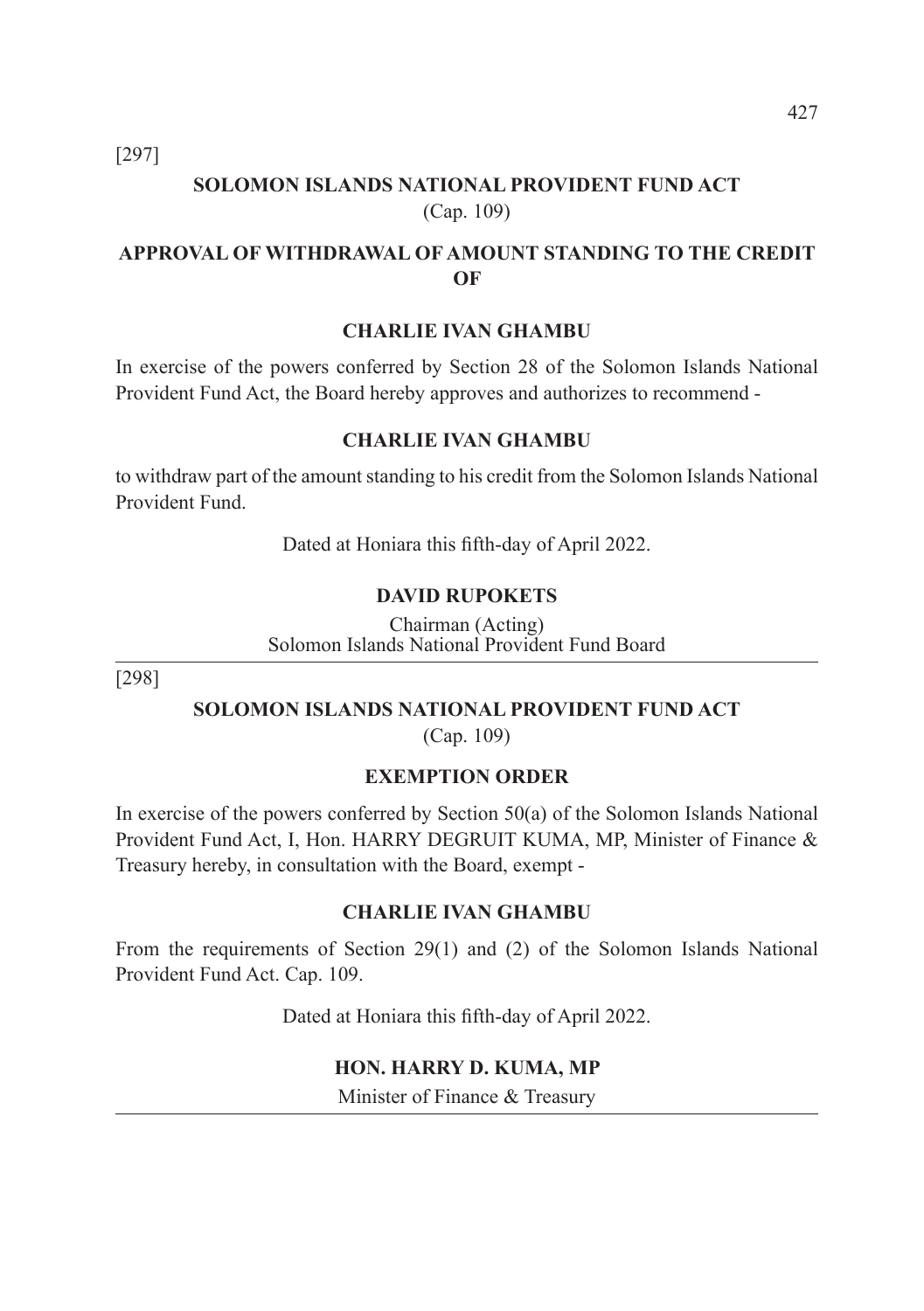[299]

## **SOLOMON ISLANDS NATIONAL PROVIDENT FUND ACT**  (Cap. 109)

## **APPROVAL OF WITHDRAWAL OF AMOUNT STANDING TO THE CREDIT OF**

#### **MADELINE NEIO**

In exercise of the powers conferred by Section 28 of the Solomon Islands National Provident Fund Act, the Board hereby approves and authorizes to recommend -

#### **MADELINE NEIO**

to withdraw part of the amount standing to his credit from the Solomon Islands National Provident Fund.

Dated at Honiara this fifth-day of April 2022.

#### **DAVID RUPOKETS**

Chairman (Acting) Solomon Islands National Provident Fund Board

[300]

#### **SOLOMON ISLANDS NATIONAL PROVIDENT FUND ACT**

(Cap. 109)

#### **EXEMPTION ORDER**

In exercise of the powers conferred by Section 50(a) of the Solomon Islands National Provident Fund Act, I, Hon. HARRY DEGRUIT KUMA, MP, Minister of Finance & Treasury hereby, in consultation with the Board, exempt -

#### **MADELINE NEIO**

From the requirements of Section 29(1) and (2) of the Solomon Islands National Provident Fund Act. Cap. 109.

Dated at Honiara this fifth-day of April 2022.

#### **HON. HARRY D. KUMA, MP**

Minister of Finance & Treasury

428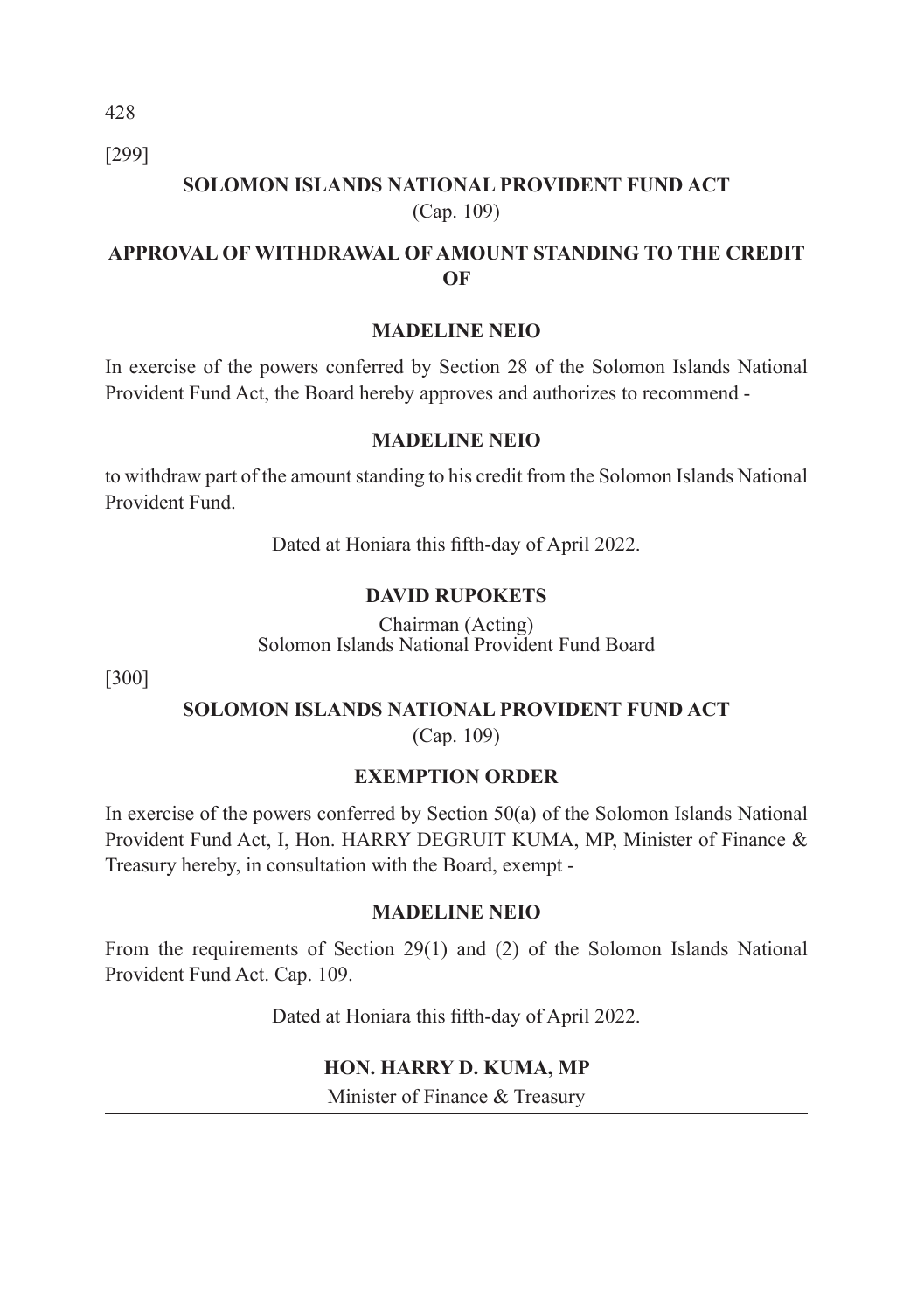[301]

## **SOLOMON ISLANDS NATIONAL PROVIDENT FUND ACT**  (Cap. 109)

## **APPROVAL OF WITHDRAWAL OF AMOUNT STANDING TO THE CREDIT OF**

#### **DAVID IROFO'OA**

In exercise of the powers conferred by Section 28 of the Solomon Islands National Provident Fund Act, the Board hereby approves and authorizes to recommend -

#### **DAVID IROFO'OA**

to withdraw part of the amount standing to his credit from the Solomon Islands National Provident Fund.

Dated at Honiara this fifth-day of April 2022.

#### **DAVID RUPOKETS**

Chairman (Acting) Solomon Islands National Provident Fund Board

[302]

#### **SOLOMON ISLANDS NATIONAL PROVIDENT FUND ACT**

(Cap. 109)

#### **EXEMPTION ORDER**

In exercise of the powers conferred by Section 50(a) of the Solomon Islands National Provident Fund Act, I, Hon. HARRY DEGRUIT KUMA, MP, Minister of Finance & Treasury hereby, in consultation with the Board, exempt -

#### **DAVID IROFO'OA**

From the requirements of Section 29(1) and (2) of the Solomon Islands National Provident Fund Act. Cap. 109.

Dated at Honiara this twenty-eight-day of April 2022.

#### **HON. HARRY D. KUMA, MP**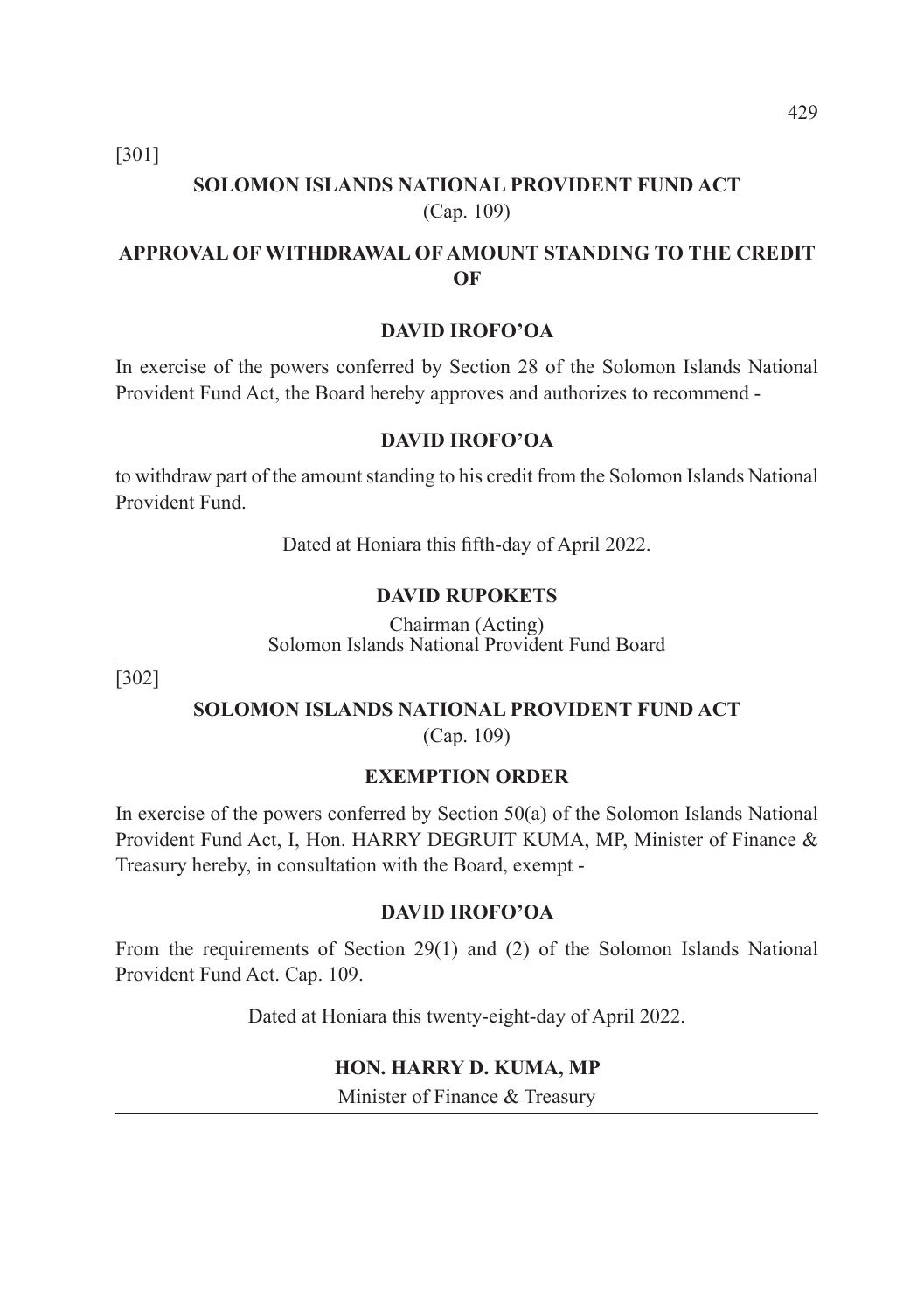430 [303]

## **SOLOMON ISLANDS NATIONAL PROVIDENT FUND ACT**  (Cap. 109)

## **APPROVAL OF WITHDRAWAL OF AMOUNT STANDING TO THE CREDIT OF**

## **EDMOND PIASI**

In exercise of the powers conferred by Section 28 of the Solomon Islands National Provident Fund Act, the Board hereby approves and authorizes to recommend -

#### **EDMOND PIASI**

to withdraw part of the amount standing to his credit from the Solomon Islands National Provident Fund.

Dated at Honiara this fifth-day of April 2022.

## **DAVID RUPOKETS**

Chairman (Acting) Solomon Islands National Provident Fund Board

[304]

## **SOLOMON ISLANDS NATIONAL PROVIDENT FUND ACT**

(Cap. 109)

#### **EXEMPTION ORDER**

In exercise of the powers conferred by Section 50(a) of the Solomon Islands National Provident Fund Act, I, Hon. HARRY DEGRUIT KUMA, MP, Minister of Finance & Treasury hereby, in consultation with the Board, exempt -

#### **EDMOND PIASI**

From the requirements of Section 29(1) and (2) of the Solomon Islands National Provident Fund Act. Cap. 109.

Dated at Honiara this twenty-eight-day of April 2022.

## **HON. HARRY D. KUMA, MP**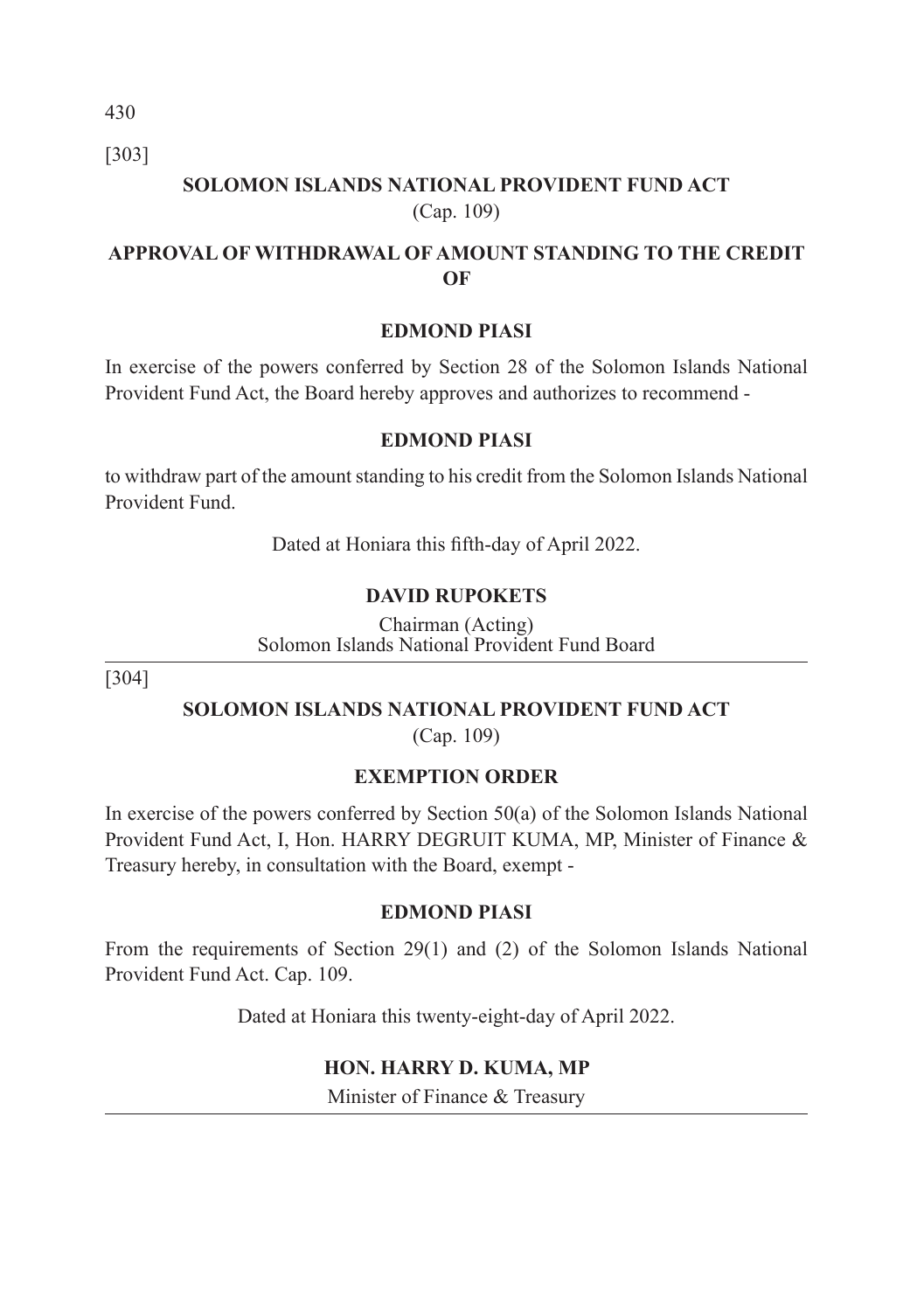[305]

## **SOLOMON ISLANDS NATIONAL PROVIDENT FUND ACT**  (Cap. 109)

## **APPROVAL OF WITHDRAWAL OF AMOUNT STANDING TO THE CREDIT OF**

#### **SUSAN FOUKONA**

In exercise of the powers conferred by Section 28 of the Solomon Islands National Provident Fund Act, the Board hereby approves and authorizes to recommend -

#### **SUSAN FOUKONA**

to withdraw part of the amount standing to his credit from the Solomon Islands National Provident Fund.

Dated at Honiara this fifth-day of April 2022.

#### **DAVID RUPOKETS**

Chairman (Acting) Solomon Islands National Provident Fund Board

[306]

#### **SOLOMON ISLANDS NATIONAL PROVIDENT FUND ACT**

(Cap. 109)

#### **EXEMPTION ORDER**

In exercise of the powers conferred by Section 50(a) of the Solomon Islands National Provident Fund Act, I, Hon. HARRY DEGRUIT KUMA, MP, Minister of Finance & Treasury hereby, in consultation with the Board, exempt -

## **SUSAN FOUKONA**

From the requirements of Section 29(1) and (2) of the Solomon Islands National Provident Fund Act. Cap. 109.

Dated at Honiara this fifth-day of April 2022.

#### **HON. HARRY D. KUMA, MP**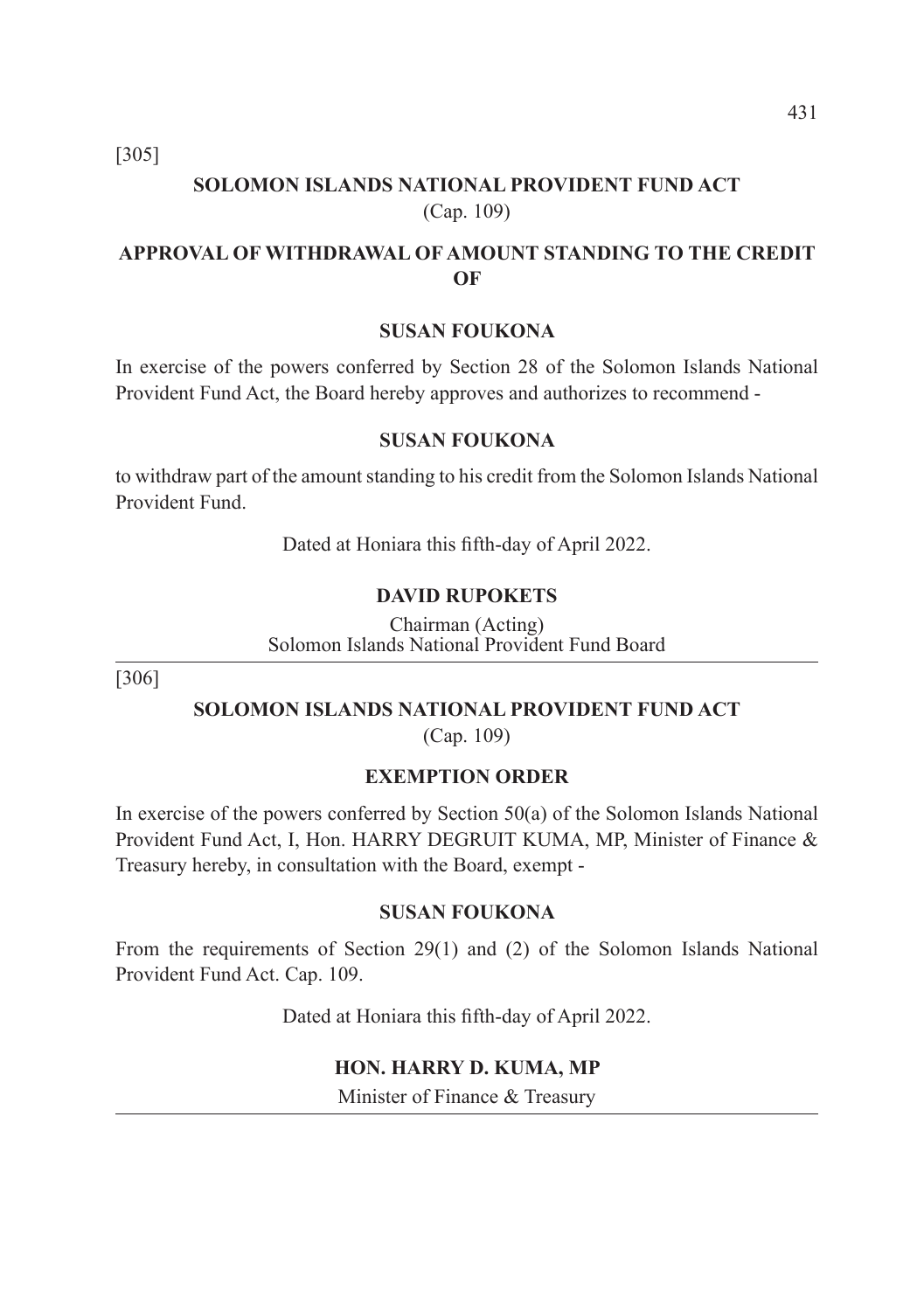[307]

## **SOLOMON ISLANDS NATIONAL PROVIDENT FUND ACT**  (Cap. 109)

## **APPROVAL OF WITHDRAWAL OF AMOUNT STANDING TO THE CREDIT OF**

#### **JOHN HUE**

In exercise of the powers conferred by Section 28 of the Solomon Islands National Provident Fund Act, the Board hereby approves and authorizes to recommend -

#### **JOHN HUE**

to withdraw part of the amount standing to his credit from the Solomon Islands National Provident Fund.

Dated at Honiara this fifth-day of April 2022.

#### **DAVID RUPOKETS**

Chairman (Acting) Solomon Islands National Provident Fund Board

[308]

#### **SOLOMON ISLANDS NATIONAL PROVIDENT FUND ACT**

(Cap. 109)

#### **EXEMPTION ORDER**

In exercise of the powers conferred by Section 50(a) of the Solomon Islands National Provident Fund Act, I, Hon. HARRY DEGRUIT KUMA, MP, Minister of Finance & Treasury hereby, in consultation with the Board, exempt -

#### **JOHN HUE**

From the requirements of Section 29(1) and (2) of the Solomon Islands National Provident Fund Act. Cap. 109.

Dated at Honiara this fifth-day of April 2022.

#### **HON. HARRY D. KUMA, MP**

Minister of Finance & Treasury

432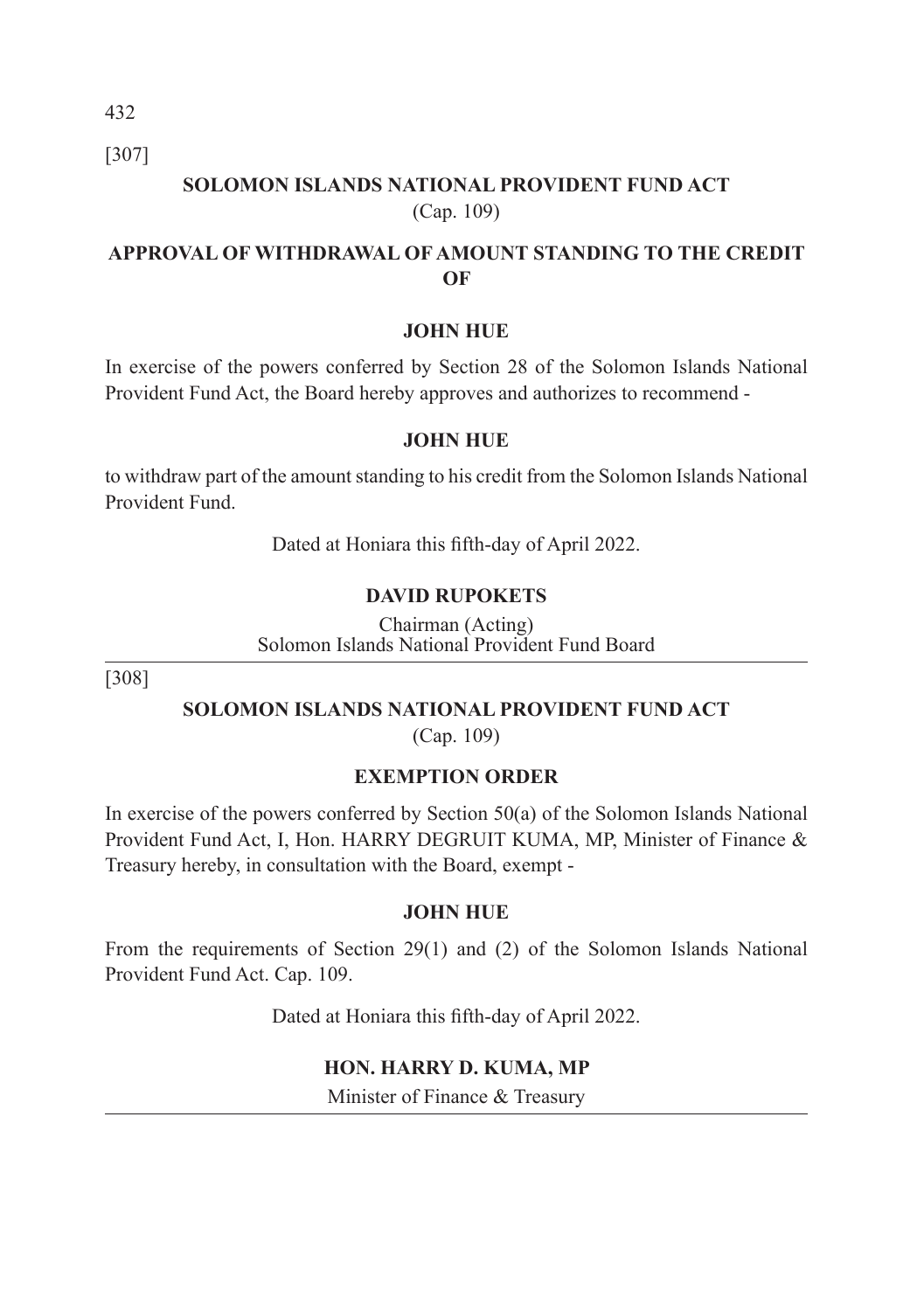[309]

## **SOLOMON ISLANDS NATIONAL PROVIDENT FUND ACT**  (Cap. 109)

## **APPROVAL OF WITHDRAWAL OF AMOUNT STANDING TO THE CREDIT OF**

#### **LESTER GALO**

In exercise of the powers conferred by Section 28 of the Solomon Islands National Provident Fund Act, the Board hereby approves and authorizes to recommend -

#### **LESTER GALO**

to withdraw part of the amount standing to his credit from the Solomon Islands National Provident Fund.

Dated at Honiara this fifth-day of April 2022.

#### **DAVID RUPOKETS**

Chairman (Acting) Solomon Islands National Provident Fund Board

[310]

#### **SOLOMON ISLANDS NATIONAL PROVIDENT FUND ACT**

(Cap. 109)

#### **EXEMPTION ORDER**

In exercise of the powers conferred by Section 50(a) of the Solomon Islands National Provident Fund Act, I, Hon. HARRY DEGRUIT KUMA, MP, Minister of Finance & Treasury hereby, in consultation with the Board, exempt -

#### **LESTER GALO**

From the requirements of Section 29(1) and (2) of the Solomon Islands National Provident Fund Act. Cap. 109.

Dated at Honiara this fifth-day of April 2022.

#### **HON. HARRY D. KUMA, MP**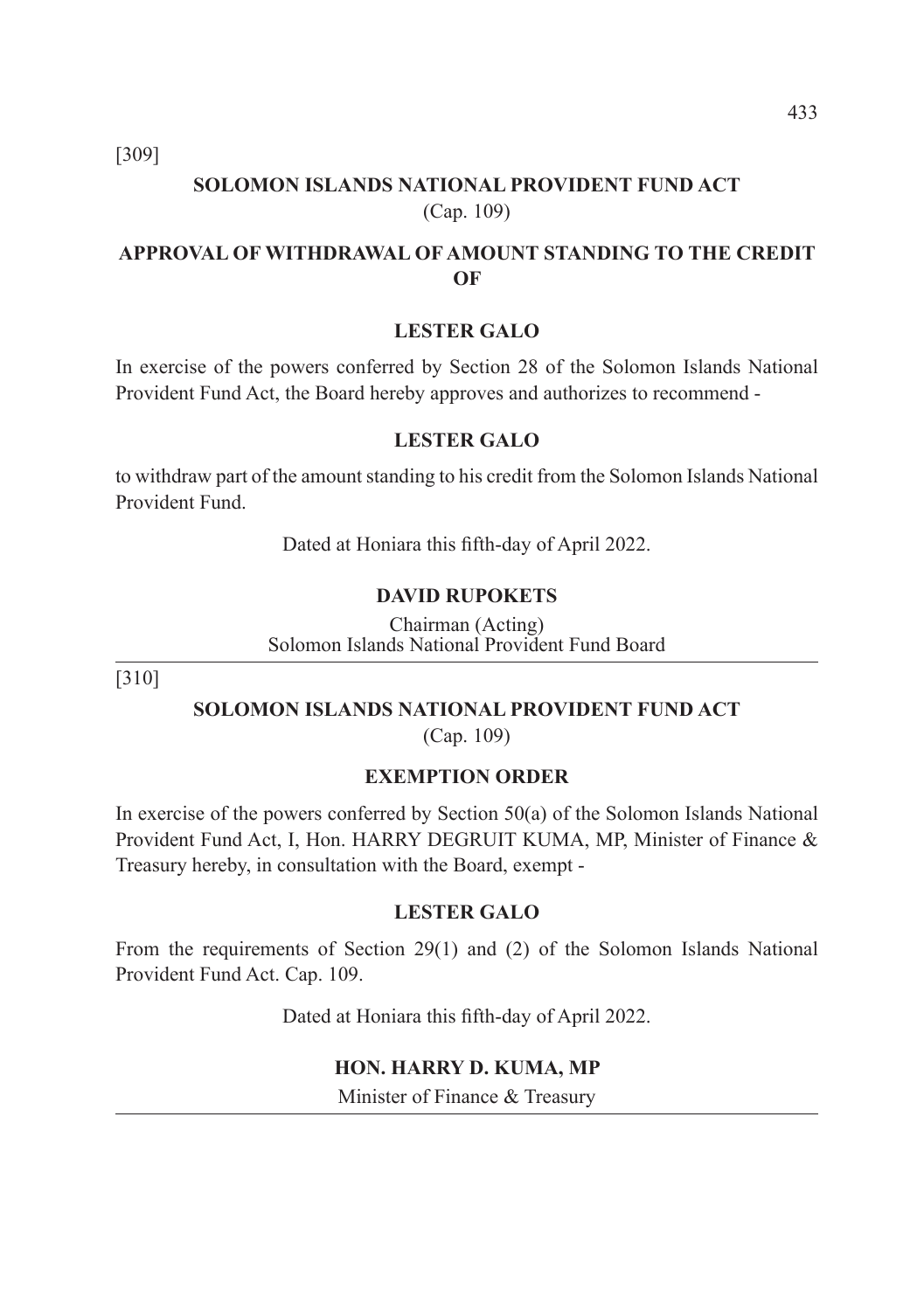434 [311]

## **SOLOMON ISLANDS NATIONAL PROVIDENT FUND ACT**  (Cap. 109)

## **APPROVAL OF WITHDRAWAL OF AMOUNT STANDING TO THE CREDIT OF**

## **OSCAR VAHIMANA**

In exercise of the powers conferred by Section 28 of the Solomon Islands National Provident Fund Act, the Board hereby approves and authorizes to recommend -

#### **OSCAR VAHIMANA**

to withdraw part of the amount standing to his credit from the Solomon Islands National Provident Fund.

Dated at Honiara this fifth-day of April 2022.

#### **DAVID RUPOKETS**

Chairman (Acting) Solomon Islands National Provident Fund Board

[312]

## **SOLOMON ISLANDS NATIONAL PROVIDENT FUND ACT**

(Cap. 109)

#### **EXEMPTION ORDER**

In exercise of the powers conferred by Section 50(a) of the Solomon Islands National Provident Fund Act, I, Hon. HARRY DEGRUIT KUMA, MP, Minister of Finance & Treasury hereby, in consultation with the Board, exempt -

#### **OSCAR VAHIMANA**

From the requirements of Section 29(1) and (2) of the Solomon Islands National Provident Fund Act. Cap. 109.

Dated at Honiara this fifth-day of April 2022.

#### **HON. HARRY D. KUMA, MP**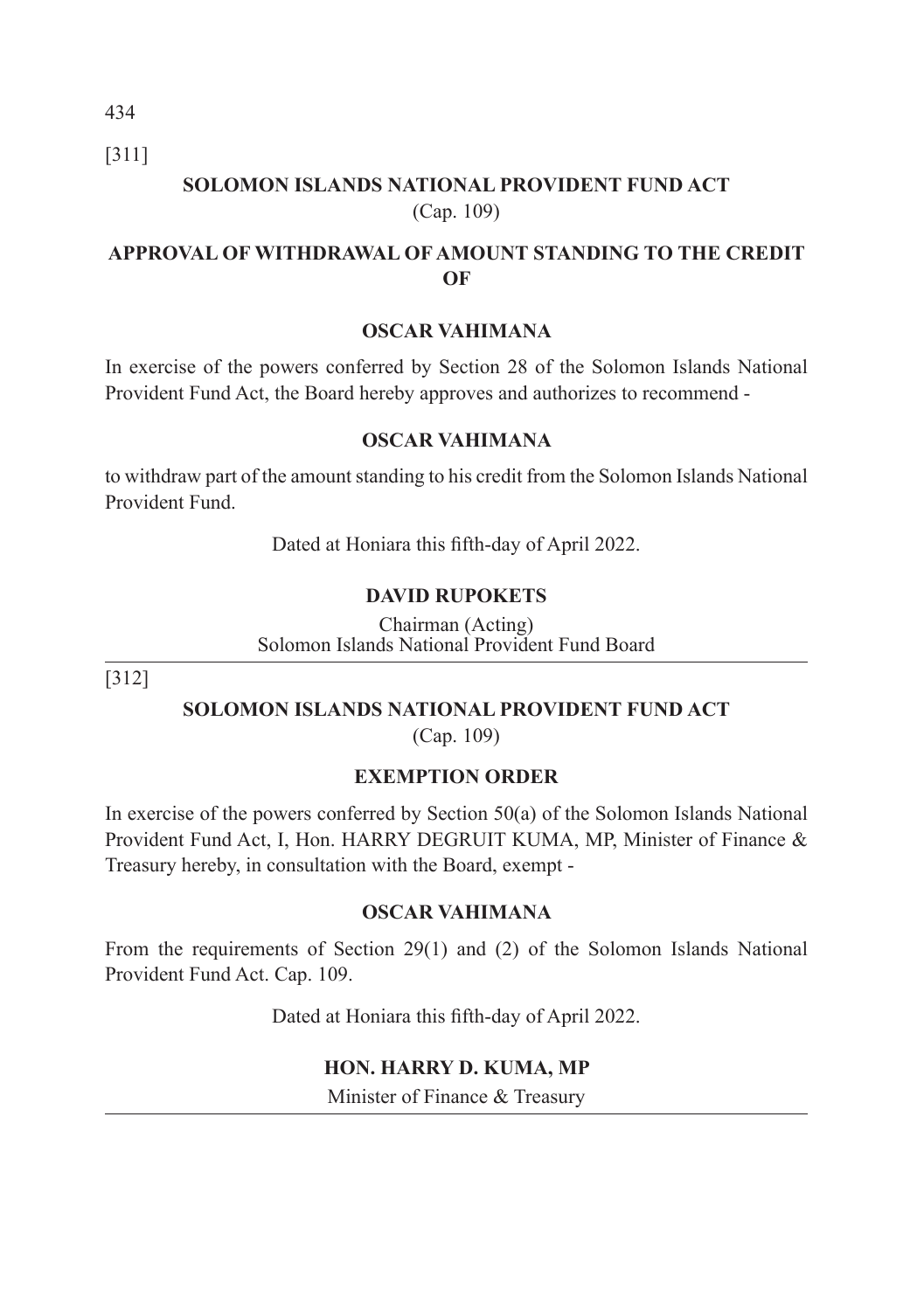[313]

## **SOLOMON ISLANDS NATIONAL PROVIDENT FUND ACT**  (Cap. 109)

## **APPROVAL OF WITHDRAWAL OF AMOUNT STANDING TO THE CREDIT OF**

#### **DEBORAH BUTLER**

In exercise of the powers conferred by Section 28 of the Solomon Islands National Provident Fund Act, the Board hereby approves and authorizes to recommend -

#### **DEBORAH BUTLER**

to withdraw part of the amount standing to his credit from the Solomon Islands National Provident Fund.

Dated at Honiara this fifth-day of April 2022.

#### **DAVID RUPOKETS**

Chairman (Acting) Solomon Islands National Provident Fund Board

[314]

#### **SOLOMON ISLANDS NATIONAL PROVIDENT FUND ACT**

(Cap. 109)

#### **EXEMPTION ORDER**

In exercise of the powers conferred by Section 50(a) of the Solomon Islands National Provident Fund Act, I, Hon. HARRY DEGRUIT KUMA, MP, Minister of Finance & Treasury hereby, in consultation with the Board, exempt -

#### **DEBORAH BUTLER**

From the requirements of Section 29(1) and (2) of the Solomon Islands National Provident Fund Act. Cap. 109.

Dated at Honiara this fifth-day of April 2022.

#### **HON. HARRY D. KUMA, MP**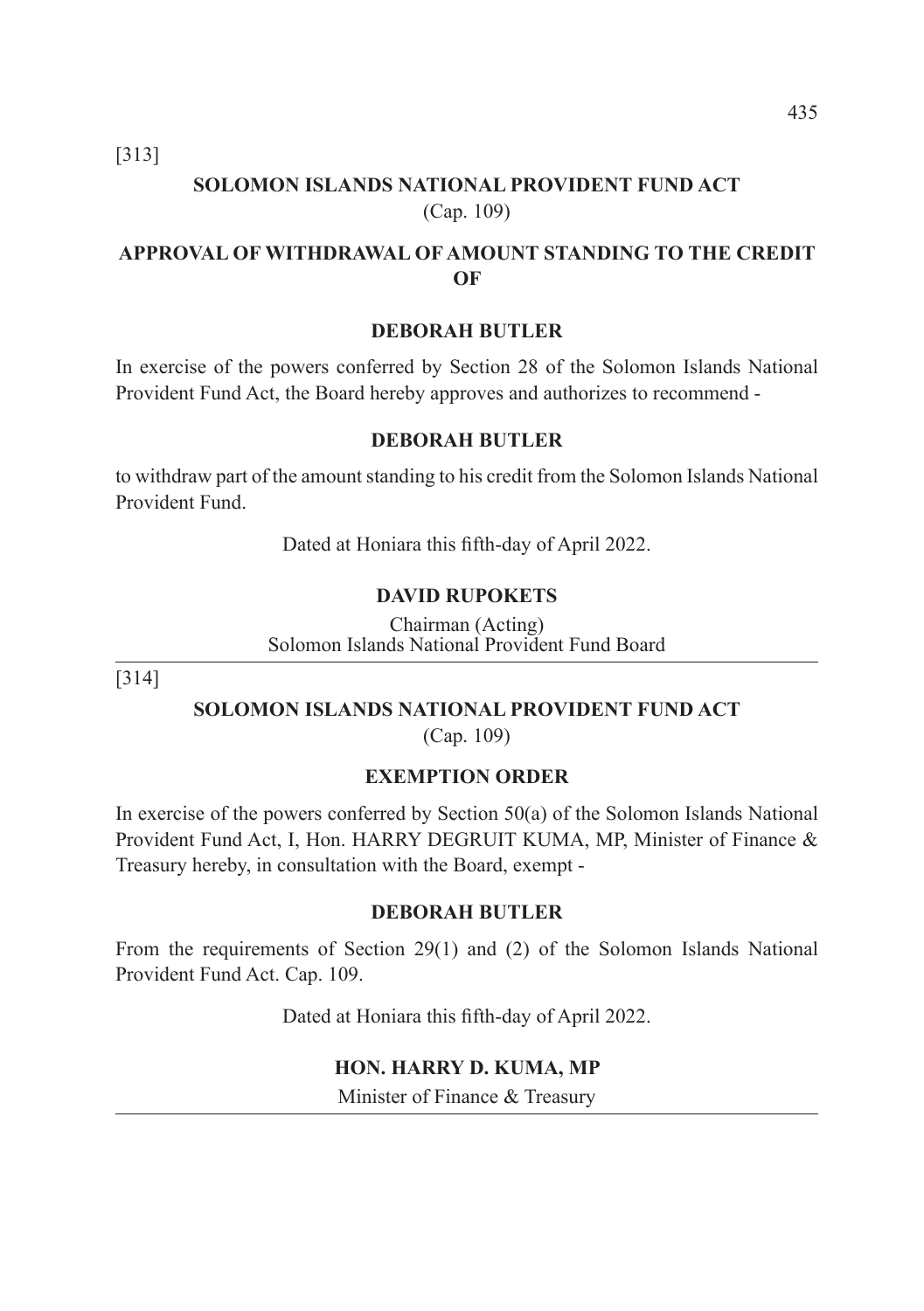436 [315]

## **SOLOMON ISLANDS NATIONAL PROVIDENT FUND ACT**  (Cap. 109)

## **APPROVAL OF WITHDRAWAL OF AMOUNT STANDING TO THE CREDIT OF**

## **FRANCES DELLA ABE**

In exercise of the powers conferred by Section 28 of the Solomon Islands National Provident Fund Act, the Board hereby approves and authorizes to recommend -

#### **FRANCES DELLA ABE**

to withdraw part of the amount standing to his credit from the Solomon Islands National Provident Fund.

Dated at Honiara this twenty-eight day of April 2022.

#### **DAVID RUPOKETS**

Chairman (Acting) Solomon Islands National Provident Fund Board

[316]

#### **SOLOMON ISLANDS NATIONAL PROVIDENT FUND ACT**

(Cap. 109)

#### **EXEMPTION ORDER**

In exercise of the powers conferred by Section 50(a) of the Solomon Islands National Provident Fund Act, I, Hon. HARRY DEGRUIT KUMA, MP, Minister of Finance & Treasury hereby, in consultation with the Board, exempt -

#### **FRANCES DELLA ABE**

From the requirements of Section 29(1) and (2) of the Solomon Islands National Provident Fund Act. Cap. 109.

Dated at Honiara this twenty-eight day of April 2022.

#### **HON. HARRY D. KUMA, MP**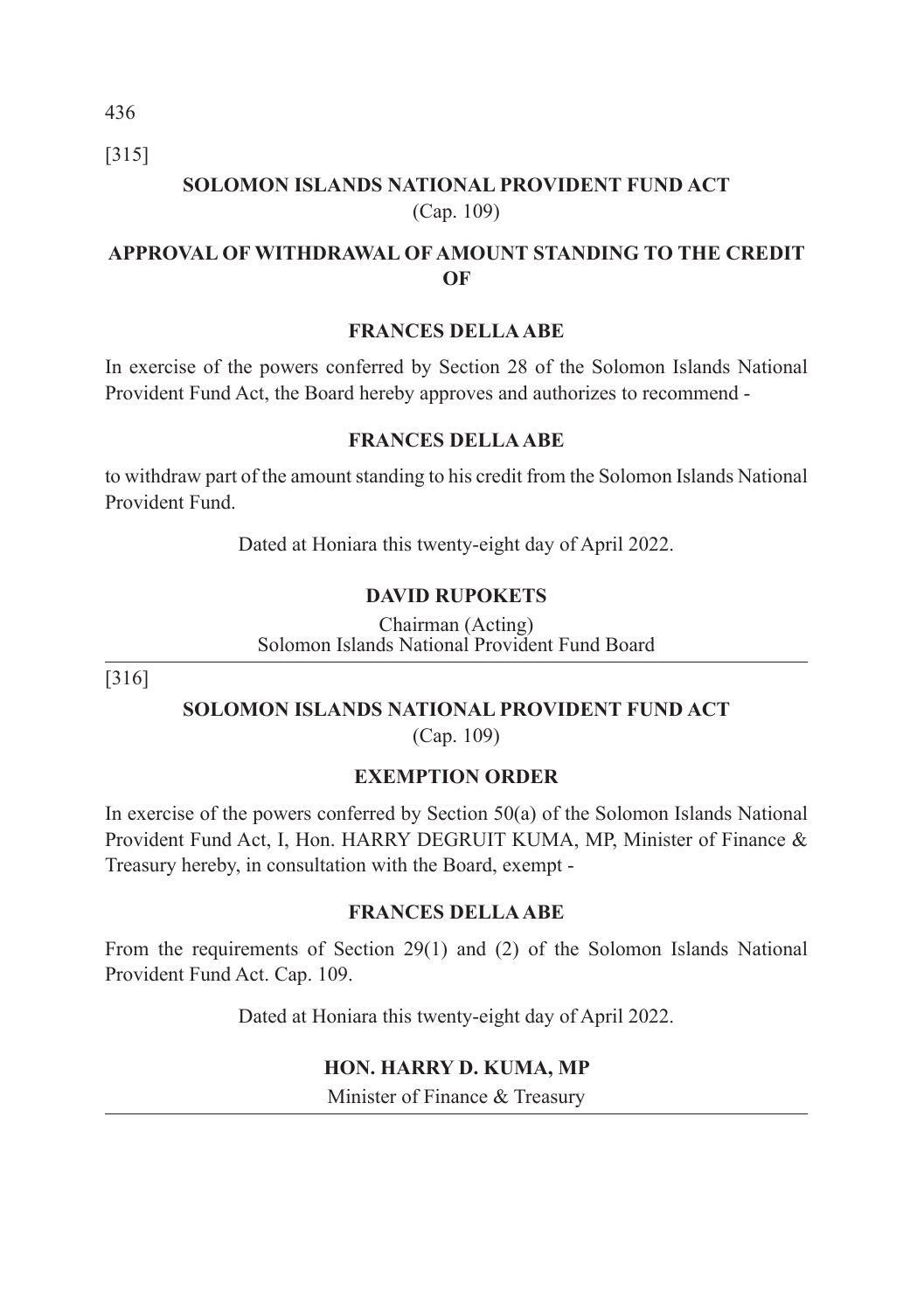[317]

## **SOLOMON ISLANDS NATIONAL PROVIDENT FUND ACT**  (Cap. 109)

## **APPROVAL OF WITHDRAWAL OF AMOUNT STANDING TO THE CREDIT OF**

#### **HELLEN OINA**

In exercise of the powers conferred by Section 28 of the Solomon Islands National Provident Fund Act, the Board hereby approves and authorizes to recommend -

#### **HELLEN OINA**

to withdraw part of the amount standing to his credit from the Solomon Islands National Provident Fund.

Dated at Honiara this twenty-eight day of April 2022.

#### **DAVID RUPOKETS**

Chairman (Acting) Solomon Islands National Provident Fund Board

[318]

#### **SOLOMON ISLANDS NATIONAL PROVIDENT FUND ACT**

(Cap. 109)

#### **EXEMPTION ORDER**

In exercise of the powers conferred by Section 50(a) of the Solomon Islands National Provident Fund Act, I, Hon. HARRY DEGRUIT KUMA, MP, Minister of Finance & Treasury hereby, in consultation with the Board, exempt -

#### **HELLEN OINA**

From the requirements of Section 29(1) and (2) of the Solomon Islands National Provident Fund Act. Cap. 109.

Dated at Honiara this twenty-eight day of April 2022.

#### **HON. HARRY D. KUMA, MP**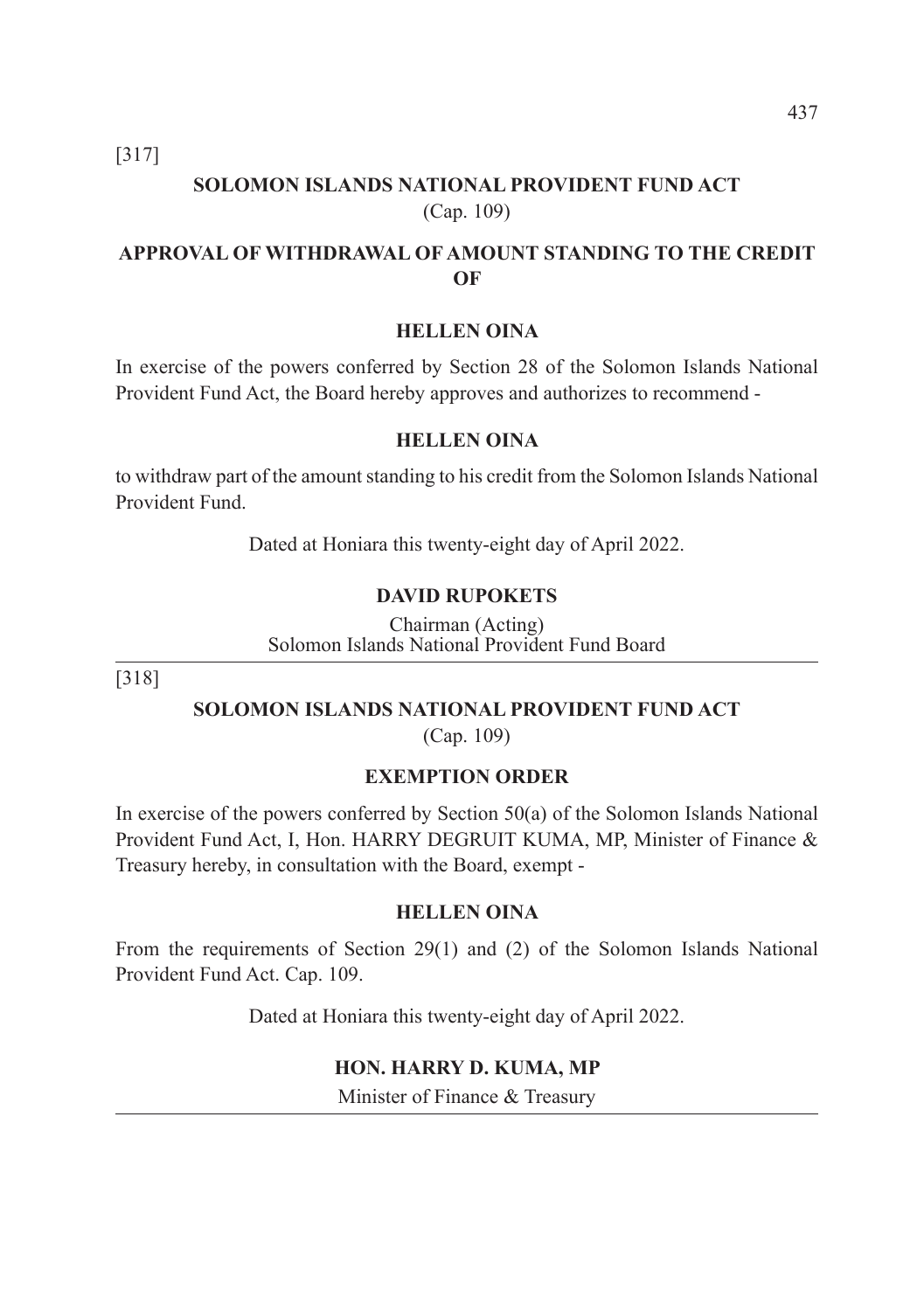438 [319]

## **SOLOMON ISLANDS NATIONAL PROVIDENT FUND ACT**  (Cap. 109)

## **APPROVAL OF WITHDRAWAL OF AMOUNT STANDING TO THE CREDIT OF**

## **GREG PITAKOMOKI**

In exercise of the powers conferred by Section 28 of the Solomon Islands National Provident Fund Act, the Board hereby approves and authorizes to recommend -

#### **GREG PITAKOMOKI**

to withdraw part of the amount standing to his credit from the Solomon Islands National Provident Fund.

Dated at Honiara this twenty-eight day of April 2022.

#### **DAVID RUPOKETS**

Chairman (Acting) Solomon Islands National Provident Fund Board

[320]

#### **SOLOMON ISLANDS NATIONAL PROVIDENT FUND ACT**

(Cap. 109)

#### **EXEMPTION ORDER**

In exercise of the powers conferred by Section 50(a) of the Solomon Islands National Provident Fund Act, I, Hon. HARRY DEGRUIT KUMA, MP, Minister of Finance & Treasury hereby, in consultation with the Board, exempt -

#### **GREG PITAKOMOKI**

From the requirements of Section 29(1) and (2) of the Solomon Islands National Provident Fund Act. Cap. 109.

Dated at Honiara this twenty-eight day of April 2022.

#### **HON. HARRY D. KUMA, MP**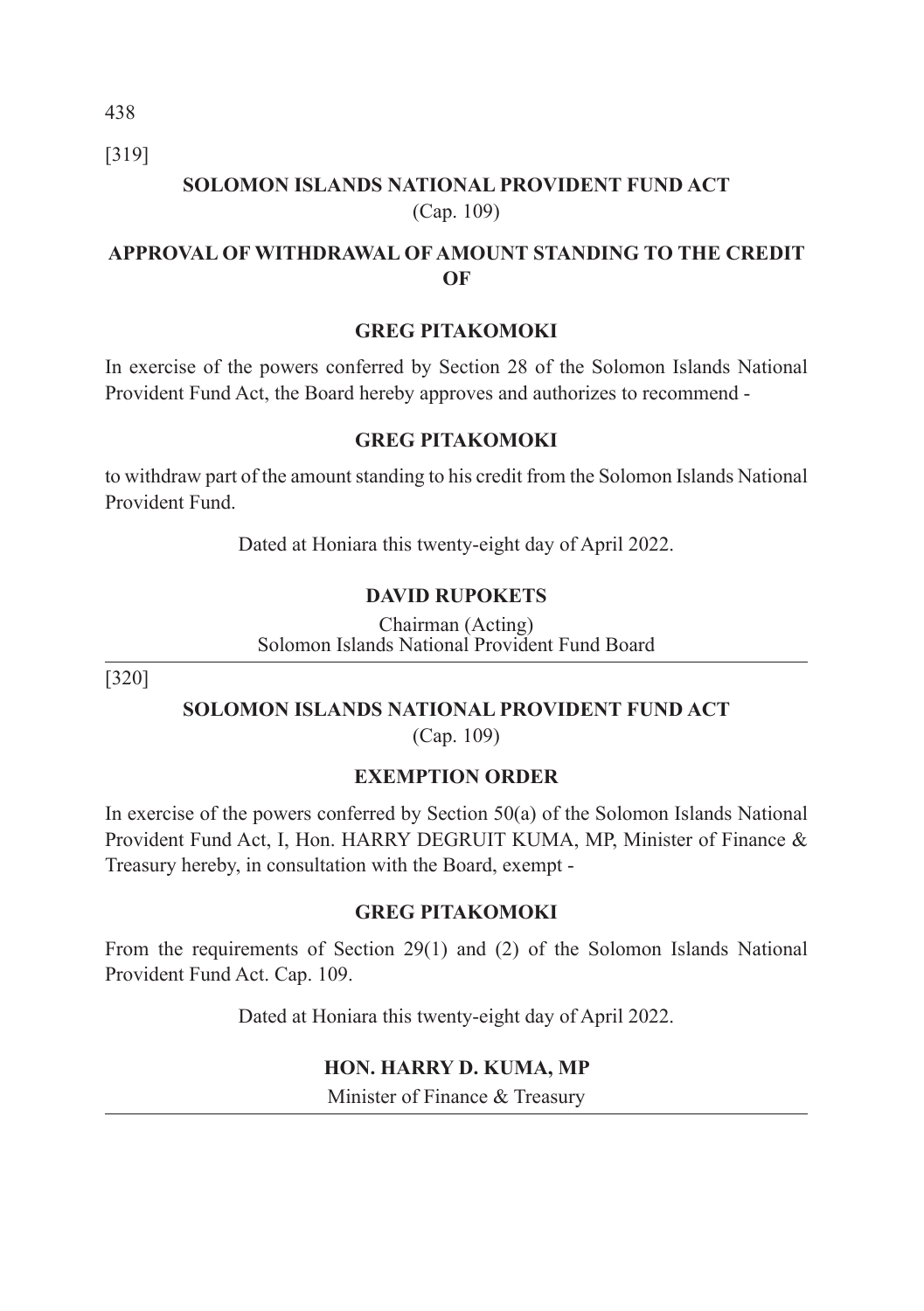[321]

## **SOLOMON ISLANDS NATIONAL PROVIDENT FUND ACT**  (Cap. 109)

## **APPROVAL OF WITHDRAWAL OF AMOUNT STANDING TO THE CREDIT OF**

#### **OLIVER SOKANA**

In exercise of the powers conferred by Section 28 of the Solomon Islands National Provident Fund Act, the Board hereby approves and authorizes to recommend -

#### **OLIVER SOKANA**

to withdraw part of the amount standing to his credit from the Solomon Islands National Provident Fund.

Dated at Honiara this twenty-eight day of April 2022.

#### **DAVID RUPOKETS**

Chairman (Acting) Solomon Islands National Provident Fund Board

[322]

#### **SOLOMON ISLANDS NATIONAL PROVIDENT FUND ACT**

(Cap. 109)

#### **EXEMPTION ORDER**

In exercise of the powers conferred by Section 50(a) of the Solomon Islands National Provident Fund Act, I, Hon. HARRY DEGRUIT KUMA, MP, Minister of Finance & Treasury hereby, in consultation with the Board, exempt -

#### **OLIVER SOKANA**

From the requirements of Section 29(1) and (2) of the Solomon Islands National Provident Fund Act. Cap. 109.

Dated at Honiara this twenty-eight day of April 2022.

#### **HON. HARRY D. KUMA, MP**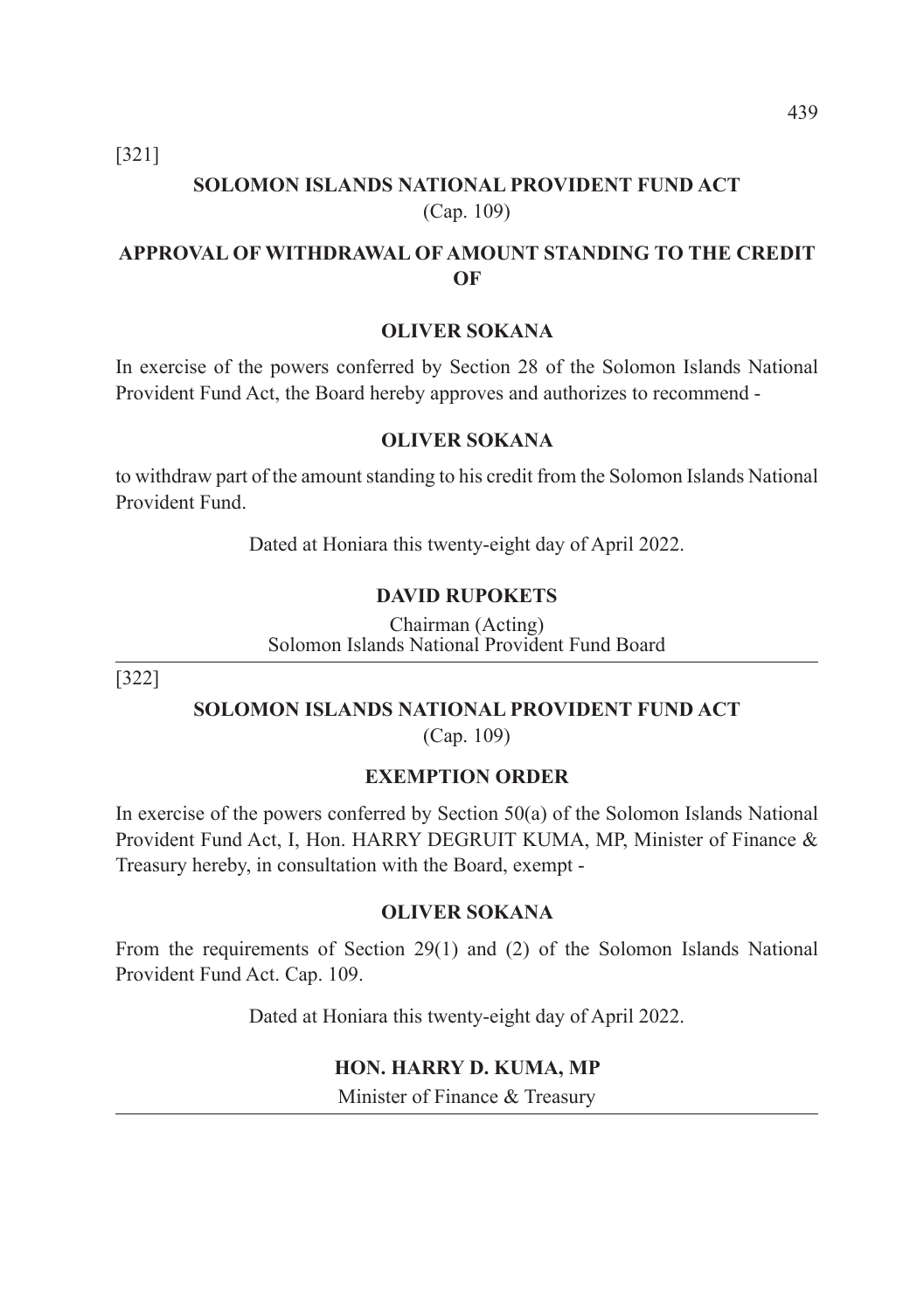440

[323]

## **SOLOMON ISLANDS NATIONAL PROVIDENT FUND ACT**  (Cap. 109)

## **APPROVAL OF WITHDRAWAL OF AMOUNT STANDING TO THE CREDIT OF**

## **NOELLA SOLO**

In exercise of the powers conferred by Section 28 of the Solomon Islands National Provident Fund Act, the Board hereby approves and authorizes to recommend -

#### **NOELLA SOLO**

to withdraw part of the amount standing to his credit from the Solomon Islands National Provident Fund.

Dated at Honiara this twenty-eight day of April 2022.

#### **DAVID RUPOKETS**

Chairman (Acting) Solomon Islands National Provident Fund Board

[324]

#### **SOLOMON ISLANDS NATIONAL PROVIDENT FUND ACT**

(Cap. 109)

#### **EXEMPTION ORDER**

In exercise of the powers conferred by Section 50(a) of the Solomon Islands National Provident Fund Act, I, Hon. HARRY DEGRUIT KUMA, MP, Minister of Finance & Treasury hereby, in consultation with the Board, exempt -

#### **NOELLA SOLO**

From the requirements of Section 29(1) and (2) of the Solomon Islands National Provident Fund Act. Cap. 109.

Dated at Honiara this twenty-eight day of April 2022.

#### **HON. HARRY D. KUMA, MP**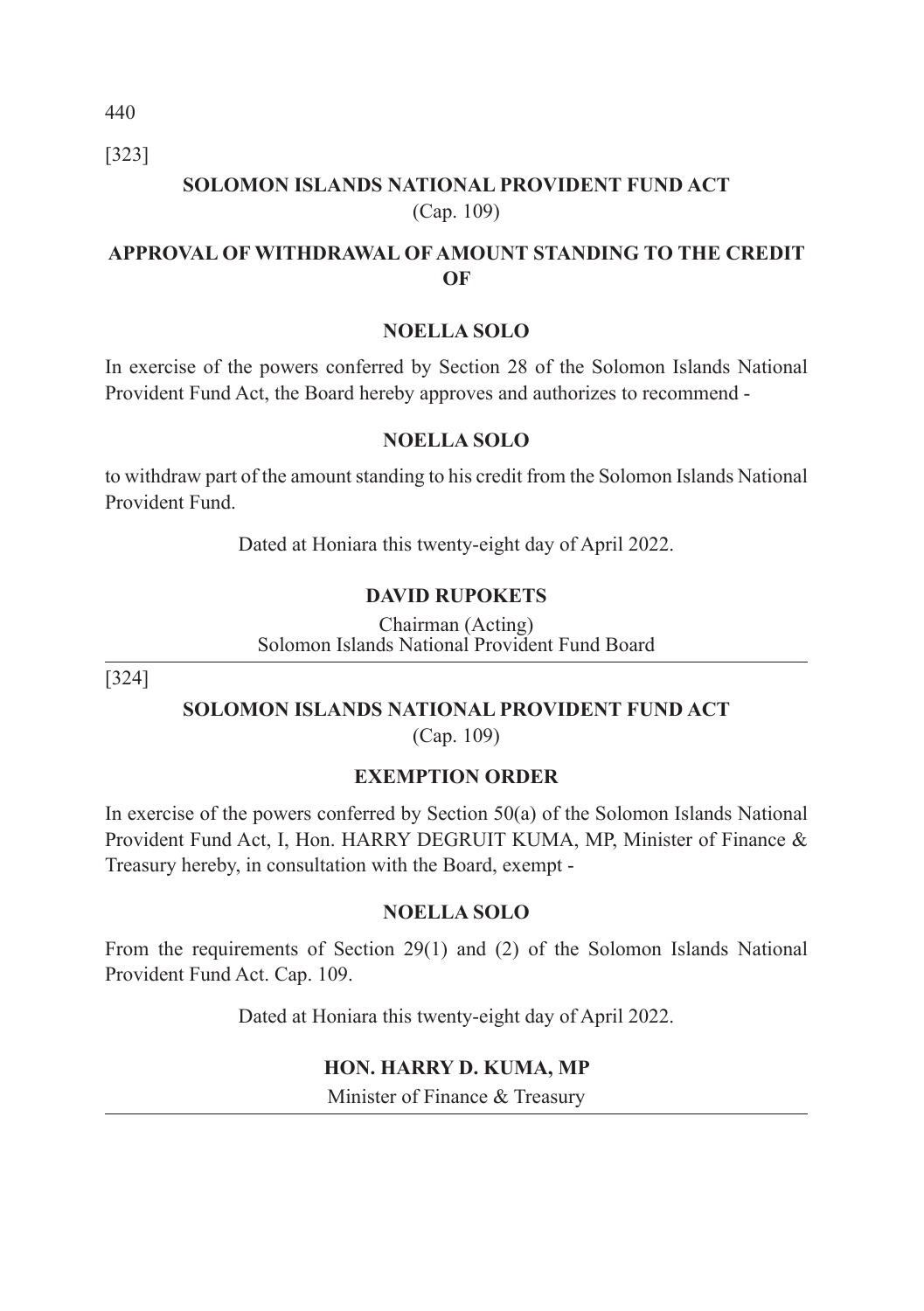[325]

## **SOLOMON ISLANDS NATIONAL PROVIDENT FUND ACT**  (Cap. 109)

## **APPROVAL OF WITHDRAWAL OF AMOUNT STANDING TO THE CREDIT OF**

#### **SCRIVEN TUKE**

In exercise of the powers conferred by Section 28 of the Solomon Islands National Provident Fund Act, the Board hereby approves and authorizes to recommend -

#### **SCRIVEN TUKE**

to withdraw part of the amount standing to his credit from the Solomon Islands National Provident Fund.

Dated at Honiara this twenty-eight day of April 2022.

#### **DAVID RUPOKETS**

Chairman (Acting) Solomon Islands National Provident Fund Board

[326]

#### **SOLOMON ISLANDS NATIONAL PROVIDENT FUND ACT**

(Cap. 109)

#### **EXEMPTION ORDER**

In exercise of the powers conferred by Section 50(a) of the Solomon Islands National Provident Fund Act, I, Hon. HARRY DEGRUIT KUMA, MP, Minister of Finance & Treasury hereby, in consultation with the Board, exempt -

#### **SCRIVEN TUKE**

From the requirements of Section 29(1) and (2) of the Solomon Islands National Provident Fund Act. Cap. 109.

Dated at Honiara this twenty-eight day of April 2022.

#### **HON. HARRY D. KUMA, MP**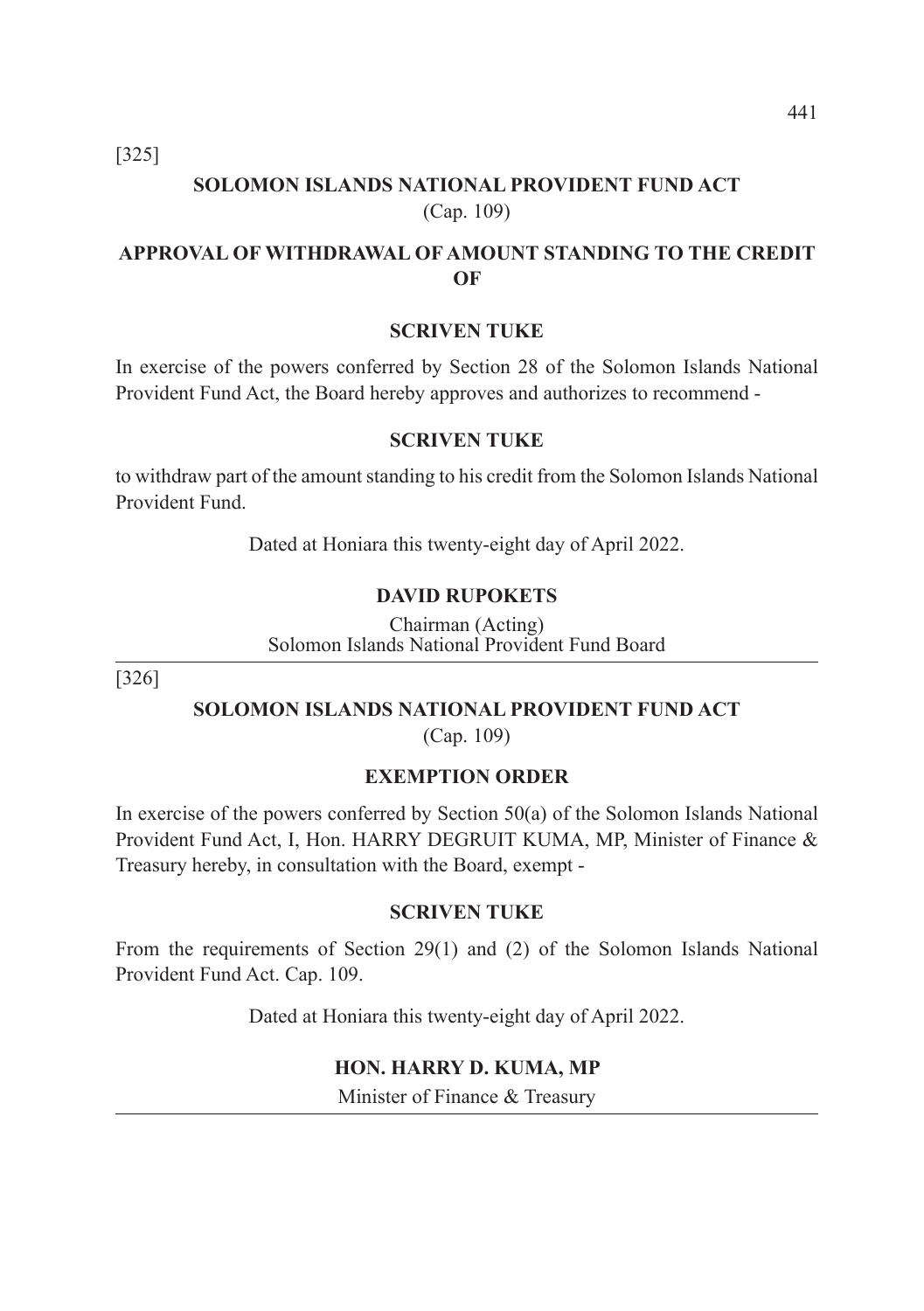442 [327]

## **SOLOMON ISLANDS NATIONAL PROVIDENT FUND ACT**  (Cap. 109)

## **APPROVAL OF WITHDRAWAL OF AMOUNT STANDING TO THE CREDIT OF**

## **JOAN ZERETHA TIOTO'ONA**

In exercise of the powers conferred by Section 28 of the Solomon Islands National Provident Fund Act, the Board hereby approves and authorizes to recommend -

#### **JOAN ZERETHA TIOTO'ONA**

to withdraw part of the amount standing to his credit from the Solomon Islands National Provident Fund.

Dated at Honiara this twenty-eight day of April 2022.

#### **DAVID RUPOKETS**

Chairman (Acting) Solomon Islands National Provident Fund Board

[328]

#### **SOLOMON ISLANDS NATIONAL PROVIDENT FUND ACT**

(Cap. 109)

#### **EXEMPTION ORDER**

In exercise of the powers conferred by Section 50(a) of the Solomon Islands National Provident Fund Act, I, Hon. HARRY DEGRUIT KUMA, MP, Minister of Finance & Treasury hereby, in consultation with the Board, exempt -

#### **JOAN ZERETHA TIOTO'ONA**

From the requirements of Section 29(1) and (2) of the Solomon Islands National Provident Fund Act. Cap. 109.

Dated at Honiara this twenty-eight day of April 2022.

#### **HON. HARRY D. KUMA, MP**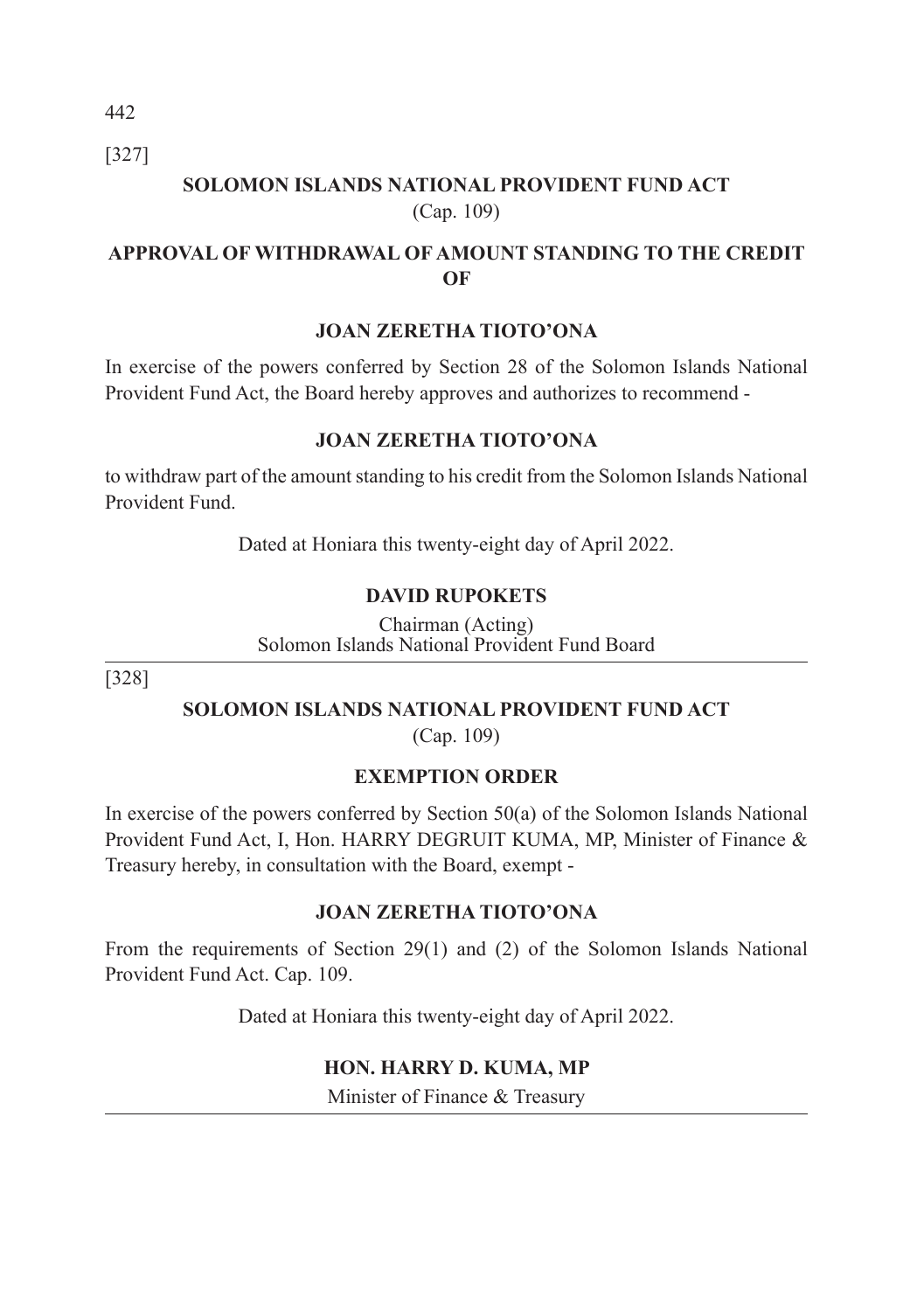[329]

## **SOLOMON ISLANDS NATIONAL PROVIDENT FUND ACT**  (Cap. 109)

## **APPROVAL OF WITHDRAWAL OF AMOUNT STANDING TO THE CREDIT OF**

#### **ANTHONY VUNAGI RATO**

In exercise of the powers conferred by Section 28 of the Solomon Islands National Provident Fund Act, the Board hereby approves and authorizes to recommend -

#### **ANTHONY VUNAGI RATO**

to withdraw part of the amount standing to his credit from the Solomon Islands National Provident Fund.

Dated at Honiara this twenty-eight day of April 2022.

#### **DAVID RUPOKETS**

Chairman (Acting) Solomon Islands National Provident Fund Board

[330]

## **SOLOMON ISLANDS NATIONAL PROVIDENT FUND ACT**

(Cap. 109)

#### **EXEMPTION ORDER**

In exercise of the powers conferred by Section 50(a) of the Solomon Islands National Provident Fund Act, I, Hon. HARRY DEGRUIT KUMA, MP, Minister of Finance & Treasury hereby, in consultation with the Board, exempt -

#### **ANTHONY VUNAGI RATO**

From the requirements of Section 29(1) and (2) of the Solomon Islands National Provident Fund Act. Cap. 109.

Dated at Honiara this twenty-eight day of April 2022.

#### **HON. HARRY D. KUMA, MP**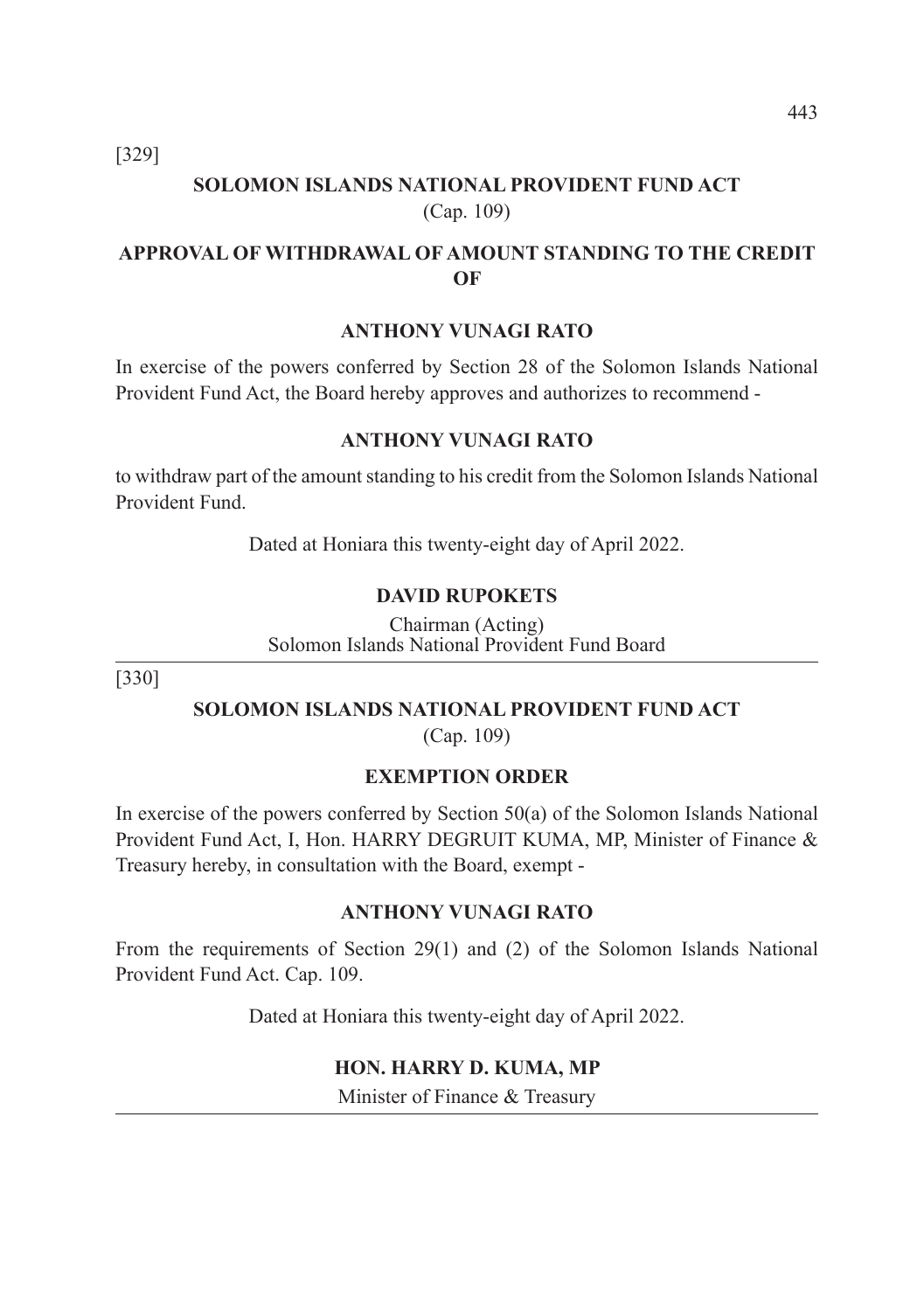444 [331]

## **SOLOMON ISLANDS NATIONAL PROVIDENT FUND ACT**  (Cap. 109)

## **APPROVAL OF WITHDRAWAL OF AMOUNT STANDING TO THE CREDIT OF**

## **GEOFFREY MAENIUTA**

In exercise of the powers conferred by Section 28 of the Solomon Islands National Provident Fund Act, the Board hereby approves and authorizes to recommend -

#### **GEOFFREY MAENIUTA**

to withdraw part of the amount standing to his credit from the Solomon Islands National Provident Fund.

Dated at Honiara this twenty-eight day of April 2022.

## **DAVID RUPOKETS**

Chairman (Acting) Solomon Islands National Provident Fund Board

[332]

## **SOLOMON ISLANDS NATIONAL PROVIDENT FUND ACT**

(Cap. 109)

#### **EXEMPTION ORDER**

In exercise of the powers conferred by Section 50(a) of the Solomon Islands National Provident Fund Act, I, Hon. HARRY DEGRUIT KUMA, MP, Minister of Finance & Treasury hereby, in consultation with the Board, exempt -

#### **GEOFFREY MAENIUTA**

From the requirements of Section 29(1) and (2) of the Solomon Islands National Provident Fund Act. Cap. 109.

Dated at Honiara this twenty-eight day of April 2022.

## **HON. HARRY D. KUMA, MP**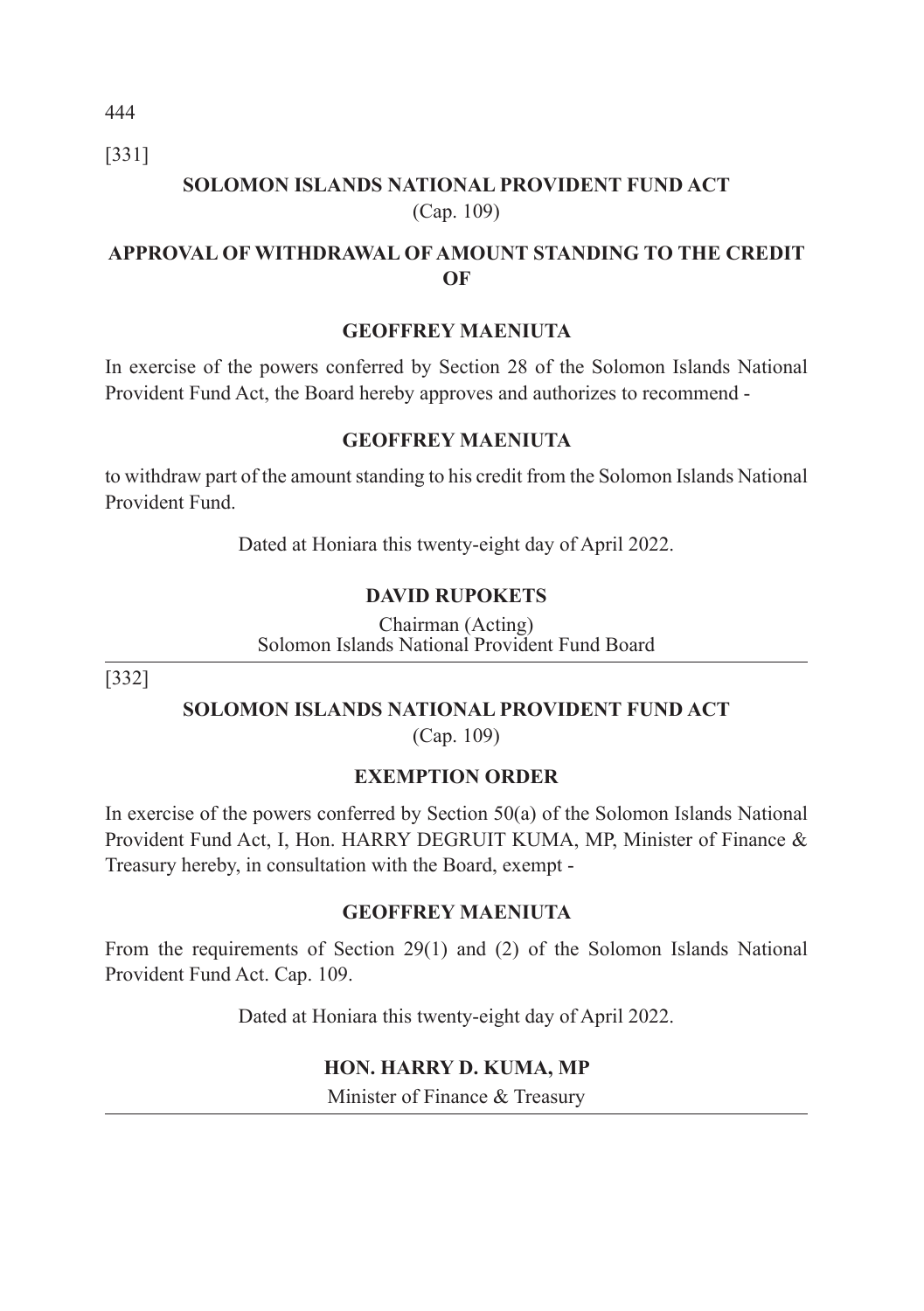[333]

## **SOLOMON ISLANDS NATIONAL PROVIDENT FUND ACT**  (Cap. 109)

## **APPROVAL OF WITHDRAWAL OF AMOUNT STANDING TO THE CREDIT OF**

#### **ALIVERETI MASITABUA**

In exercise of the powers conferred by Section 28 of the Solomon Islands National Provident Fund Act, the Board hereby approves and authorizes to recommend -

#### **ALIVERETI MASITABUA**

to withdraw part of the amount standing to his credit from the Solomon Islands National Provident Fund.

Dated at Honiara this twenty-eight day of April 2022.

#### **DAVID RUPOKETS**

Chairman (Acting) Solomon Islands National Provident Fund Board

[334]

#### **SOLOMON ISLANDS NATIONAL PROVIDENT FUND ACT**

(Cap. 109)

#### **EXEMPTION ORDER**

In exercise of the powers conferred by Section 50(a) of the Solomon Islands National Provident Fund Act, I, Hon. HARRY DEGRUIT KUMA, MP, Minister of Finance & Treasury hereby, in consultation with the Board, exempt -

#### **ALIVERETI MASITABUA**

From the requirements of Section 29(1) and (2) of the Solomon Islands National Provident Fund Act. Cap. 109.

Dated at Honiara this twenty-eight day of April 2022.

#### **HON. HARRY D. KUMA, MP**

Minister of Finance & Treasury

445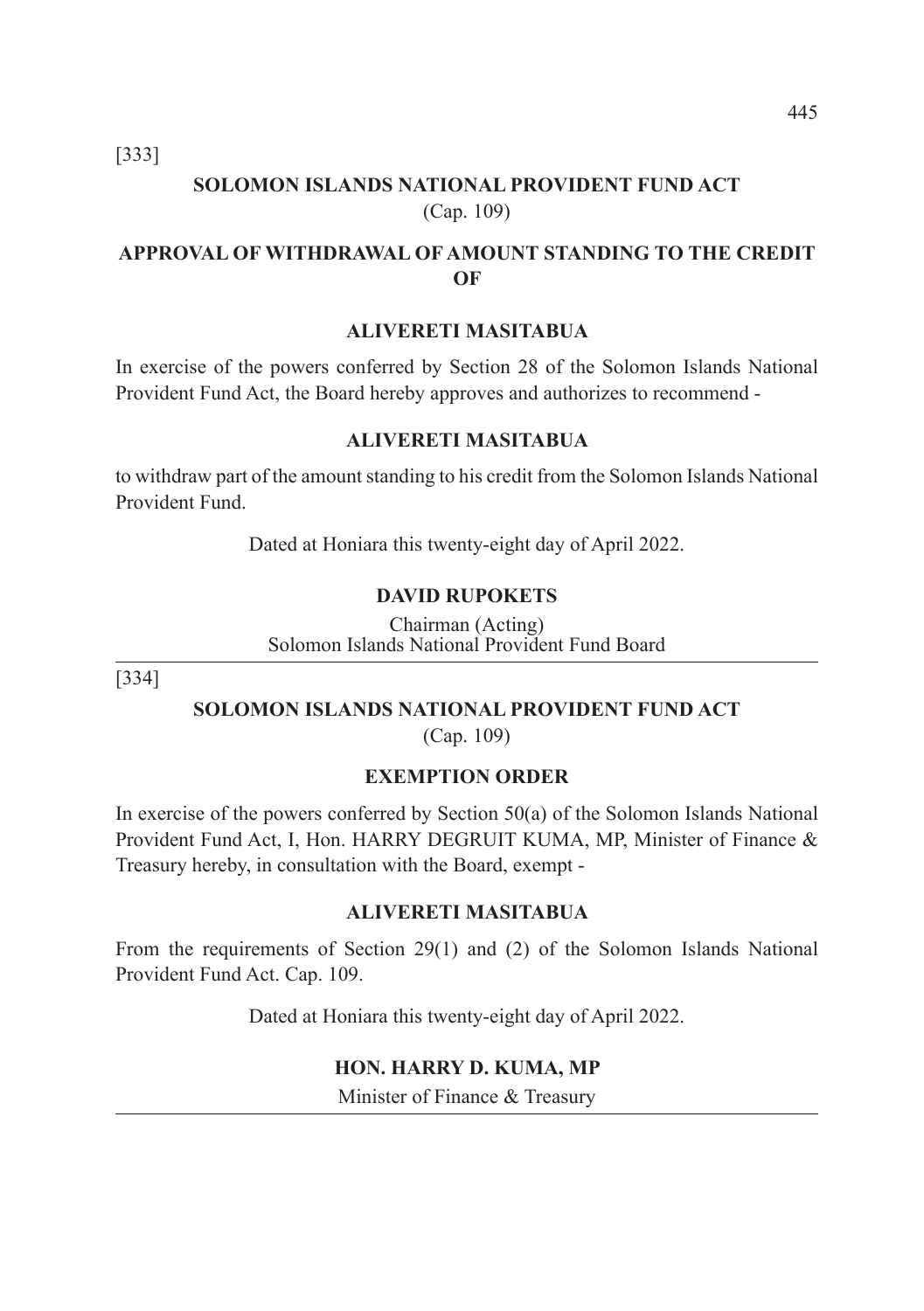446 [335]

## **SOLOMON ISLANDS NATIONAL PROVIDENT FUND ACT**  (Cap. 109)

## **APPROVAL OF WITHDRAWAL OF AMOUNT STANDING TO THE CREDIT OF**

## **MARTHA TUASULIA**

In exercise of the powers conferred by Section 28 of the Solomon Islands National Provident Fund Act, the Board hereby approves and authorizes to recommend -

#### **MARTHA TUASULIA**

to withdraw part of the amount standing to his credit from the Solomon Islands National Provident Fund.

Dated at Honiara this twenty-eight day of April 2022.

## **DAVID RUPOKETS**

Chairman (Acting) Solomon Islands National Provident Fund Board

[336]

## **SOLOMON ISLANDS NATIONAL PROVIDENT FUND ACT**

(Cap. 109)

## **EXEMPTION ORDER**

In exercise of the powers conferred by Section 50(a) of the Solomon Islands National Provident Fund Act, I, Hon. HARRY DEGRUIT KUMA, MP, Minister of Finance & Treasury hereby, in consultation with the Board, exempt -

## **MARTHA TUASULIA**

From the requirements of Section 29(1) and (2) of the Solomon Islands National Provident Fund Act. Cap. 109.

Dated at Honiara this twenty-eight day of April 2022.

## **HON. HARRY D. KUMA, MP**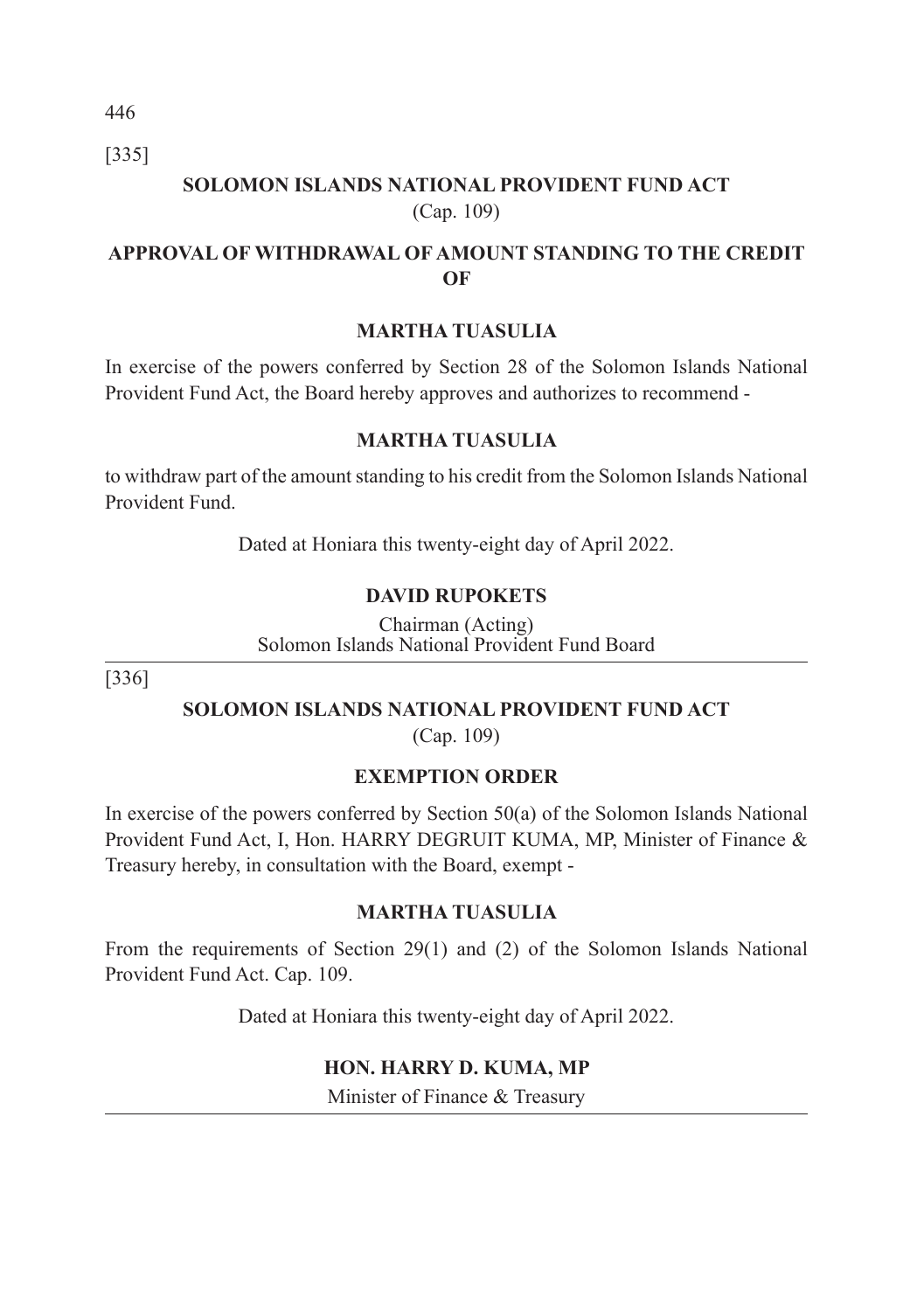[337]

## **SOLOMON ISLANDS NATIONAL PROVIDENT FUND ACT**  (Cap. 109)

## **APPROVAL OF WITHDRAWAL OF AMOUNT STANDING TO THE CREDIT OF**

#### **RILEY H MESEPITU**

In exercise of the powers conferred by Section 28 of the Solomon Islands National Provident Fund Act, the Board hereby approves and authorizes to recommend -

#### **RILEY H MESEPITU**

to withdraw part of the amount standing to his credit from the Solomon Islands National Provident Fund.

Dated at Honiara this twenty-eight day of April 2022.

#### **DAVID RUPOKETS**

Chairman (Acting) Solomon Islands National Provident Fund Board

[338]

#### **SOLOMON ISLANDS NATIONAL PROVIDENT FUND ACT**

(Cap. 109)

#### **EXEMPTION ORDER**

In exercise of the powers conferred by Section 50(a) of the Solomon Islands National Provident Fund Act, I, Hon. HARRY DEGRUIT KUMA, MP, Minister of Finance & Treasury hereby, in consultation with the Board, exempt -

#### **RILEY H MESEPITU**

From the requirements of Section 29(1) and (2) of the Solomon Islands National Provident Fund Act. Cap. 109.

Dated at Honiara this twenty-eight day of April 2022.

#### **HON. HARRY D. KUMA, MP**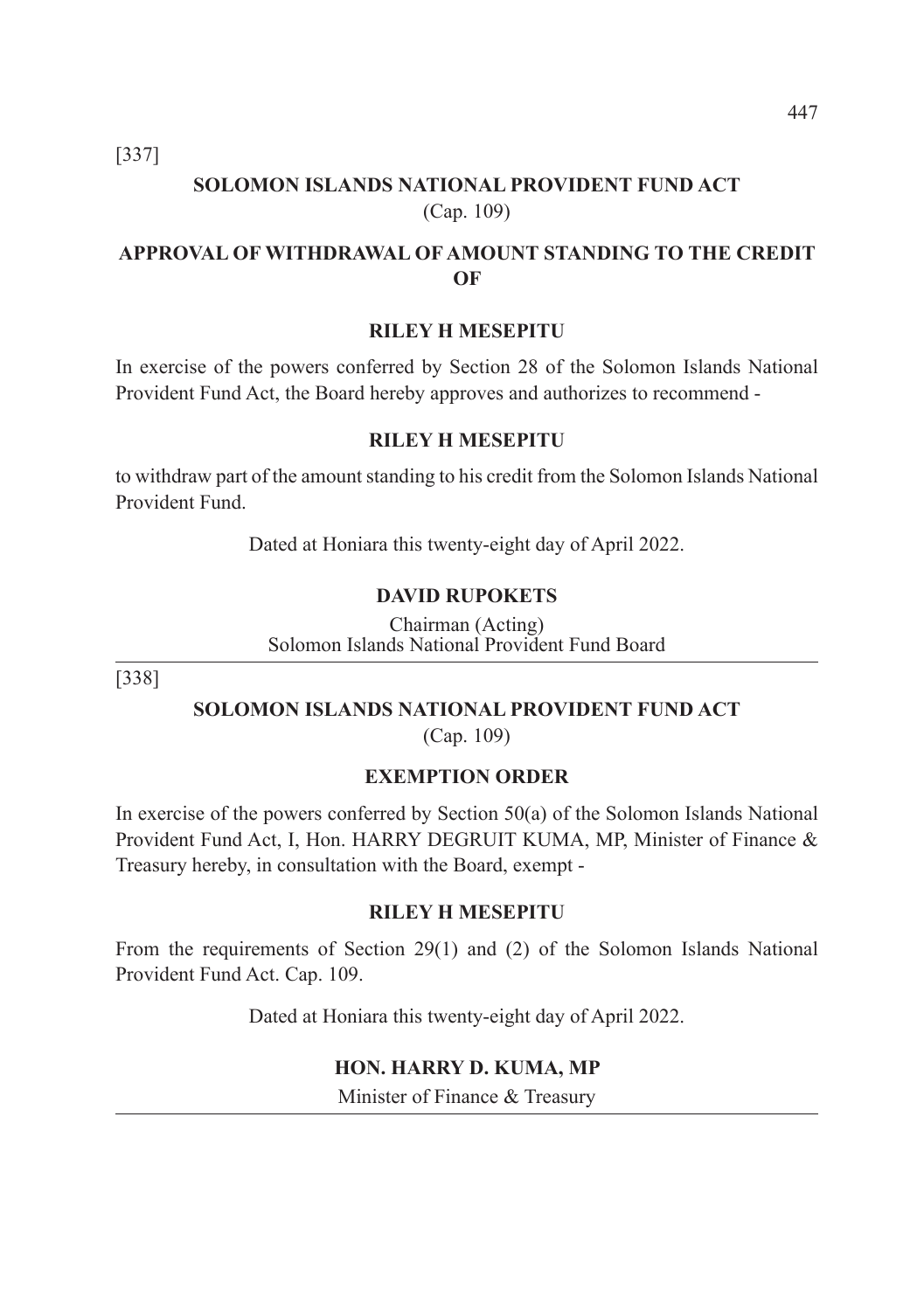[339]

## **SOLOMON ISLANDS NATIONAL PROVIDENT FUND ACT**  (Cap. 109)

## **APPROVAL OF WITHDRAWAL OF AMOUNT STANDING TO THE CREDIT OF**

#### **JOHN MEDE MENGUMA**

In exercise of the powers conferred by Section 28 of the Solomon Islands National Provident Fund Act, the Board hereby approves and authorizes to recommend -

#### **JOHN MEDE MENGUMA**

to withdraw part of the amount standing to his credit from the Solomon Islands National Provident Fund.

Dated at Honiara this twenty-eight day of April 2022.

#### **DAVID RUPOKETS**

Chairman (Acting) Solomon Islands National Provident Fund Board

[340]

#### **SOLOMON ISLANDS NATIONAL PROVIDENT FUND ACT**

(Cap. 109)

#### **EXEMPTION ORDER**

In exercise of the powers conferred by Section 50(a) of the Solomon Islands National Provident Fund Act, I, Hon. HARRY DEGRUIT KUMA, MP, Minister of Finance & Treasury hereby, in consultation with the Board, exempt -

#### **JOHN MEDE MENGUMA**

From the requirements of Section 29(1) and (2) of the Solomon Islands National Provident Fund Act. Cap. 109.

Dated at Honiara this twenty-eight day of April 2022.

#### **HON. HARRY D. KUMA, MP**

Minister of Finance & Treasury

448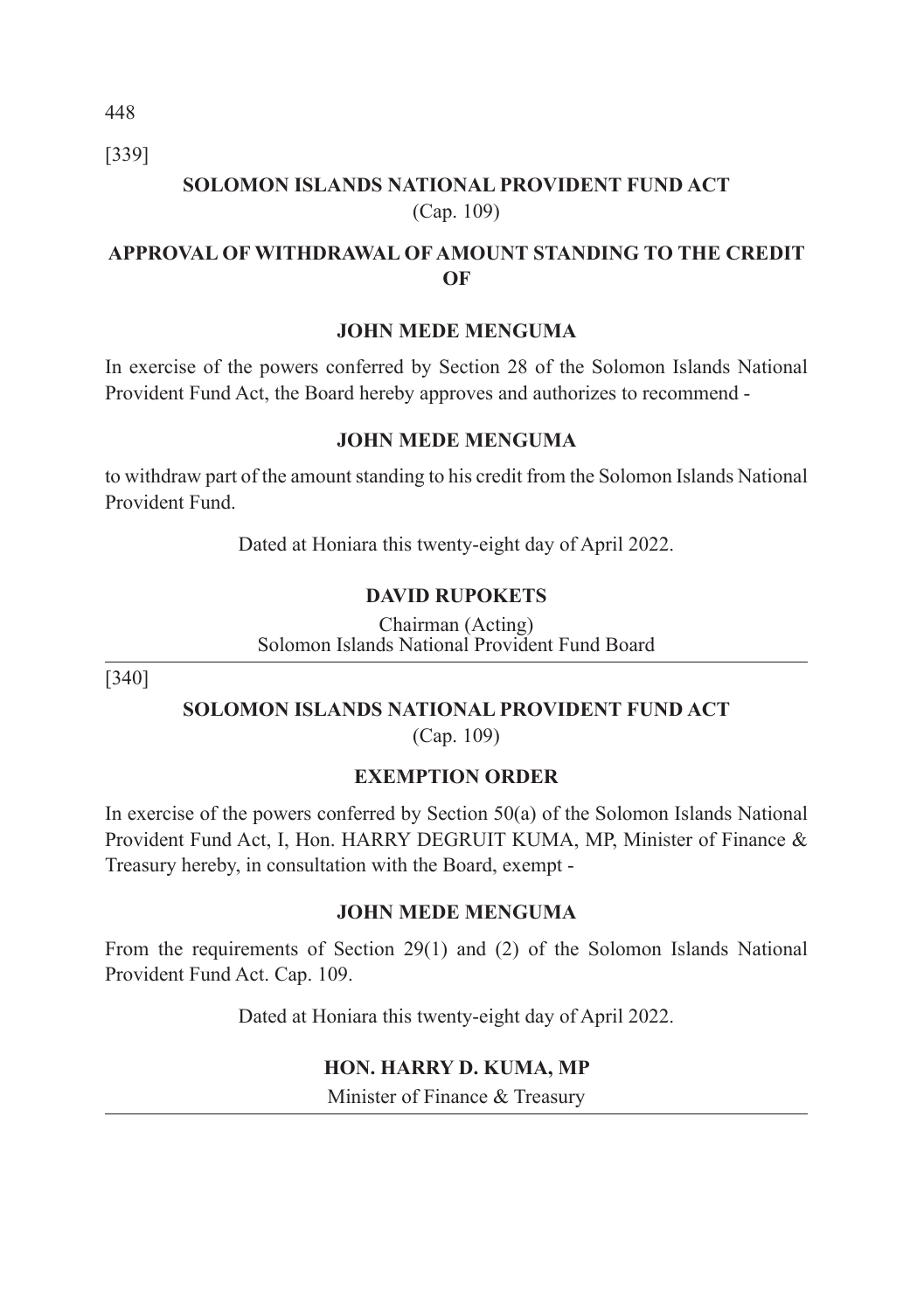[341]

## **SOLOMON ISLANDS NATIONAL PROVIDENT FUND ACT**  (Cap. 109)

## **APPROVAL OF WITHDRAWAL OF AMOUNT STANDING TO THE CREDIT OF**

#### **MARIA PAMELA JEPE**

In exercise of the powers conferred by Section 28 of the Solomon Islands National Provident Fund Act, the Board hereby approves and authorizes to recommend -

#### **MARIA PAMELA JEPE**

to withdraw the amount standing to his credit from the Solomon Islands National Provident Fund.

Dated at Honiara this twenty-eight day of April 2022.

#### **DAVID RUPOKETS**

Chairman (Acting) Solomon Islands National Provident Fund Board

[342]

#### **SOLOMON ISLANDS NATIONAL PROVIDENT FUND ACT**

(Cap. 109)

#### **EXEMPTION ORDER**

In exercise of the powers conferred by Section 50(a) of the Solomon Islands National Provident Fund Act, I, Hon. HARRY DEGRUIT KUMA, MP, Minister of Finance & Treasury hereby, in consultation with the Board, exempt -

## **MARIA PAMELA JEPE**

From the requirements of Section 29(1) and (2) of the Solomon Islands National Provident Fund Act. Cap. 109.

Dated at Honiara this twenty-eight day of April 2022.

#### **HON. HARRY D. KUMA, MP**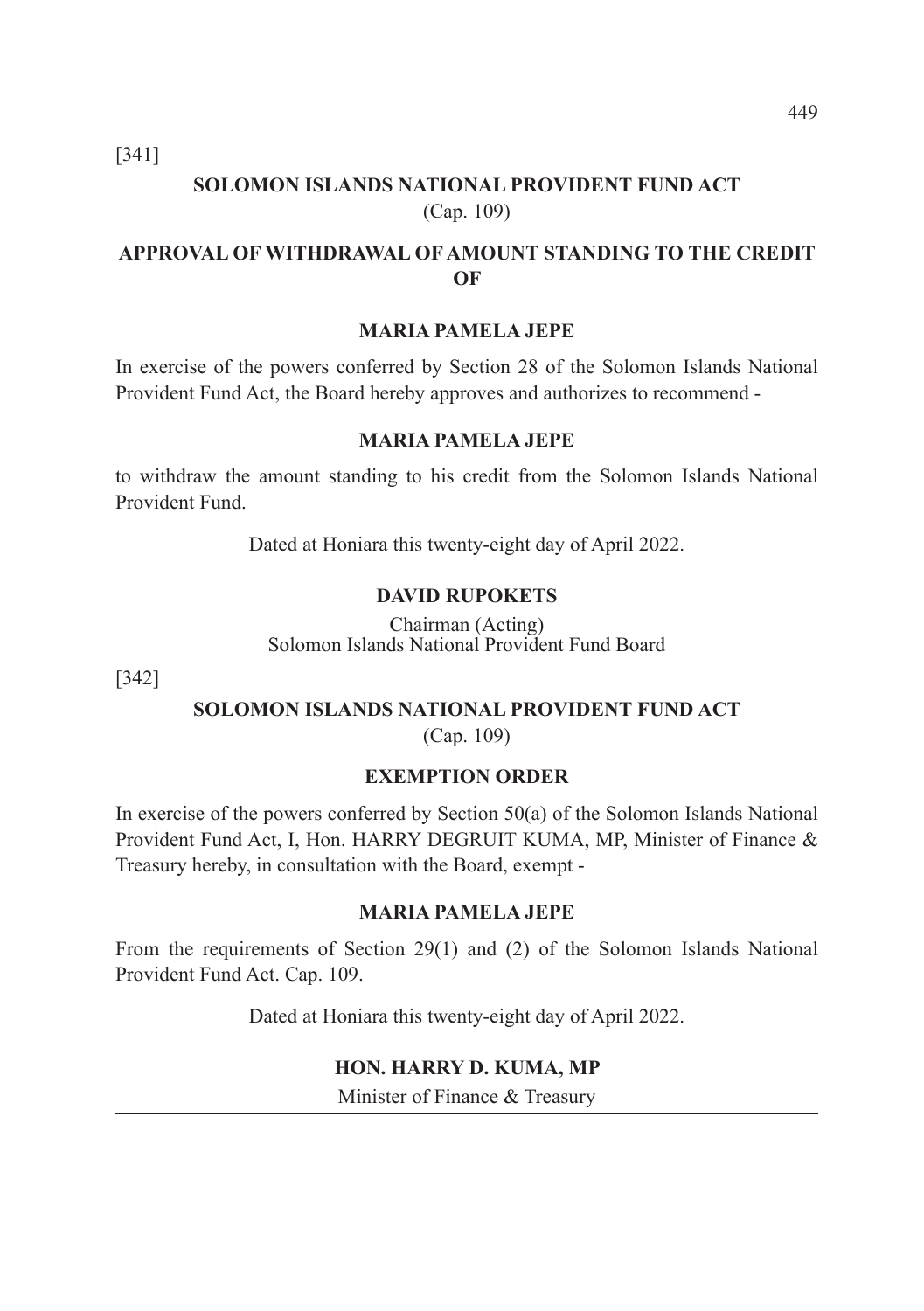450 [343]

## **SOLOMON ISLANDS NATIONAL PROVIDENT FUND ACT**  (Cap. 109)

## **APPROVAL OF WITHDRAWAL OF AMOUNT STANDING TO THE CREDIT OF**

#### **MARY NAMOI**

In exercise of the powers conferred by Section 28 of the Solomon Islands National Provident Fund Act, the Board hereby approves and authorizes to recommend -

#### **MARY NAMOI**

to withdraw the amount standing to his credit from the Solomon Islands National Provident Fund.

Dated at Honiara this twenty-eight day of April 2022.

#### **DAVID RUPOKETS**

Chairman (Acting) Solomon Islands National Provident Fund Board

[344]

#### **SOLOMON ISLANDS NATIONAL PROVIDENT FUND ACT**

(Cap. 109)

#### **EXEMPTION ORDER**

In exercise of the powers conferred by Section 50(a) of the Solomon Islands National Provident Fund Act, I, Hon. HARRY DEGRUIT KUMA, MP, Minister of Finance & Treasury hereby, in consultation with the Board, exempt -

#### **MARY NAMOI**

From the requirements of Section 29(1) and (2) of the Solomon Islands National Provident Fund Act. Cap. 109.

Dated at Honiara this twenty-eight day of April 2022.

#### **HON. HARRY D. KUMA, MP**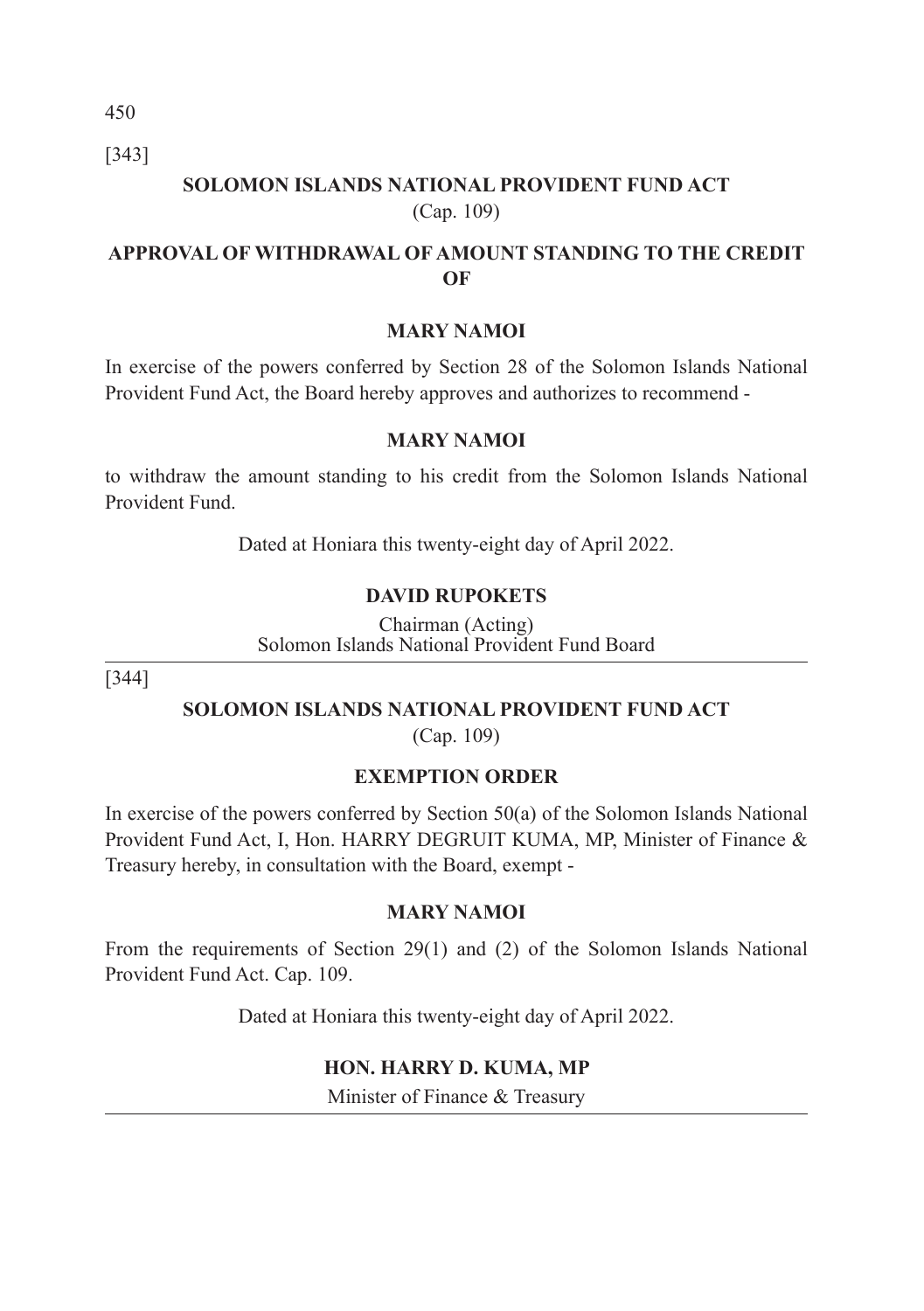[345]

## **SOLOMON ISLANDS NATIONAL PROVIDENT FUND ACT**  (Cap. 109)

## **APPROVAL OF WITHDRAWAL OF AMOUNT STANDING TO THE CREDIT OF**

#### **WILLY PONE**

In exercise of the powers conferred by Section 28 of the Solomon Islands National Provident Fund Act, the Board hereby approves and authorizes to recommend -

#### **WILLY PONE**

to withdraw the amount standing to his credit from the Solomon Islands National Provident Fund.

Dated at Honiara this twenty-eight day of April 2022.

#### **DAVID RUPOKETS**

Chairman (Acting) Solomon Islands National Provident Fund Board

[346]

#### **SOLOMON ISLANDS NATIONAL PROVIDENT FUND ACT**

(Cap. 109)

#### **EXEMPTION ORDER**

In exercise of the powers conferred by Section 50(a) of the Solomon Islands National Provident Fund Act, I, Hon. HARRY DEGRUIT KUMA, MP, Minister of Finance & Treasury hereby, in consultation with the Board, exempt -

#### **WILLY PONEI**

From the requirements of Section 29(1) and (2) of the Solomon Islands National Provident Fund Act. Cap. 109.

Dated at Honiara this twenty-eight day of April 2022.

#### **HON. HARRY D. KUMA, MP**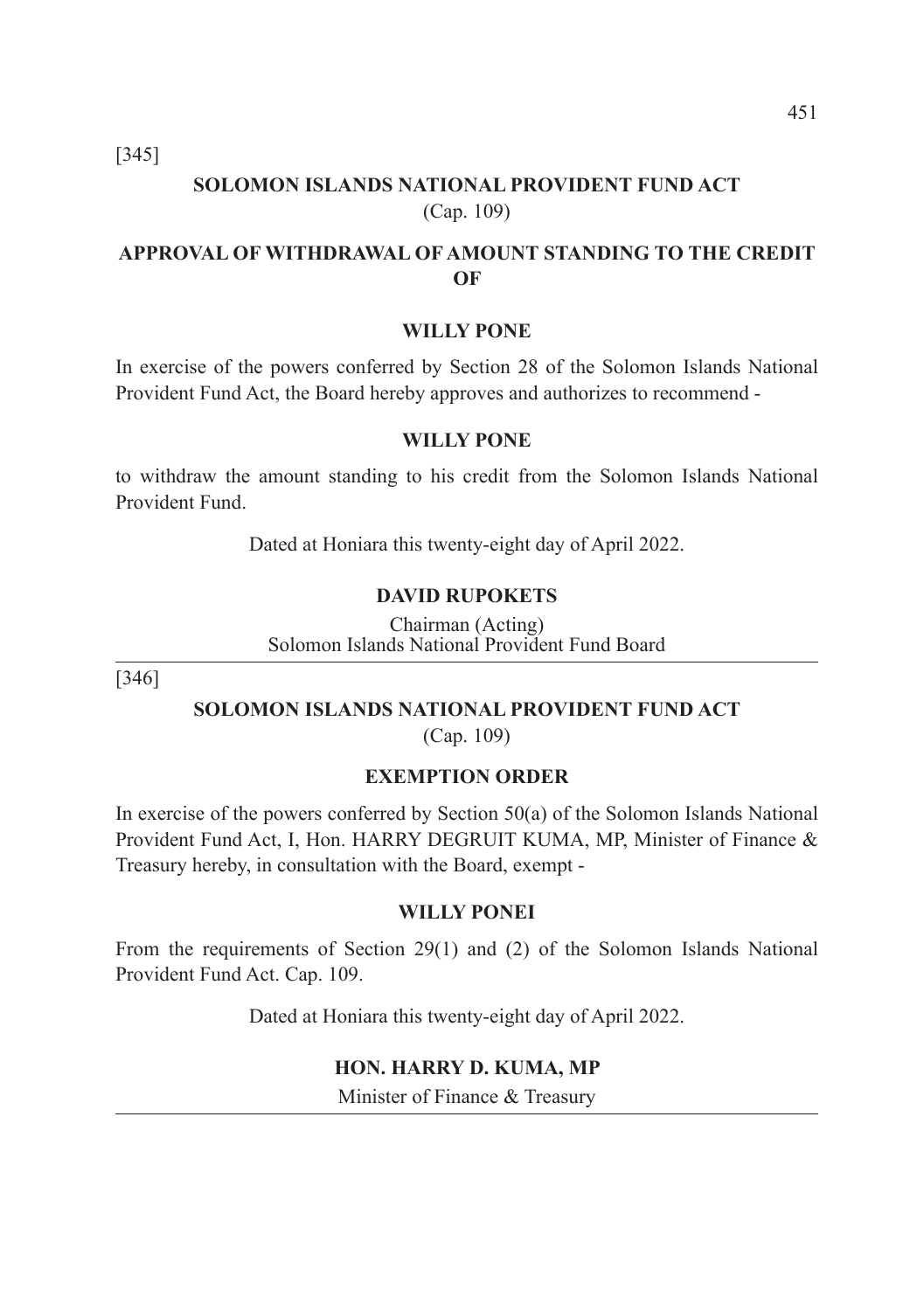452 [347]

## **SOLOMON ISLANDS NATIONAL PROVIDENT FUND ACT**  (Cap. 109)

## **APPROVAL OF WITHDRAWAL OF AMOUNT STANDING TO THE CREDIT OF**

## **LANCET QETO DARCY**

In exercise of the powers conferred by Section 28 of the Solomon Islands National Provident Fund Act, the Board hereby approves and authorizes to recommend -

## **LANCET QETO DARCY**

to withdraw the amount standing to his credit from the Solomon Islands National Provident Fund.

Dated at Honiara this twenty-eight day of April 2022.

## **DAVID RUPOKETS**

Chairman (Acting) Solomon Islands National Provident Fund Board

[348]

## **SOLOMON ISLANDS NATIONAL PROVIDENT FUND ACT**

(Cap. 109)

## **EXEMPTION ORDER**

In exercise of the powers conferred by Section 50(a) of the Solomon Islands National Provident Fund Act, I, Hon. HARRY DEGRUIT KUMA, MP, Minister of Finance & Treasury hereby, in consultation with the Board, exempt -

## **LANCET QETO DARCY**

From the requirements of Section 29(1) and (2) of the Solomon Islands National Provident Fund Act. Cap. 109.

Dated at Honiara this twenty-eight day of April 2022.

## **HON. HARRY D. KUMA, MP**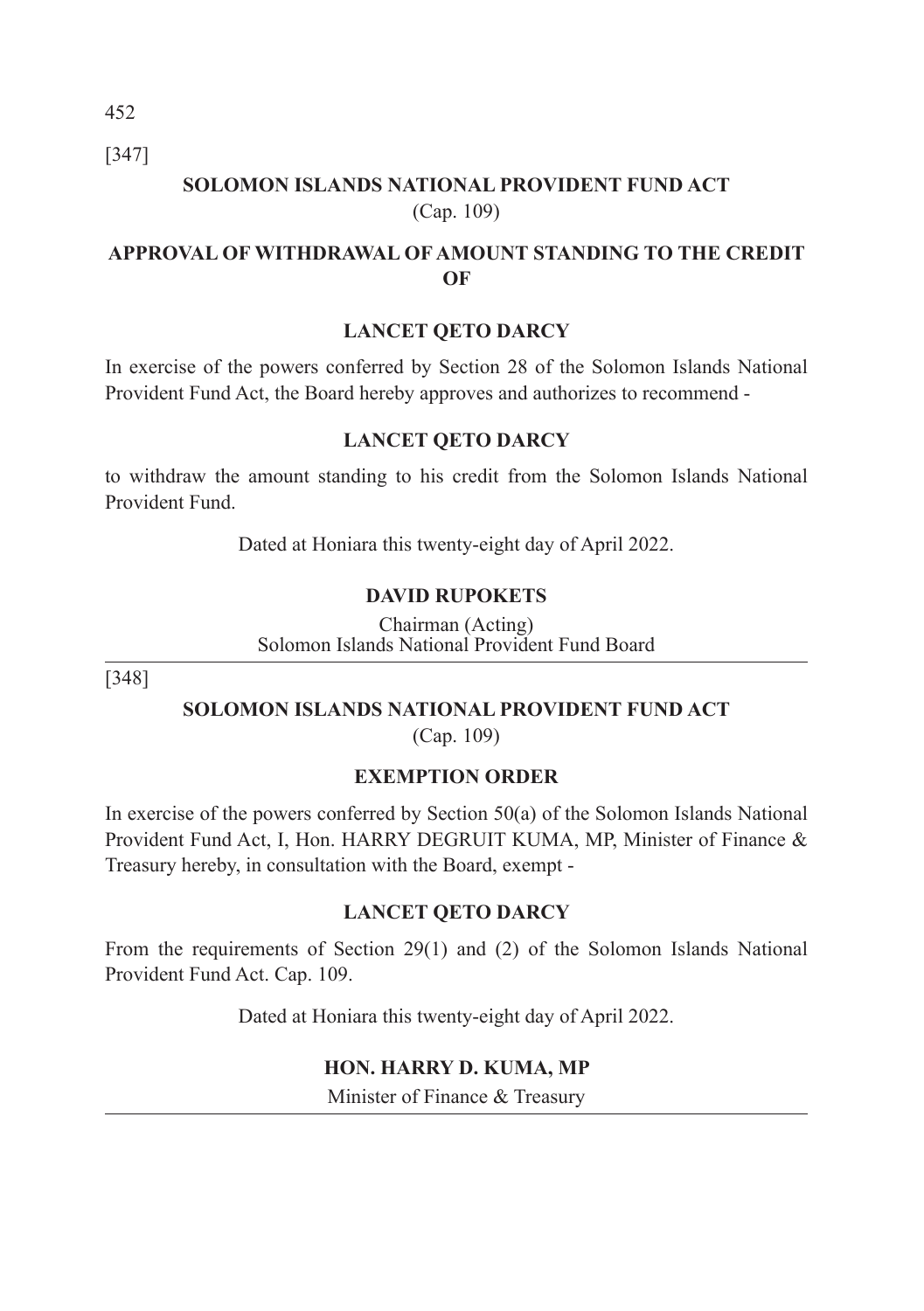[349]

## **SOLOMON ISLANDS NATIONAL PROVIDENT FUND ACT**  (Cap. 109)

## **APPROVAL OF WITHDRAWAL OF AMOUNT STANDING TO THE CREDIT OF**

#### **CATHERINE TEKAAI**

In exercise of the powers conferred by Section 28 of the Solomon Islands National Provident Fund Act, the Board hereby approves and authorizes to recommend -

#### **CATHERINE TEKAAI**

to withdraw the amount standing to his credit from the Solomon Islands National Provident Fund.

Dated at Honiara this twenty-eight day of April 2022.

#### **DAVID RUPOKETS**

Chairman (Acting) Solomon Islands National Provident Fund Board

[350]

#### **SOLOMON ISLANDS NATIONAL PROVIDENT FUND ACT**

(Cap. 109)

#### **EXEMPTION ORDER**

In exercise of the powers conferred by Section 50(a) of the Solomon Islands National Provident Fund Act, I, Hon. HARRY DEGRUIT KUMA, MP, Minister of Finance & Treasury hereby, in consultation with the Board, exempt -

#### **CATHERINE TEKAAI**

From the requirements of Section 29(1) and (2) of the Solomon Islands National Provident Fund Act. Cap. 109.

Dated at Honiara this twenty-eight day of April 2022.

#### **HON. HARRY D. KUMA, MP**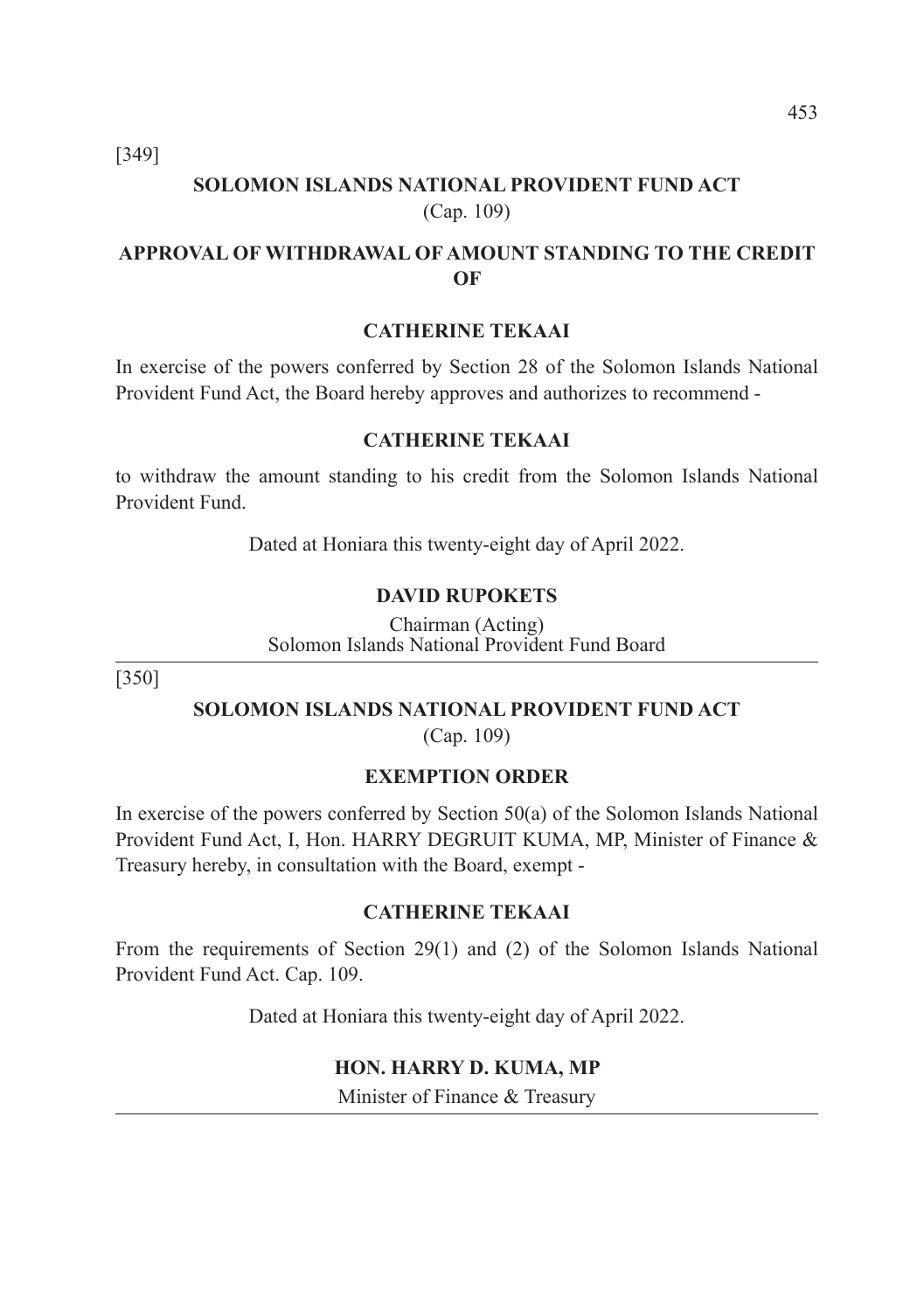[351]

## **SOLOMON ISLANDS NATIONAL PROVIDENT FUND ACT**  (Cap. 109)

## **APPROVAL OF WITHDRAWAL OF AMOUNT STANDING TO THE CREDIT OF**

#### **STANKY HILA**

In exercise of the powers conferred by Section 28 of the Solomon Islands National Provident Fund Act, the Board hereby approves and authorizes to recommend -

#### **STANKY HILA**

to withdraw the amount standing to his credit from the Solomon Islands National Provident Fund.

Dated at Honiara this twenty-eight day of April 2022.

#### **DAVID RUPOKETS**

Chairman (Acting) Solomon Islands National Provident Fund Board

[352]

#### **SOLOMON ISLANDS NATIONAL PROVIDENT FUND ACT**

(Cap. 109)

#### **EXEMPTION ORDER**

In exercise of the powers conferred by Section 50(a) of the Solomon Islands National Provident Fund Act, I, Hon. HARRY DEGRUIT KUMA, MP, Minister of Finance & Treasury hereby, in consultation with the Board, exempt -

## **STANKY HILA**

From the requirements of Section 29(1) and (2) of the Solomon Islands National Provident Fund Act. Cap. 109.

Dated at Honiara this twenty-eight day of April 2022.

#### **HON. HARRY D. KUMA, MP**

Minister of Finance & Treasury

454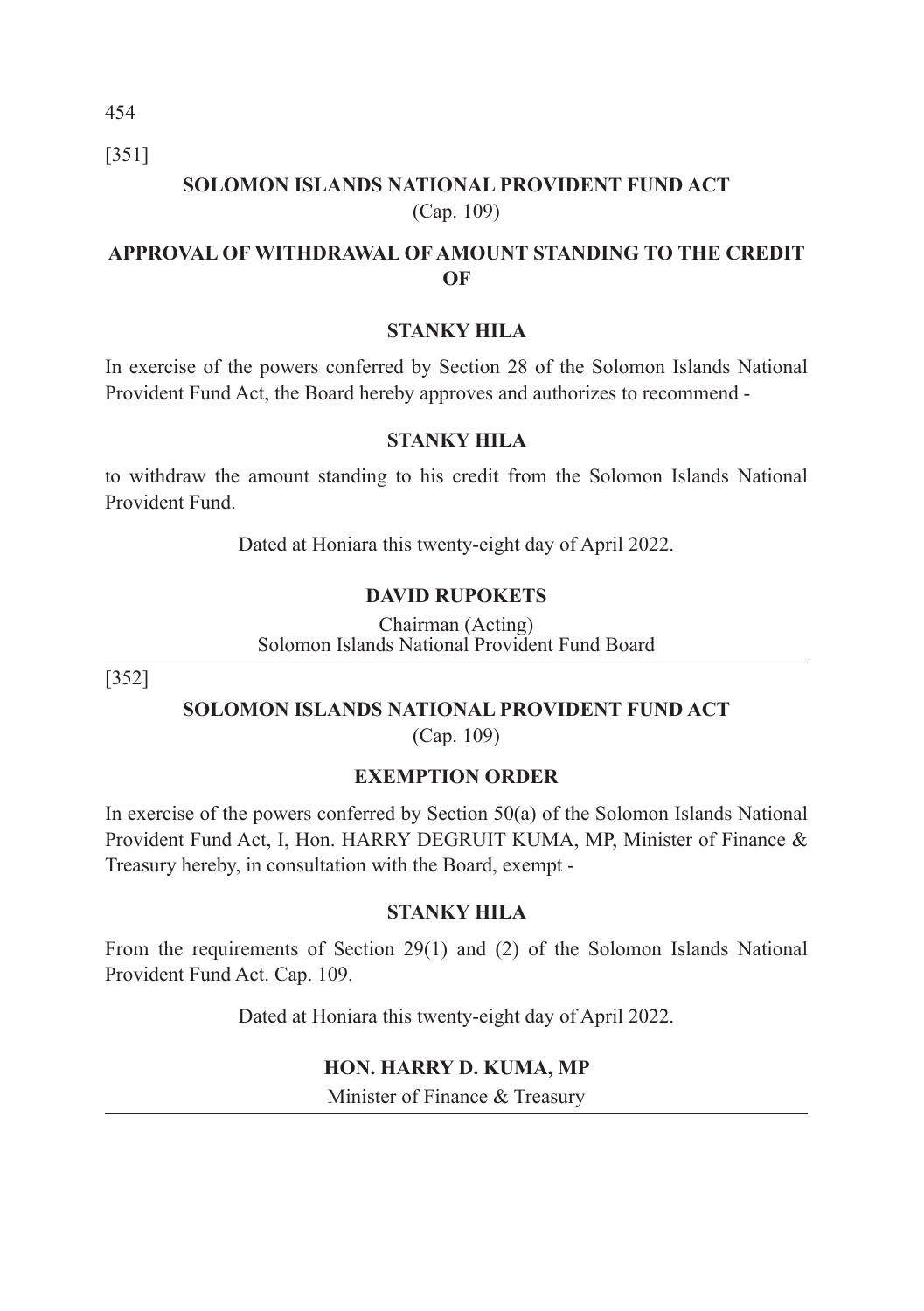[353]

## **SOLOMON ISLANDS NATIONAL PROVIDENT FUND ACT**  (Cap. 109)

## **APPROVAL OF WITHDRAWAL OF AMOUNT STANDING TO THE CREDIT OF**

#### **JACOB SOEASI ALA**

In exercise of the powers conferred by Section 28 of the Solomon Islands National Provident Fund Act, the Board hereby approves and authorizes to recommend -

#### **JACOB SOEASI ALA**

to withdraw the amount standing to his credit from the Solomon Islands National Provident Fund.

Dated at Honiara this twenty-eight day of April 2022.

#### **DAVID RUPOKETS**

Chairman (Acting) Solomon Islands National Provident Fund Board

[354]

#### **SOLOMON ISLANDS NATIONAL PROVIDENT FUND ACT**

(Cap. 109)

#### **EXEMPTION ORDER**

In exercise of the powers conferred by Section 50(a) of the Solomon Islands National Provident Fund Act, I, Hon. HARRY DEGRUIT KUMA, MP, Minister of Finance & Treasury hereby, in consultation with the Board, exempt -

#### **JACOB SOEASI ALA**

From the requirements of Section 29(1) and (2) of the Solomon Islands National Provident Fund Act. Cap. 109.

Dated at Honiara this twenty-eight day of April 2022.

#### **HON. HARRY D. KUMA, MP**